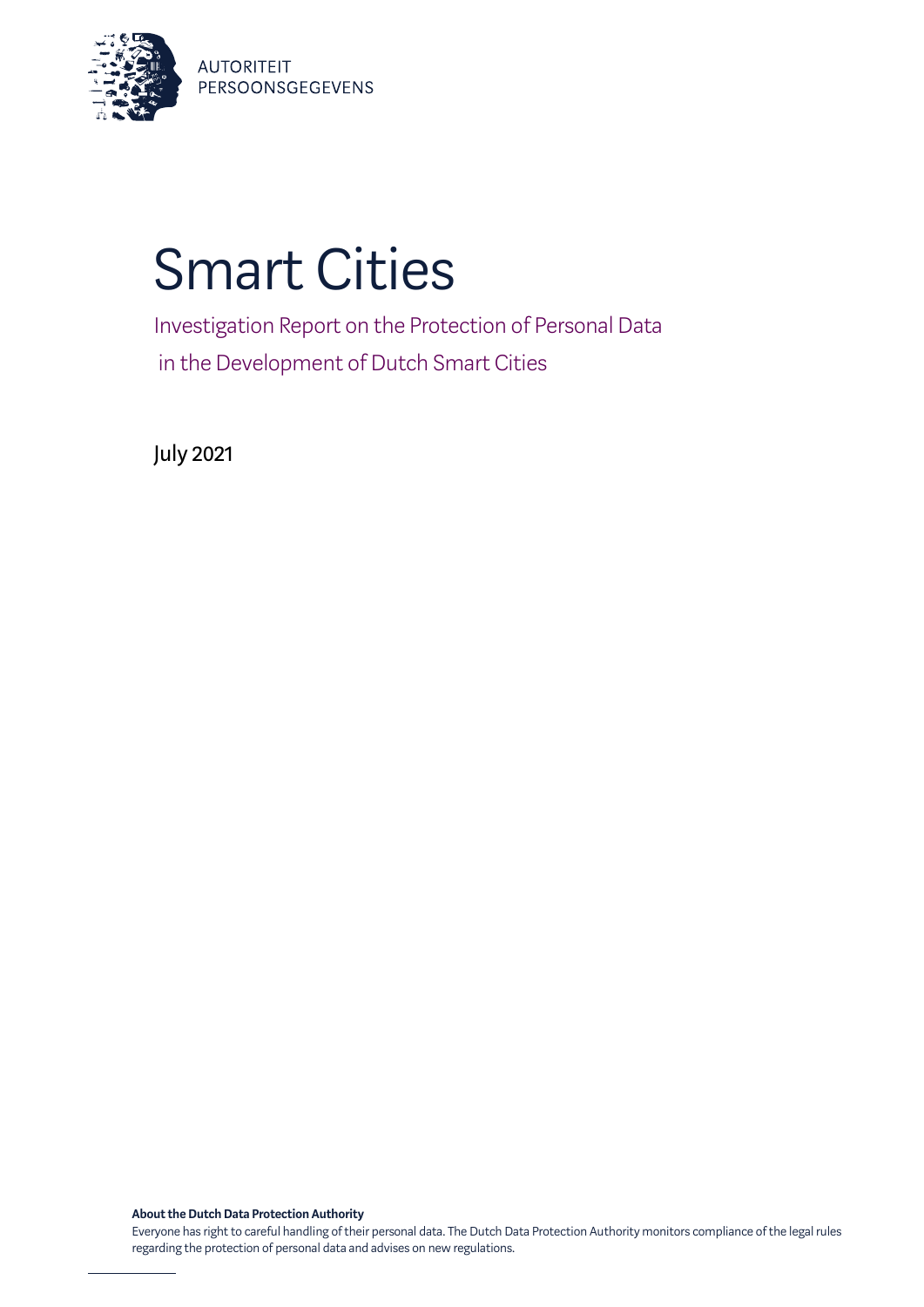# Foreword

Increasingly more municipalities are collecting personal data in public spaces through the use of smart city applications. With the term smart cities, I often linger on the word 'smart', because what does a smart city actually entail? For what purpose and for whom should a public space be smart? Using technology can help municipalities understand the use of public space or create new ways to guide the use of public space. That is why it is important to consider the price you and I pay when we find ourselves within a smart city. How does the collection of our personal data in public space relate to our freedom? Data can be inaccurate, ambiguous, or may even discriminate. There is a risk that dataism and digital solutionism will gain the upper hand: the belief that everything can be understood through data and technology. Especially in the public space, where the number of people is as large as they are diverse, it is questionable whether this can be represented by data let alone be controlled by it. There is a danger that we are headed towards a surveillance society where you cannot walk freely on the street anymore. It is for these reasons that we are also calling for a ban on facial recognition in public spaces.<sup>1</sup>

With this report we stress the importance of a public space where citizens can move freely and unobserved. We call on directors and civil servants to reflect on the rights and freedoms of citizens, and to truly consider them at every step in the development of a smart city. And to be aware that a municipality cannot simply infringe on the fundamental right citizens have to data protection, in order to do this, a legal basis or free consent from citizensis required. Let privacy be the starting point of innovation, not the end point.

To municipal council members, I would like to specifically ask you to pay close attention to the (ethical) framework of each technological proposal and to consider whether that proposal respects the rights and freedoms of citizens. Also, ask advice from the Data Protection Officer. Make sure that when you come to a decision, you have considered it carefully, fully, and from a multitude of perspectives. Not just to have checked off the GDPR-checkbox, but because you want the best for your residents and visitors of your municipality and because you want to stimulate responsible innovation. In the end, it is not the technology but the human who makes the public space smart.

Monique Verdier Deputy Chair of the Dutch Data Protection Authority

<sup>1</sup> <https://autoriteitpersoonsgegevens.nl/nl/nieuws/privacytoezichthouders-pleiten-voor-verbod-op-gezichtsherkenning>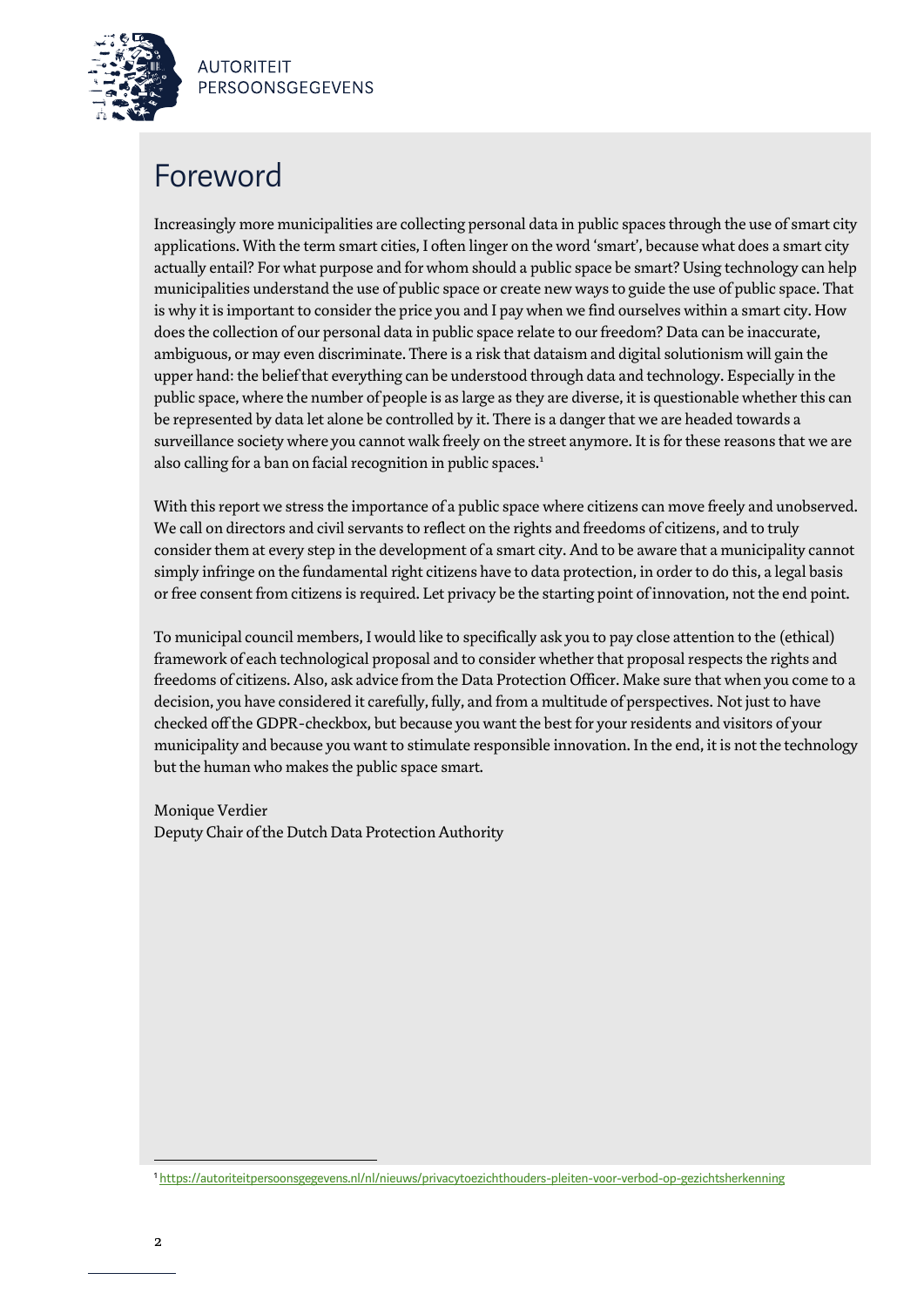

# Table of Contents

| Foreword |                                                                                             | $\overline{2}$                      |
|----------|---------------------------------------------------------------------------------------------|-------------------------------------|
| 1.       | <b>Summary</b>                                                                              | 5                                   |
| 2.       | Introduction                                                                                | 7                                   |
| 2.1      | Defining Smart Cities                                                                       | Fout! Bladwijzer niet gedefinieerd. |
| 2.2      | Purpose of the Research                                                                     | 7                                   |
| 2.3      | Approach                                                                                    | 8                                   |
| 2.4      | Cooperation with the Investigation                                                          | 8                                   |
| 2.5      | Reflecting on the Research and Dutch Smart Cities                                           | 8                                   |
| 3.       | Base Principles of the GDPR for Smart Cities                                                | 9                                   |
| 3.1      | Legality                                                                                    | 9                                   |
| 3.2      | Purpose Limitations                                                                         | Fout! Bladwijzer niet gedefinieerd. |
| 3.3      | Necessity                                                                                   | 10                                  |
|          | 3.3.1<br>Subsidiarity                                                                       | 11                                  |
| 3.4      | Transparency                                                                                | 11                                  |
| 4.       | <b>DPIA</b>                                                                                 | 13                                  |
| 4.1      | DPIA Obligation                                                                             | 13                                  |
| 4.2      | Implementation of a DPIA                                                                    | 13                                  |
| 4.3      | DPA's Overview of Received DPIAs                                                            | 14                                  |
|          | Missing DPIAs?<br>4.3.1                                                                     | 14                                  |
|          | Quality of DPIAs<br>4.3.2                                                                   | 15                                  |
| 4.4      | <b>Prior Consultation</b>                                                                   | 16                                  |
| 4.5      | Publication of DPIAs                                                                        | 17                                  |
| 4.6      | Involvement of Citizens                                                                     | Fout! Bladwijzer niet gedefinieerd. |
| 5.       | Reflection: Participatory DPIAs and administrative law mechanisms in Smart<br><b>Cities</b> | Fout! Bladwijzer niet gedefinieerd. |

| 6.  | <b>Getting a Grip on Smart Cities</b>                                       | 22 |
|-----|-----------------------------------------------------------------------------|----|
| 6.1 | Smart City Policies                                                         | 22 |
| 6.2 | <b>Ethics and Smart Cities</b>                                              | 22 |
| 6.3 | A Democratic Smart City                                                     | 23 |
|     | Role of the Municipal Council and Board<br>6.3.1                            | 24 |
|     | Involvement of Citizens<br>6.3.2                                            | 25 |
| 6.4 | Regulation by Municipalities and Sensor Registers                           | 26 |
| 7.  | Reflection: Beyond Participation, Put Citizens at the Heart of Smart Cities | 28 |
| 8.  | Organization of Privacy in the Municipality                                 | 30 |
| 8.1 | Privacy as a Basis                                                          | 30 |
| 8.2 | Data Protection Officer (DPO)                                               | 30 |
|     |                                                                             |    |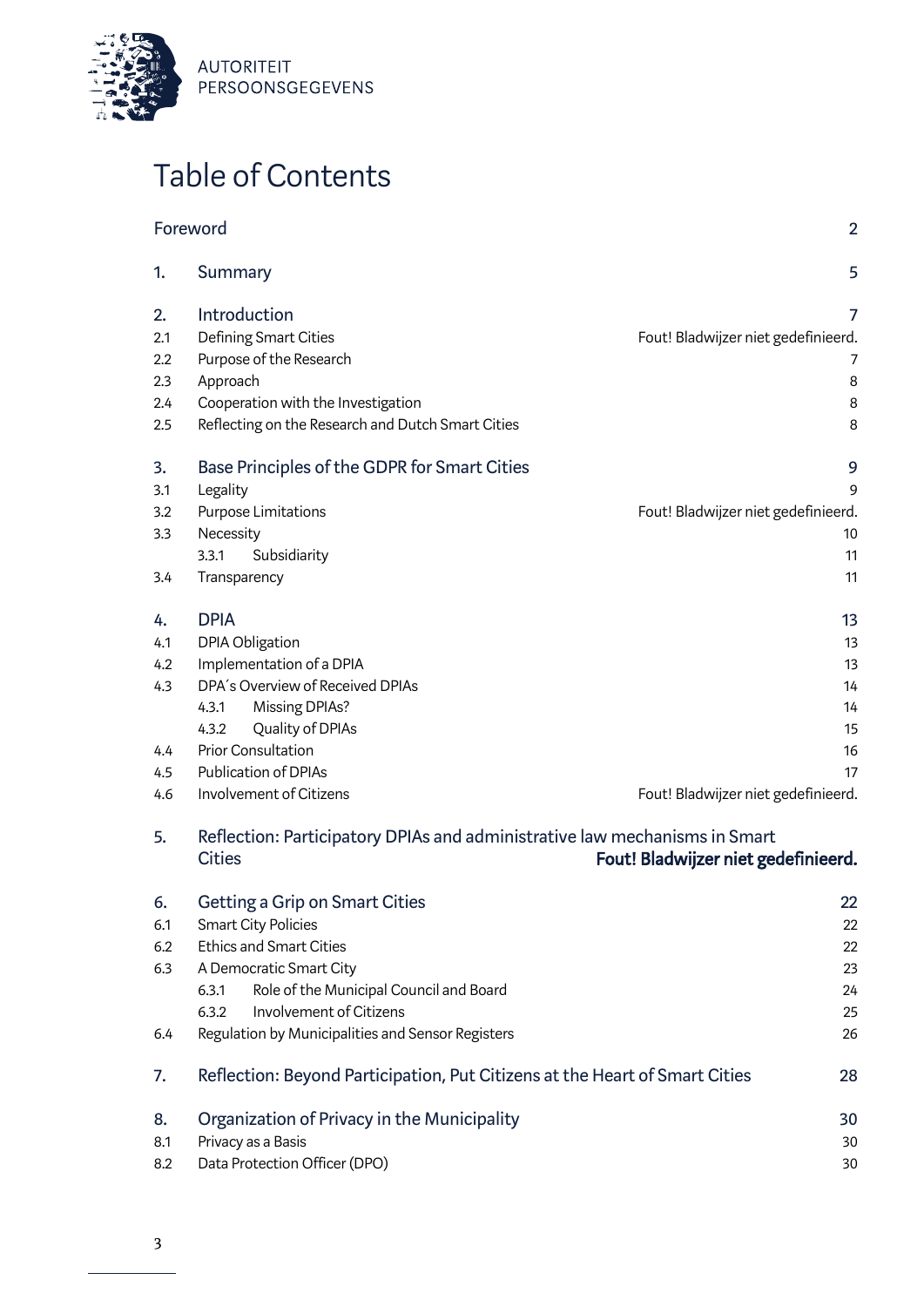

| 8.3  | Cooperation                                   | 31 |
|------|-----------------------------------------------|----|
| 9.   | Development in Practice: MaaS                 | 33 |
| 10.  | Recommendations                               | 35 |
| 10.1 | Basic principles of the GDPR for Smart Cities | 35 |
| 10.2 | <b>DPIAs</b>                                  | 35 |
| 10.3 | Getting a Grip on Smart Cities                | 35 |
| 10.4 | Organization of Privacy in the Municipality   | 36 |
| 10.5 | Mobility as a Service (MaaS)                  | 36 |
| 11.  | <b>Annex: List of Definitions</b>             | 37 |
| 12.  | <b>Annex: Municipality Questionnaire</b>      | 39 |
| 13.  | <b>Concluding Remarks</b>                     | 40 |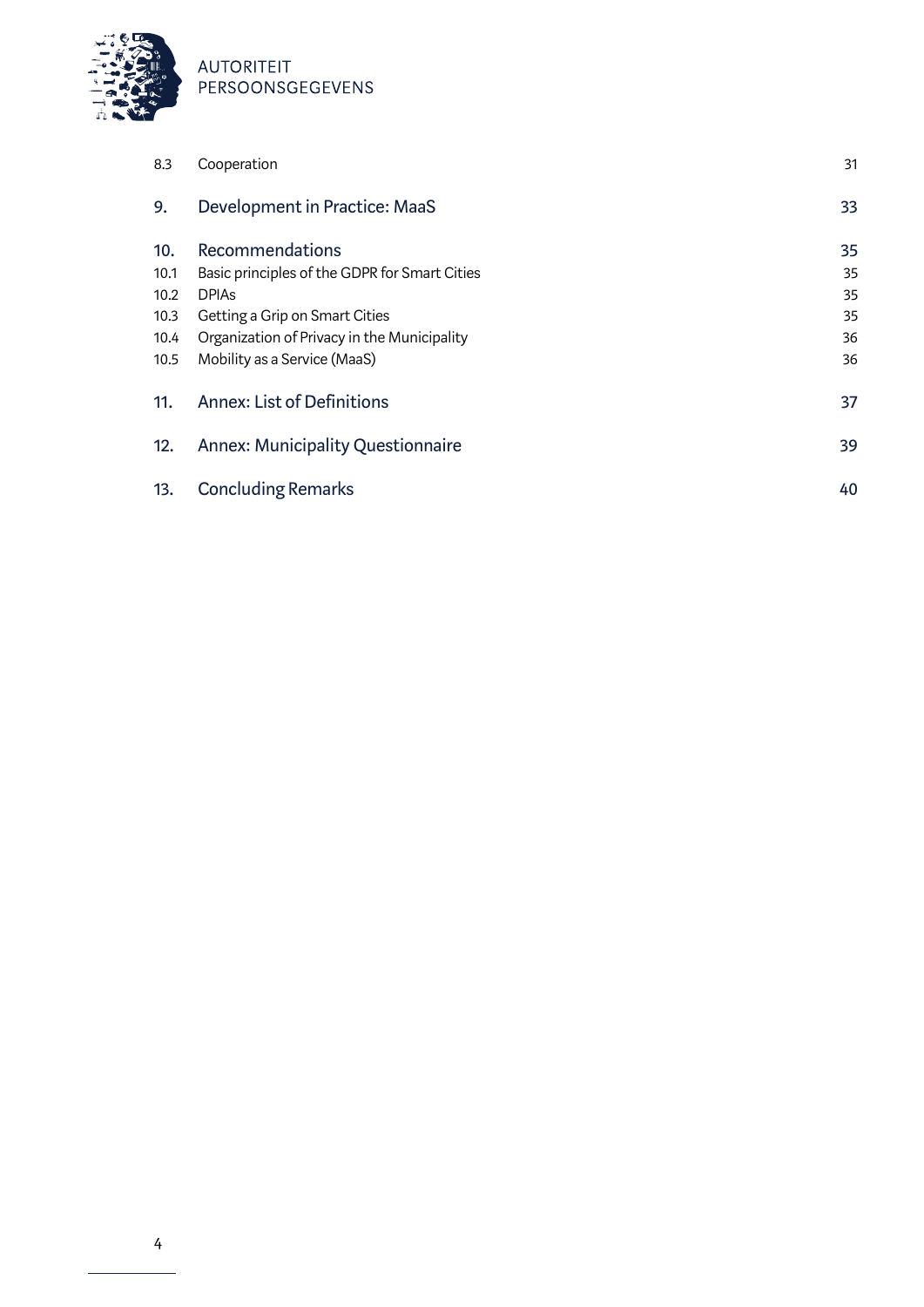

### 1. Summary

The public space is increasingly subject to the use of technology. Think of Wi-Fi and Bluetooth tracking, (mobile or body) cameras or sensors that collect traffic or sound data. Municipalities are increasingly using this technology to gain a better understanding of the public space in order to optimize, influence or better manage it. These smart city applications can process personal data in or about the public space. The altering of intentions, resources, and thus, the use of personal data for purposes other than those originally intended, occurs regularly and poses a potential threat to the fundamental rights of people entering a public space. There is also a risk that knowledge about a public space will be exchanged for data about the public space; data that can be inaccurate, ambiguous, or discriminatory. The Dutch Data Protection Authority (DPA) has therefore carried out research into the protection of personal data in the development and use of smart city applications by municipalities.

The DPA notes that there are significant differences in the use of smart city applications. While a group of municipalities is at the forefront of the development of smart city applications, there are also municipalities that employ limited or do not (yet) use smart city applications in the public space. This difference seems to be strongly influenced by specific issues as well as by the size, urbanization, and population density of the municipality. The differences between municipalities is reflected in both the number of applications and the innovative nature of the technology chosen for the applications. Most of the applications focus on mobility and (traffic) safety, ranging from measuring visitor and traffic flows to monitoring entertainment areas.

In order to develop smart city applications responsibly, almost all municipalities need to develop more knowledge and focus on specific municipal frameworks as well asraise awareness about the impact of smart city applications on citizens' rights and freedoms, including the protection of personal data. The use of measuring personal data in public spaces is subject to strict requirements. It is not always the case that the determination of whether the processing operations related to the smart city application are lawful is sufficiently substantiated or documented. This starts with the question of whether the collection of personal data in the public area by a municipality is lawful. In doing so, municipalities must also properly record and update their considerations regarding the processing of personal data in smart city applications, for example, through the use of DPIAs. Only when the question of legality has been answered positively, is it wise to consider the ethical issues as well.

A smart city is more than just the sum of its applications. While one smart city application alone does not seem worrisome or risky, the entirety of the applications can certainly create bigger or new risks. Clear municipal policies, democratic control, and the involvement of citizens can help mitigate risks and the development of responsible smart city applications. Transparency is necessary for this purpose. The use of technology in public spaces is a major decision in which all aspects need to be carefully considered. After all, not everything needs or can be solved with technology or data. In order to ask the right questions and put citizens at the heart of defining the purpose of smart city applications, an ethical framework can be helpful. The research showed increasing attention for ethics in the development of smart city applications, for example, by appointing an (ethical) committee. However, this must form part of the development process in a concrete way, otherwise there is a risk that the public will not be aware of these wellintentioned discussions.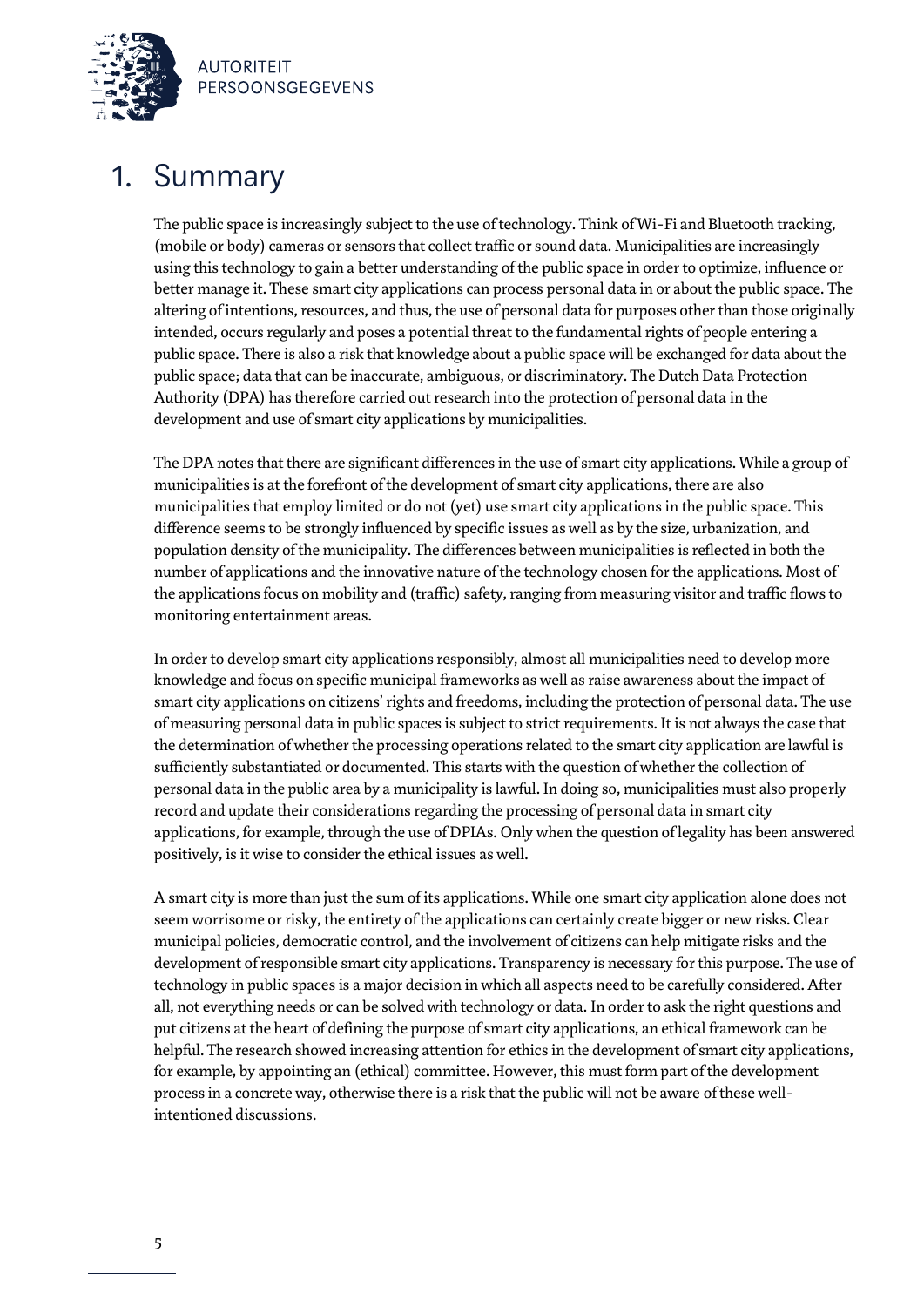



Based on this study, the DPA highlights the following points of interest for municipalities:

- The basic principles of the GDPR must be in order. Determine whether the way personal data is being processed is lawful. What is the concrete purpose of using a smart city application and what legal basis is there for the data processing? And is it really necessary to process personal data to achieve its purpose? If there is no legal basis for the processing or if the data processing is not necessary for the specified purpose, the smart city application should not be used. Altering the purpose poses a real risk that could harm citizens' rights and freedoms.
- DPIAs as a process. The execution of a DPIA is an important process to assess whether the processing of personal data in smart city applications is lawful and fair, which risks there are, and to internally and externally account for the choices made. The implementation of a DPIA for smart city applications that process personal data is often mandatory. There are areas of improvement for municipalities when it comes to drafting DPIAs. Municipalities could publish DPIAs more often with regards to smart city applicationsto account for the collection of data in public spaces.
- Getting a grip on smart cities. Instead of defining data protection (and ethics) frameworks per smart city application, municipalities should develop policies for the deployment of smart city applications. These also need to be translated into concrete tools to be used in practice, which does not always happen. Moreover, municipalities also have a role to play regarding gaining insights into the sensors placed by third parties in public space. Municipalities may explore the possibility and desirability of imposing municipal conditions prior to the use of sensors by third parties in public areas.
- Municipal councils as a counterforce. Digitalization and the use of smart city applications deserve greater attention from municipal councils. Municipal councils must be given sufficient knowledge and information to carry out their democratic task properly. Involving experts can help in asking the right questions.
- Privacy as a basis. Many municipalities still do not organize enough privacy in the execution of their work. Mobilizing sufficient people and resources, and properly positioning privacy professionals in the organization is essential. In particular, attention should be paid to the DPO, who has a specific role and set of tasks that is protected in order to ensure the performance of their function. This contributes to a positive climate of development in which applications are developed according to the privacy by design principle.
- Solution or problem. Municipalities, especially those who do not have sufficient knowledge regarding the processing of personal data, occasionally hastily partner with suppliers of 'beautiful solutions'. Be critical of any supplier's statements regarding compliance with the GDPR or the statement that no personal data is being processed.
- Civilians as brains. Real knowledge of a public space lies with its users. Citizens not only know the problems, but often see other risks associated with the processing of personal data in or about the public space. In the case of high-risk smart city applications, the DPA does not believe that a municipality can map out all the risks in advance without the involvement of citizens. Involving citizens in smart city applications seems to be the key to success, but it is one that is rarely implemented.

Only when these aspects are addressed is responsible further development of smart cities possible. By not paying attention to these aspects, the Dutch smart city runs the risk of losing sight of the citizen and even threatening the rights and freedoms of the individual. This risk applies particularly in the public space; the place where citizens should be able to feel free and unobserved.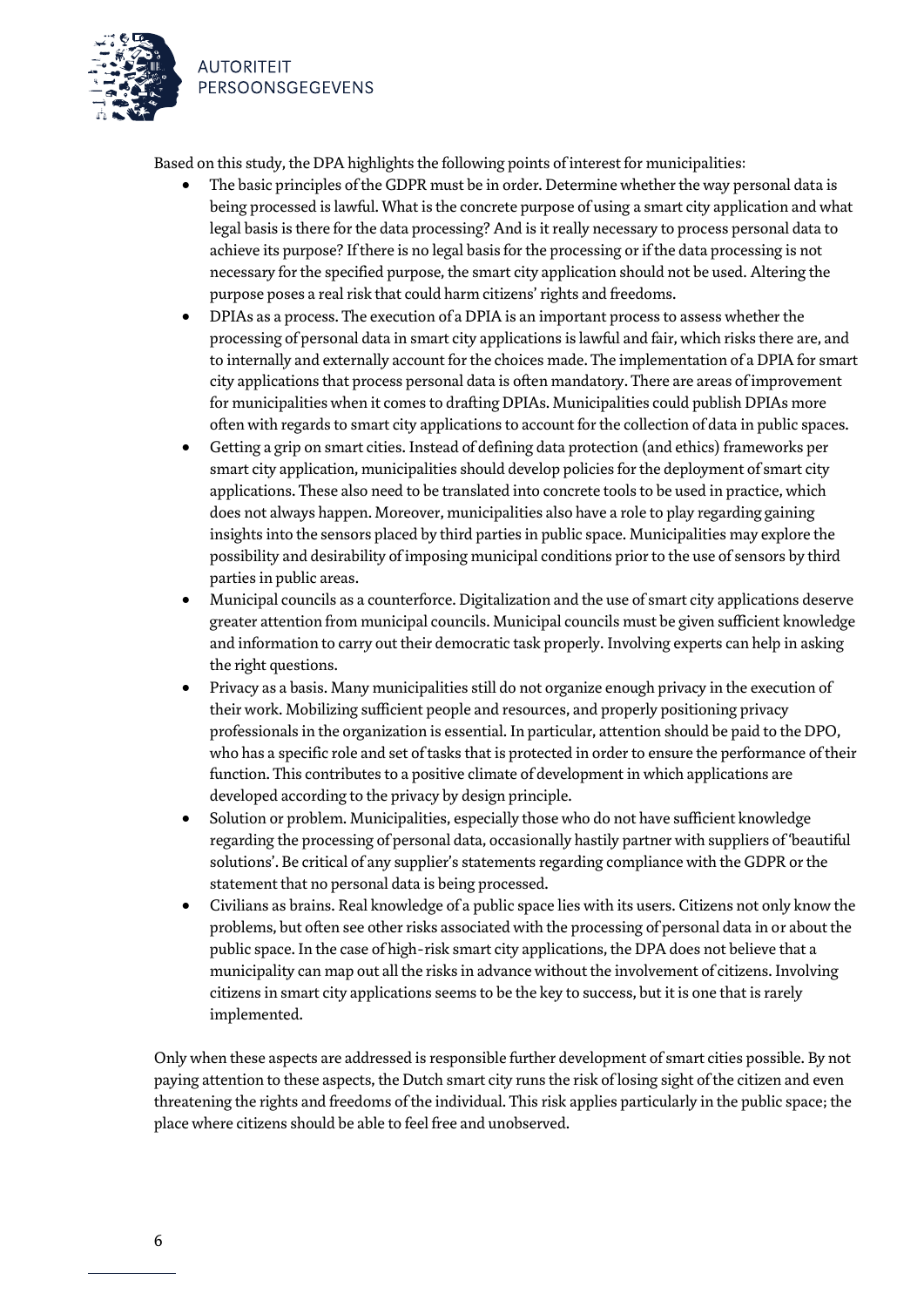

### 2. Introduction

The Dutch Data Protection Authority (DPA) has identified digital government as one of the three focus areas in the 2020-2023 Focus. Smart cities is an important area of attention because of the growing use of data-driven applications that process personal data in public space. These applications are often still in the development or growth phase, where the questions about the protection of personal data also play an important role.

The DPA decided to launch a study on smart city applications by municipalities in order to map the handling of personal data in the Dutch smart city. In doing so, the DPA aims to stimulate sustainable innovation, ensuring the privacy of affected citizens in smart cities. Through this research, the DPA aims to gain insight into the use of personal data by smart city applications, the use of Data Protection Impact Assessments(DPIAs), the role of the Data Protection Officer (DPO), and the experience of municipalities and experts. To this end, the DPA requested documentation from 12 Dutch municipalities and sent out a questionnaire. Interviews were also held with councilors, DPOs, officials, and experts who were involved. The aim of this research was not to detect possible violations, but to gain insights into this topic and share these findings in order to stimulate sustainable innovation. Through this report, the DPA aims to share its insights obtained through the research.

In this report, we discuss the design of the research, the relevant basic principles of the General Data Protection Regulation (GDPR) in the context of smart cities, the DPIAs that the DPA has studied in the context of this research, the waysin which the municipal council and its board can get a grip on smart cities and the role of citizens, the importance of the organization of privacy within municipalities, Mobility as a Service, and finally, we conclude with recommendations and concluding remarks about the state of data protection in Dutch smart cities.

### 2.1 Defining Smart Cities

The DPA understands the term, smart city application, as the collection and processing of (personal) data about or in public space through the use of sensors, technology or other applications to gain insight into, or obtain analytical capabilities about public spaces, or to enable the control of a public space. There is a wide range of smart city applications that may fall under this definition. Examples include the use of Wi-Fi and Bluetooth tracking, the use of (mobile or body) cameras, or sensors that collect traffic or sound data. The DPA uses smart city as an umbrella term under which all public spaces in The Netherlands fall, including villages, nature areas, and agricultural zones.

### 2.2 Purpose of the Research

The purpose of this investigation is multifaceted. Based on the research, the DPA aims to:

- gain insights into the processing of personal data within smart city applications;
- examine and encourage the use of the DPIAs as a tool, and thereby, also highlighting the use of prior consultations as understood under Article 36 of the GDPR;
- collect and share best practices on smart city applications;
- examine the role of the DPO in the development of smart city applications;
- stimulating privacy-friendly innovation throughout the entirety of the smart city application development process;
- raise awareness among municipalities that smart city applications can pose major risks to the rights and freedoms of the individual.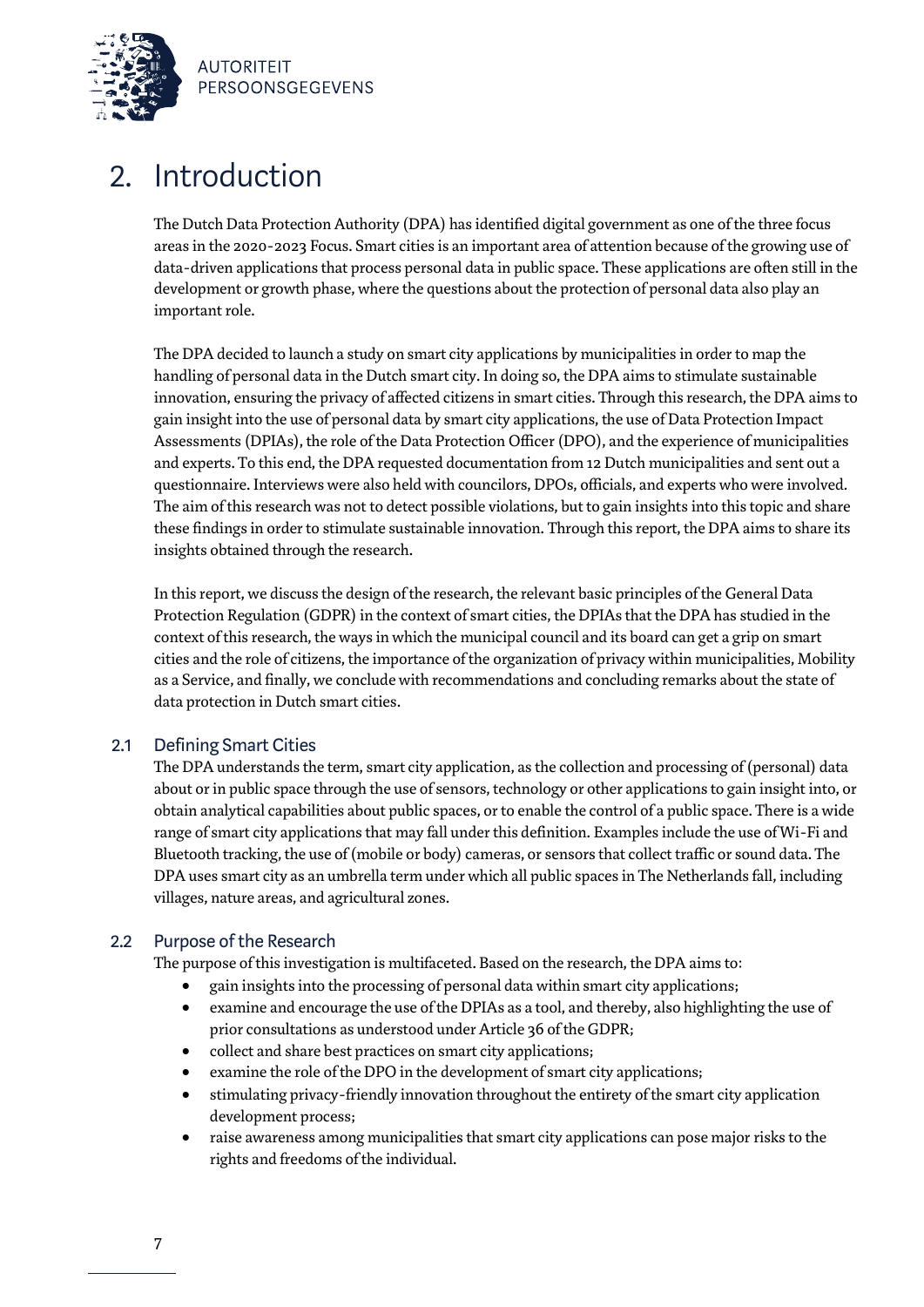

The research focused on smart city applications in which the municipality acts as the data controller. In addition, as part of this research, we also paid attention to the regulation of smart city applications by municipalities (e.g. private parties that use sensors in public spaces) and partnerships.

### 2.3 Approach

In order to achieve the aforementioned objectives, 12 municipalities in two groups were investigated. The first group concerned five municipalities in more urban areas. The second group concerned seven municipalities with a more diverse location and composition in The Netherlands. It was decided to have one group of municipalities that were selected because they profiled as a smart city or as having smart city policies, and another group of municipalities where this was not present and were either a small or medium-sized municipality. Smart cities are commonly associated with the big cities or the Randstad, but it is also prevalent in smaller municipalities in the Netherlands. An overview of the smart city applications as well as the corresponding DPIAs, were requested from the 12 municipalities, and each of municipalities was asked to complete a questionnaire, which can be found in the annex to this report. Based on the response, follow-up questions were asked in a number of cases and interviews with councilors, civil servants, and DPOs were held. Also, a few scholarly and practical experts were interviewed about specific issues regarding the intersection of technology, ethics, and governance in smart cities.

The first phase of the survey concerned five municipalities and lasted from September 2019 to February 2020. The second phase of the survey concerned seven municipalities and lasted from March 2020 to August 2020. Meetings and interviews were held between April 2020 and November 2020; the completion of the investigation was delayed due to the impact of COVID-19 on the organization.

### 2.4 Cooperation with the Investigation

Municipalities are obliged under the GDPR and the General Administrative Law Act (Awb) to participate in an investigation of the DPA. <sup>2</sup> During this investigation, the DPA requested information on several occasions and in once instance, had to conduct a norm-addressing conversation with a municipality that did not cooperate sufficiently with the DPA's request and ordinance. Public organizations must protect the interests and fundamental rights of citizens, act transparently, and therefore, also comply with the requests and ordinance of the supervisory authority. This is especially applicable in this case as the requested information should be largely available by municipalities on the grounds of the accountability obligations of the GDPR.

### 2.5 Reflecting on the Research and Dutch Smart Cities

To encourage discussion between all parties, the DPA asked a number of experts to write an independent reflection based on this report and their views on elements related to smart cities. These experts were given access to the draft report and were asked on the basis of their expertise to write a reflection which had no impositions regarding its content. The DPA has included the entirety of these reflections without any editing or changes in order to ensure independent reflection. No remuneration or compensation was given to the writers or organizations. The content of these reflections was written independently and was not reviewed or approved by the DPA and, therefore, it should not be read as such.

<sup>2</sup> Article 5:20(1) Awb in conjunction with Article 31 GDPR.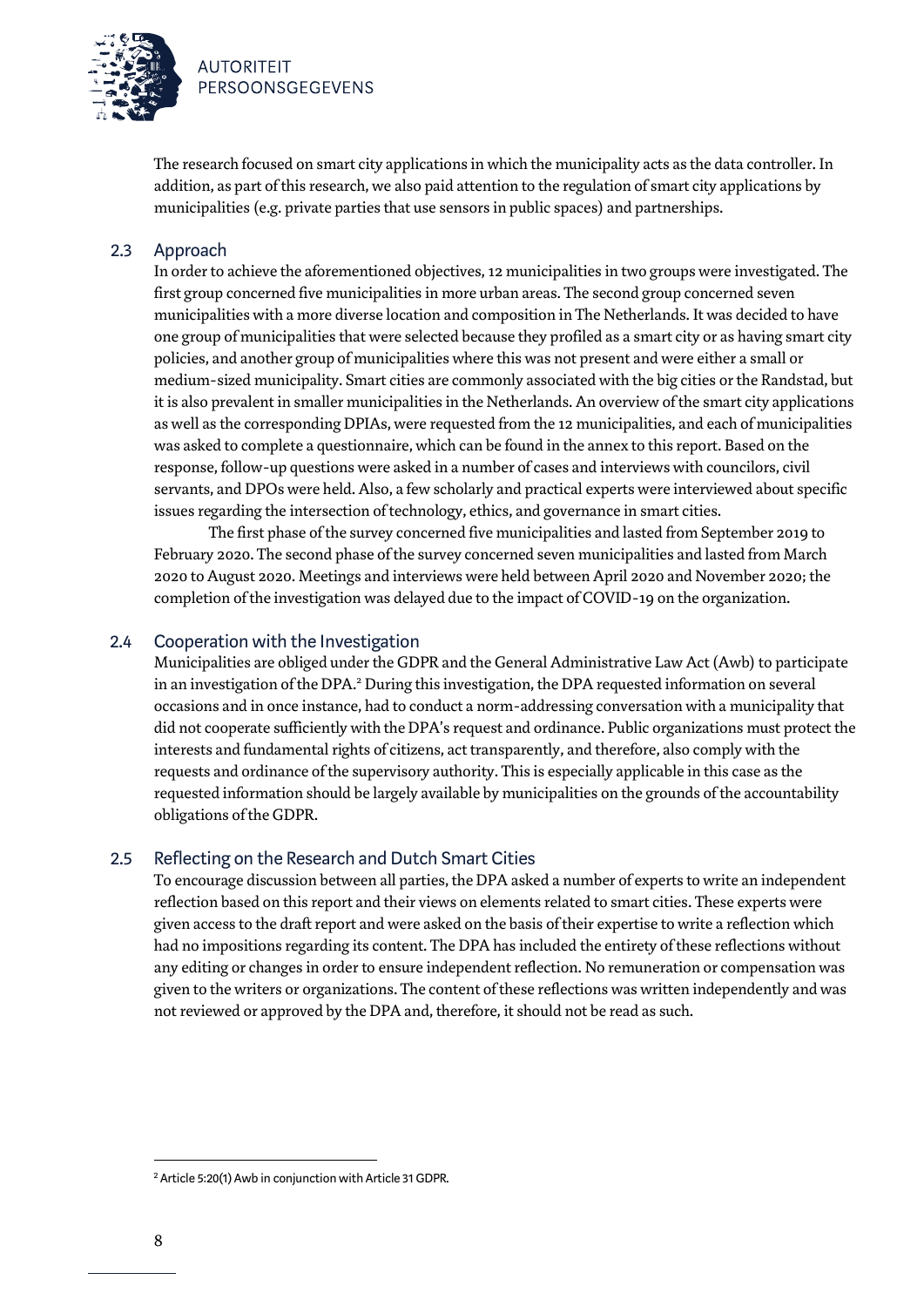

# 3. Basic principles of the GDPR for Smart Cities

Cities, urban areas, and municipalities are increasingly seeking smart solutions to issues such as mobility, energy, security, and housing. These smart solutions are found in sensors and data. Supported by technologies such as machine learning, municipalities can collect data or combine data on, for example, visitor flows, traffic, or security. Through the use of this data, residents can be 'lead' to better choices and municipalities can optimize the use of public space.

The deployment of smart solutions in public spaces undeniably affects a number of fundamental rights. For example, the use of data to classify or exclude (groups of) people based on behavior or external characteristics can lead to discrimination. The processing of personal data is by definition a breach of the right to data protection. The development of smart cities also touches on ethical aspects and societal issues. Questions that municipalities can ask themselves in this context are, for example, the following: Can problems in complex ecosystems such as cities be solved with data when the data collected is by definition limited and non-objective? Does the use of data exclude alternative solutions? In a smart city, will you still be able to feel free or demonstrate nonconforming behavior?

In order to stimulate sustainable innovation where the fundamental rights of the individual are taken seriously and the citizen is at the center, each municipality must have a set of basic elements for each process in order to be able to process data lawfully. This infringement should not be taken lightly. The use of data processing in public spaces is subject to strict requirements. The processing of personal data can only take place lawfully if it is based on a legitimate basis. In that light, it is therefore important to consider some of these basic elements before we go into the results of this study.

### 3.1 Legality

The GDPR determines, on the basis of open standards, in which cases the processing of personal data, such as through smart city applications, is lawful. Data processing is lawful if at least one of the legal principles mentioned in the GDPR is complied with. The purpose of the processing shall determine which basis applies. Therefore, prior to the start of the data processing, it is necessary to determine the purpose of the smart city application and whether the processing of personal data for that application is lawful. If there is no legal basis for the processing of personal data, the smart city application cannot be used. Even if an application´s purpose is not the processing of personal data, if it still does process personal data then it is an infringement of a fundamental right.

A legal basis that is specifically for municipalities who process personal data in public areas is 'the performance of a task carried out in the public interest or in the exercise of official authority' (Article  $6(1)(e)$  GDPR). In other words, municipalities may only process data in order to exercise their duties if they have been given the proper authority by law. For example, municipalities have the public task of managing the public space. However, this general task alone is not sufficient enough to substantiate the processing of personal data for this purpose. The GDPR requires that the legislationwhich is the legal basis for the processing, to be sufficiently concrete and foreseeable. Municipalities must therefore be able to demonstrate a legal basisthat is precise; general terms of reference are often insufficient for this purpose. What is meant by 'sufficiently foreseeable' will have to be considered on a case-by-case basis. In the public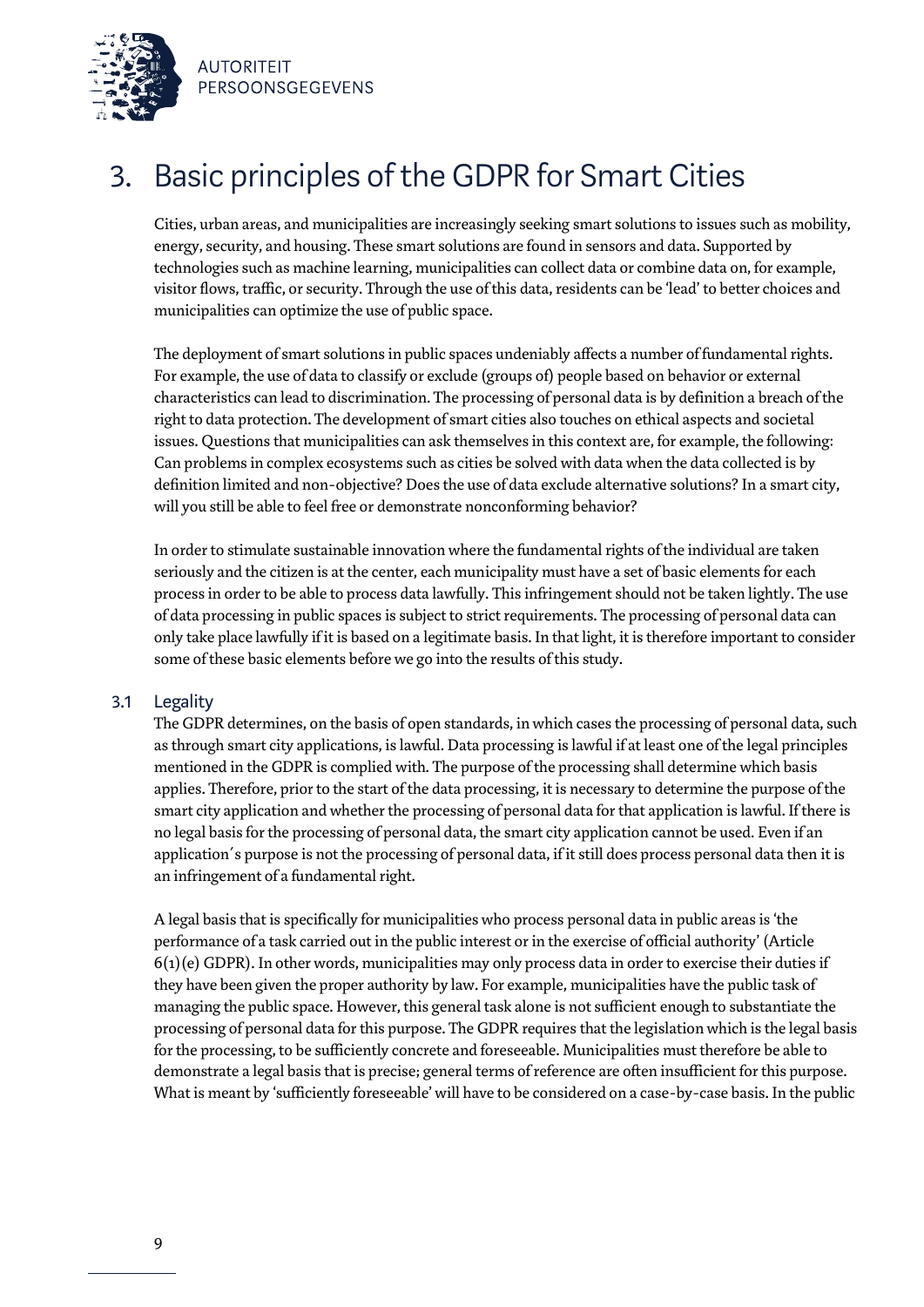

space, it is almost impossible to ask for the consent of individual citizens. Therefore, the legal basis of consent is practically inapplicable to smart city applications.<sup>3</sup>

In order to determine whether there is a legal basis for the processing, a municipality must also be able to demonstrate that the processing of personal data is necessary for the pursued purpose. In order to do so, the municipality must consider whether there are less intrusive alternatives, and whether the infringement outweighs the objective being achieved (elaboration will be provided further on in this chapter). This requires proper consideration, which must be executed (and documented) before the processing of personal data starts.

Only when there is a legitimate basis can a municipality process personal data. Without lawful data processing, smart city applications cannot be developed or applied. This also applies to pilots. However, the mere fact that the processing is lawful does not mean that a smart city application can simply be used. There are also various other obligations under the GDPR that the processing of personal data must comply with. The main obligations are addressed in this report.

Recommendation: Before you start any smart city application, determine whether personal data is being processed and whether the processing of personal data is lawful. Without lawful data processing, smart city applications cannot be developed or applied.

### 3.2 Purpose Limitations

In smart city applications, it is not rare that they are initially used as a solution for a particular purpose, but are later also seen as 'convenient' for the solution of other (policy) goals. This is at odds with the purpose limitation principle. Purpose limitation consists of two elements: the purpose must be clearly defined, delineated, and justified and data should not be further processed in a manner incompatible with that initial purpose. An example of this is the use of cameras for enforcement purposes, images are taken for the purpose of enforcement but later, the same images are used for pressure measurements. This can only be done if the new purpose is compatible with the original purpose for which the data was collected and processed. Any new purpose, process or deployment of new technology will have to be re-evaluated by the municipality or the new purpose must fit the municipality's original goals. The expectations of citizens will also play a role in this; the less it is determined as reasonable that their personal data will also be processed for another purpose, the less likely it will be that the new processing is compatible with the original purpose.

### 3.3 Necessity

The processing of personal data can only be necessary if the smart city application actually contributes to the predefined, concrete purpose and the objective pursued is proportionate to the nature and amount of personal data processed for it (proportionality). No alternative that infringes the GDPR less in order to achieve the same objective should be available (subsidiarity). This should be documented with clear and verifiable arguments in the DPIA, which should also be sufficiently up-to-date. Any processing of personal data that is not deemed necessary cannot comply with the GDPR.

<sup>&</sup>lt;sup>3</sup> For further information regarding legal bases, please see:

[https://autoriteitpersoonsgegevens.nl/sites/default/files/atoms/files/boetebesluit\\_ap\\_gemeente\\_enschede.pdf,](https://autoriteitpersoonsgegevens.nl/sites/default/files/atoms/files/boetebesluit_ap_gemeente_enschede.pdf) p. 20 et seq. Moreover, consent from government organizations is generally not an appropriate legal basis because consent must be given 'freely'. In the relationship between government and citizen, there is a power asymmetry, which means that consent cannot always be given freely.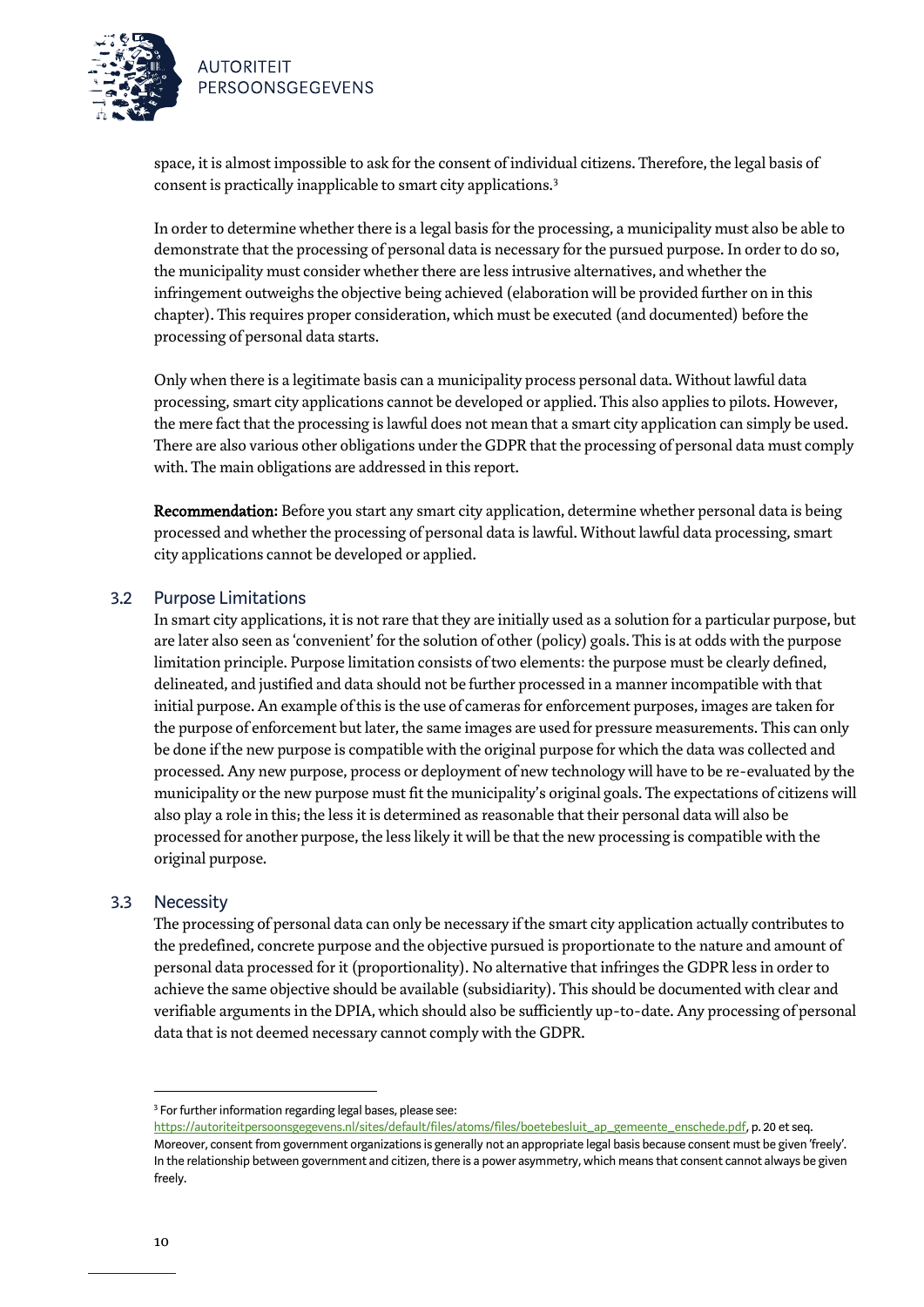



Recommendation: Determine which goals the smart city application will contribute to. Make these objectives as concrete and measurable as possible to determine the effectiveness of the smart city application. General purposes such as 'safety' or 'liability' must be further specified. Also, identify what the next steps will be if a smart city application is unsuccessful or has unwanted side effects.

#### 3.3.1 Subsidiarity

Municipalities will consistently have to determine whether there are alternatives that infringe less to achieve the same goal prior to the deployment of smart city applications. Occasionally (human) interventions or other technical solutions are equally as effective in achieving the same goal, and process less or even no personal data.<sup>5</sup> Therefore, many of the 'solutions' offered by the market must be considered critically. Data processing in smart city applications should be a supportive action and not an end in itself. When purchasing or developing smart city applications, municipalities must always motivate why alternative solutions that process less personal data or no data do not, or insufficiently, contribute to the solution of the objective pursued. The DPA may also ask municipalities for this justification.

Especially in times of Covid-19, there has been a trend in the development of all kinds of technical solutions. Municipalities will have to regularly ask themselves whether they actually contribute or continue to contribute to, for example, the regulation of crowds and whether other solutions are possible.

Recommendation: Prior to the deployment of smart city applications, check if there are alternative solutions to achieve the same goal where no or less personal data is processed. Think from the perspective of the problem and not from the provided solution.

### 3.4 Transparency

Citizens must be fully informed about the collection of personal data in a public area that they cannot avoid. The DPA has observed that transparency in the development of smart city applications and smart city policies still needs to be improved. Transparency is necessary to ensure that the municipality is accountable for smart city applications that it develops and deploys with the aim of keeping citizens in control of their personal data and giving them the opportunity to exercise their rights if necessary. The incorporation of transparency should not be disregarded in smart city policies. Transparency starts in the

<sup>4</sup> Report Voeten in de Aarde, p. 6.

<sup>5</sup> See also in this context:

[https://autoriteitpersoonsgegevens.nl/sites/default/files/atoms/files/boetebesluit\\_ap\\_gemeente\\_enschede.pdf,](https://autoriteitpersoonsgegevens.nl/sites/default/files/atoms/files/boetebesluit_ap_gemeente_enschede.pdf) p. 24 and 25.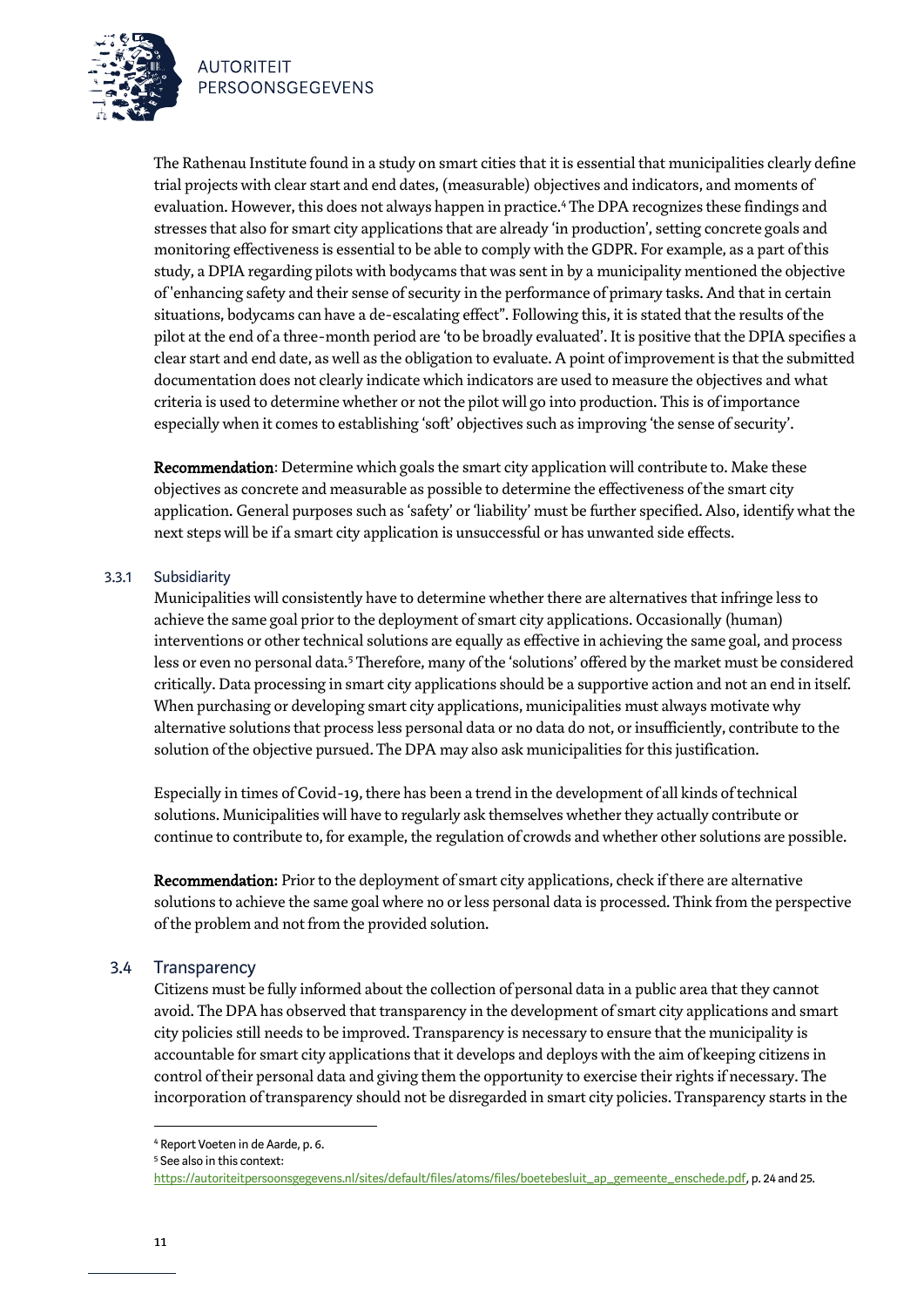

way decision-making takes place, how problems that are eligible for technological or data-driven solutions are identified, and in the processes a municipality has when starting a new development. During the development, citizens can play an important role in the process of identifying general and targetspecific risks and highlighting other issues (this will be elaborated on later in the report).

After the roll-out of smart city applications, there is a danger of creating a patchwork of various applications within a municipality, making it hard for a citizen to gain an overview of these applications. The DPA seesthis as a very important challenge that is being tackled by a number of municipalities through the examination of instruments such as a public sensor registers(more about this in the chapter, 'Regulation by Municipalities and Sensor Registers'). These initiatives build upon the principles of the GDPR, including the mandatory registration of processing operations. Also, the privacy statement of municipalities deserves more attention in order to ensure that all target groups are properly informed. Not only can language play a role in this – e.g. an English translation for tourists or temporary residents – but also accessibility, a privacy statement should be understandable to a reasonable extent by people who are illiterate or do not know the legal jargon.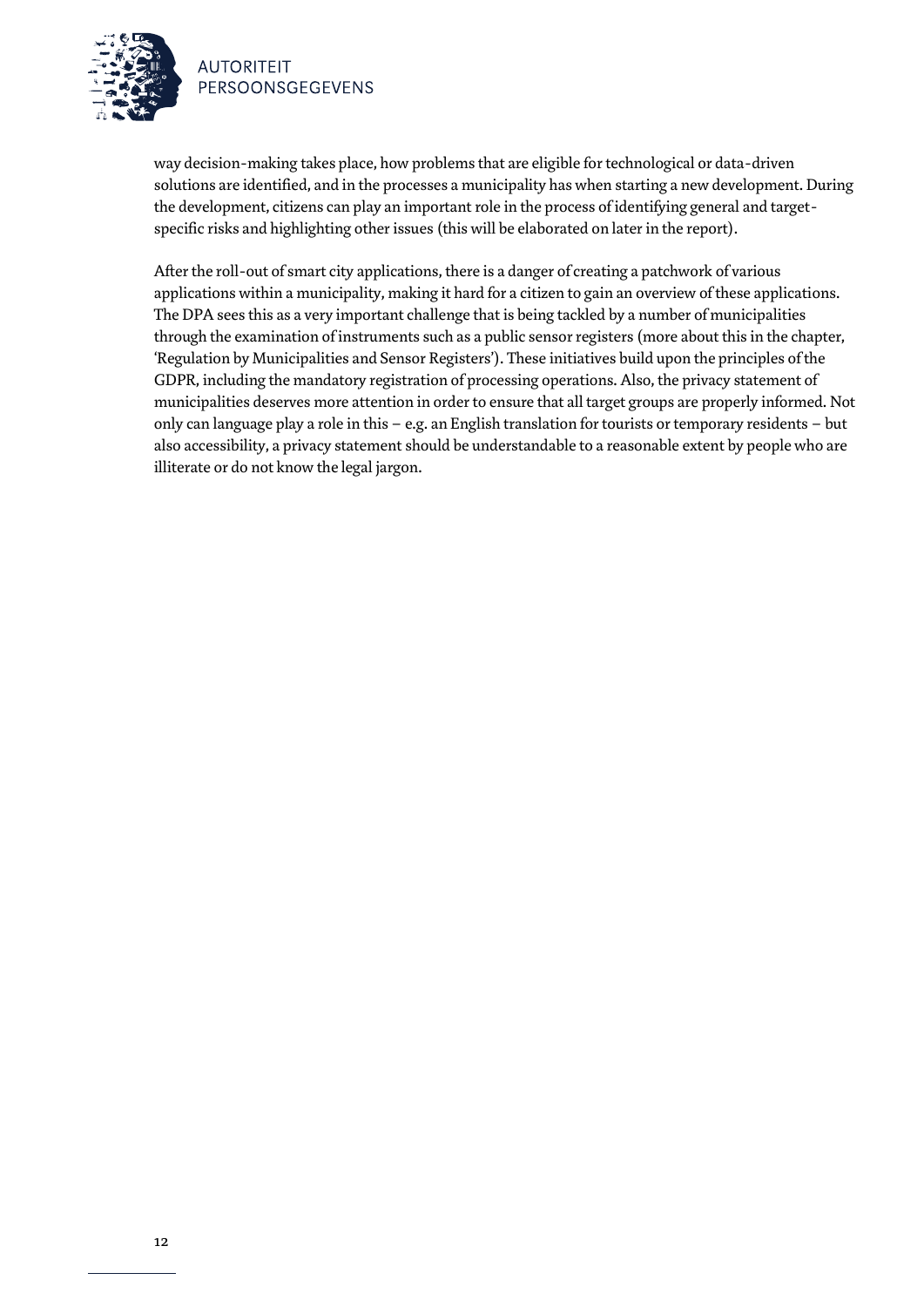

### 4. DPIA

During the research, the DPA paid a lot of attention to the role of the DPIA. A DPIA is intended to be a process used to assess the lawfulness and fairness of the processing *prior* to the data processing, identify available alternatives and risks and, if possible, mitigate those risks by taking appropriate measures. Moreover, a municipality must be able to demonstrate both internally and externally why certain choices have been made. A DPIA can also act as a guiding document during the data process in order to monitor the data protection risks and allow for changes in the process, for example, when the purpose of the processing changes. Therefore, in the context of investigations, the DPA regularly requests DPIAs because the content and quality of it can be an important indicator for the DPA.

### 4.1 DPIA Obligation

Performing a DPIA is mandatory if the risks of data processing are 'high' for the data subject. The European privacy authorities have jointly developed nine criteria to assess whether the intended processing of personal data poses a high level of privacy risk to data subjects. As a rule of thumb, the execution of a DPIA is mandatory if the processing fulfils two or more of the nine criteria.<sup>6</sup> In the context of smart cities, the categories of 'evaluation or scoring', 'systemic and large-scale monitoring', 'large-scale data processing' and 'use of new technologies' are particularly relevant. Projects within the smart city framework will typically fall under two or more of these categories, meaning that the execution of a DPIA is mandatory.

In addition, the DPA has created a list of processing operations for which the execution of a DPIA is mandatory. This applies, inter alia, to the following processing operations:

- Large-scale processing and/or systematic monitoring of personal data generated by devices connected to the Internet that may transmit or exchange data via the Internet or otherwise (*Internet of Things*). Think, for example, of sensors that systematically follow the crowds in public space.
- Sharing personal data in or through partnerships in which municipalities or other public authorities exchange special personal data or personal data of a sensitive nature with other public or private parties. Information nodes are an example of this.
- Large-scale processing and/or systematic monitoring of publicly accessible spaces with cameras, webcams, or drones.
- Large-scale and/or systematic use of flexible camera surveillance, such as bodycams.
- Large-scale processing and/or systematic monitoring of location data from or traceable to natural persons. For example, (scan) cars, telephones, or processing of passenger location data on public transport.

### 4.2 Implementation of a DPIA

The research showed that a number of municipalities work with so-called 'pre-DPIAs'. A questionnaire is used to determine whether it is mandatory to carry out a DPIA for a given processing operation. While a questionnaire may be a good and easily accessible tool, as a DPO pointed out to the DPA during a discussion, the implementation of such a pre-DPIA should not disregard the needed considerations when it comes to data protection even if it turns out that a DPIA is not required. The responsibility to establish appropriate safeguards and to be accountable applies even if a DPIA is not required.

<sup>6</sup> For more information, see[: https://autoriteitpersoonsgegevens.nl/nl/zelf-doen/data-protection-impact-assessment-dpia](https://autoriteitpersoonsgegevens.nl/nl/zelf-doen/data-protection-impact-assessment-dpia)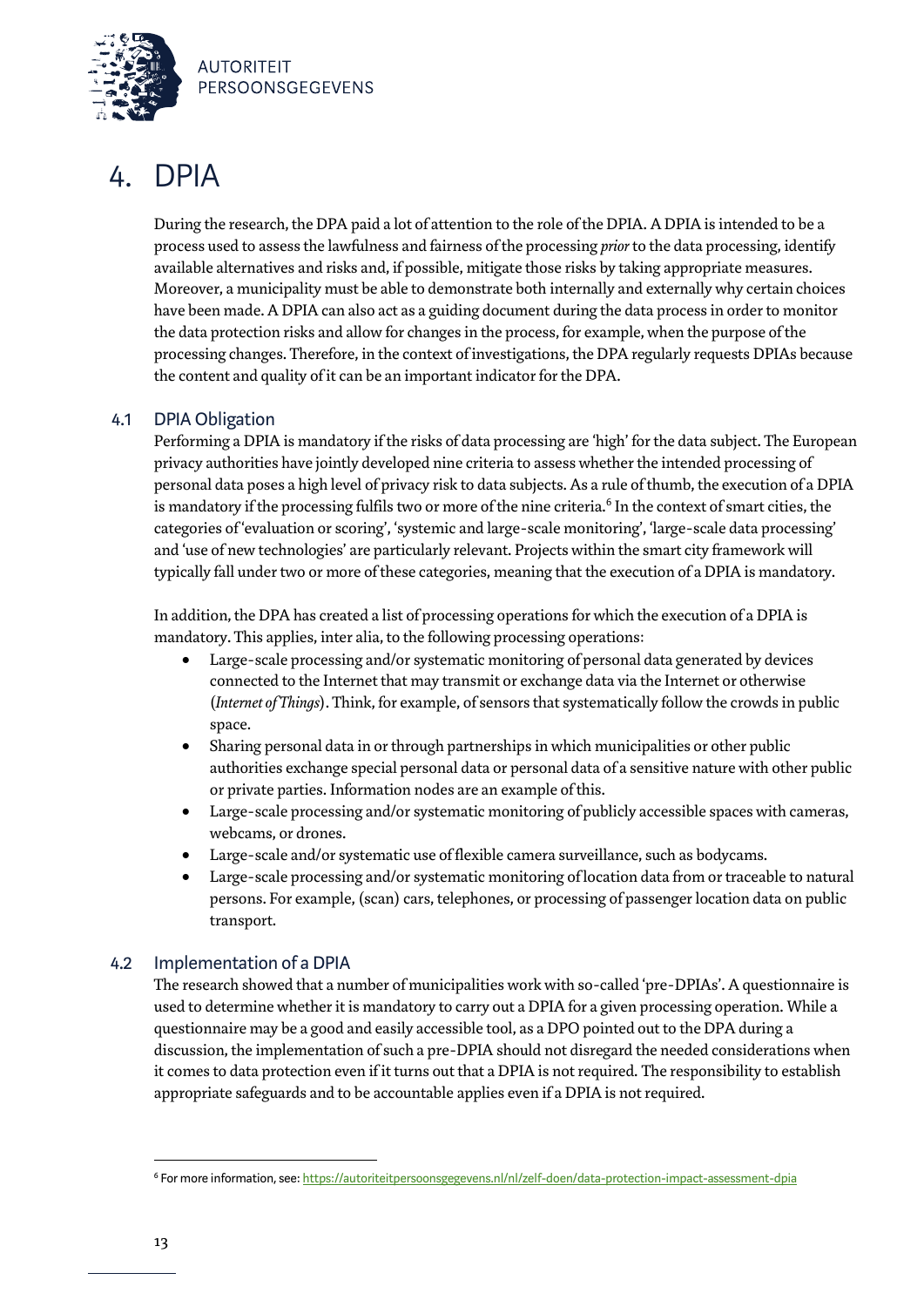

Another point of attention is that DPIAs should be periodically reviewed or updated. For example, one of the DPIAs that the DPA received was a document from 2016 which contained incomplete action points, such as the finalization of a processing agreement and consulting the works council. Once these actions have been fulfilled, the DPIA should also be updated. Also, in the event that the risks which have been identified, change, it is important to periodically review and update the DPIA. Technology used in smart city projects also develops over the duration of the project. Especially now with the COVID-19 measures, the weight of the risks may be change in a number of months or years. In general, it is advisable to periodically monitor and, if necessary, revise a DPIA in order to address existing and possible new risks. A good example of this is, due to a three-year revision deadline drafted by the municipality for DPIAs, a municipal DPO indicated that they were currently reviewing a number of DPIAs which were implemented just after the GDPR came into force.

Recommendation: Keep DPIAs up-to-date in order to be able to demonstrate the current risks of the processing operation. Incomplete action points in an outdated DPIA or failure to document technical adjustments of the processing does not comply with the accountability duty of controllers. Have policies that ensure DPIAs are periodically reviewed and/or updated.

### 4.3 DPA´s Overview of Received DPIAs

For this research, the DPA requested DPIAs for smart city applications. From the smaller municipalities in particular, the DPA received very few or even no DPIAs. The first explanation is that these municipalities simply do not use smart city applications or only use smart city applications that do not process personal data (for example, when measuring air quality, filling rates of containers, detection loops, etc.). A second reason is that it is often a processing operation that was already applied before the GDPR and has not changed since the GDPR has come into force (examples are registration plates for various purposes, camera surveillance in public spaces, etc.). Thirdly, municipalities indicated that the risks of the project in question do not qualify as 'high' and, therefore, no DPIA was required.

#### 4.3.1 Missing DPIAs?

However, there were a few cases where the DPA questioned the justification of why no DPIA had been executed. This wasthe case firstly for smart city applications that were started and tested in a pilot format before they were rolled out more widely. Personal data is occasionally already processed during the pilot phase. The DPA stresses that processing of personal data in a pilot or trial must also comply with the rules of the GDPR, including the DPIA obligation. The DPIA should describe the purpose of the pilot and the legal basis along with the possible outcomes and associated risks. A municipality which states that 'to examine whether the public order task under Article 151c of the Municipal Act is also useful as a legal basis' with regards to the use of (mobile) cameras as a pilot does not meet these requirements. In addition, it should be made clear when a pilot has been successful and what happens, for example with the data, if the pilot does not meet the requirements and expectations. It is also necessary to establish how any (un)foreseeable risks are going to be dealt with. This pre-determination will provide a clear framework in which the pilot can then take place. The evaluation of (pilot) projects is also of great importance in order to ensure purpose limitation of (future) projects.

Recommendation: Smart city applications that are in the pilot phase must also meet the requirements of the GDPR if personal data is processed.<sup>7</sup> Therefore, in pilot and trial projects, check whether these projects are GDPR compliant and, if necessary, carry out a DPIA.

<sup>7</sup> See also[: https://autoriteitpersoonsgegevens.nl/nl/onderwerpen/algemene-informatie-avg/verantwoordingsplicht#is-de-avg-van](https://autoriteitpersoonsgegevens.nl/nl/onderwerpen/algemene-informatie-avg/verantwoordingsplicht#is-de-avg-van-toepassing-bij-pilots-testen-en-proefprojecten-8161)[toepassing-bij-pilots-testen-en-proefprojecten-8161.](https://autoriteitpersoonsgegevens.nl/nl/onderwerpen/algemene-informatie-avg/verantwoordingsplicht#is-de-avg-van-toepassing-bij-pilots-testen-en-proefprojecten-8161)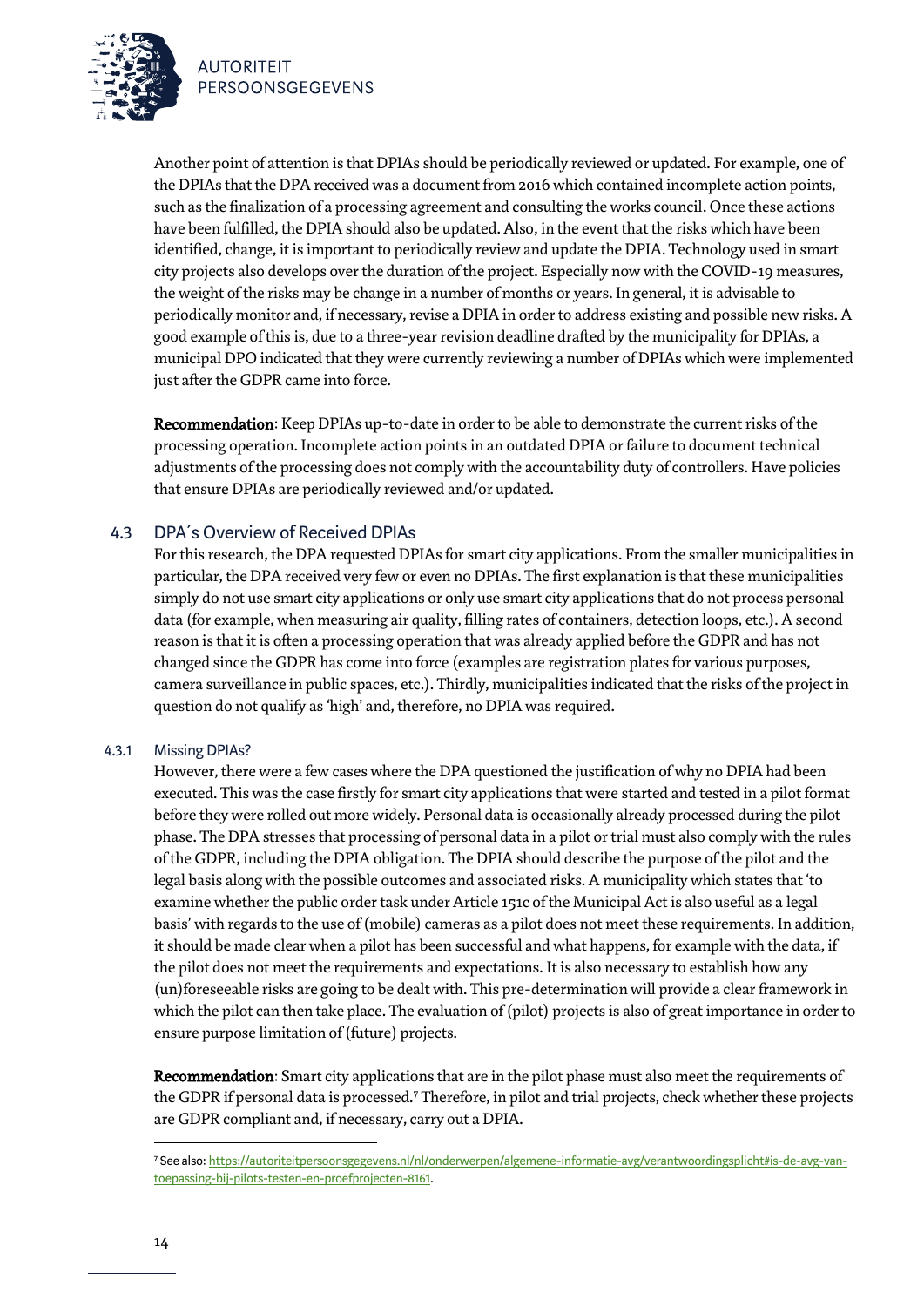

Secondly, some municipalities indicated that in the context of certain smart city applications, anonymous data is being used, while the description of the application occasionally suggested otherwise. For example, a municipality indicated that, through a particular app, user location data is processed for a traffic light system, but that 'these cannot be traced back to a person or a specific smartphone' and 'all data collected is anonymous'. Data can only be considered anonymous when a party uses reasonable means (for the designated purpose), to make it unlikely that a person can be identified. <sup>8</sup> This is nearly impossible, especially for location data.<sup>9</sup> Also, correct application of the technology is necessary to ensure anonymity.<sup>10</sup>

Recommendation: Be critical when assessing the anonymity of the data that is being processed; data can only be considered anonymous when a party uses reasonable means (for the designated purpose), to make it unlikely that a person can be identified.

A third point of attention that the DPA would like to highlight is the use of partnerships. A smart city application is often used for several different purposes in collaborations and falls under multiple legal frameworks because the data is shared with different parties within and outside the municipality. This could include partnerships with the police and private actors such as housing corporations. In order to be able to exchange data, it must be sufficiently clear in advance whether the exchange is lawful and under what conditions the parties may process and record the data.<sup>11</sup> This includes, for example, determining which actor may process which data on the basis of which legal basis, for what purpose and for how long this data may be retained. Too often it seems to happen that municipalities and other member parties want to 'explore' these kinds of issues during a pilot. The DPIA is not always present or completed at the start of the processing in a number of municipalities where partnerships have been established. In addition, some DPIAs show that there are uncertainties about the responsibilities of the different parties involved in the smart city application and that the DPIA (therefore) is missing. The DPA stresses the need to clearly invest and document responsibilities *prior* to data processing in a smart city application so that the data exchange takes into account the protection of personal data 'by design'. After all, parties need to know who is responsible for what and citizens need to know where they can exercise their rights; transparency about the processing for citizens and stakeholders is, therefore, essential.<sup>12</sup>

Recommendation: In the case of partnerships, prior to the start of the processing, identify who is the controller or processor. Be transparent about this for citizens as well.

### 4.3.2 Quality of DPIAs

The DPIAs received by the DPA proved to be of varying design and quality both between and occasionally within municipalities. The difference in quality was evident, for example, since in a number DPIAs the impact of the data processing on the rights and freedoms of the data subjects was missing as well as an analysis of what safeguards there are in order to minimize the risks. Also, not all DPIAs, a clear description of the data processing operation in the smart city application was given, merely a reference to the

<sup>&</sup>lt;sup>8</sup> There are many misunderstandings regarding anonymization. This short factsheet created by the privacy authorities, describes common misunderstandings and explains them in further detail[: https://edps.europa.eu/system/files/2021-04/21-04-27\\_aepd](https://edps.europa.eu/system/files/2021-04/21-04-27_aepd-edps_anonymisation_en_5.pdf)[edps\\_anonymisation\\_en\\_5.pdf.](https://edps.europa.eu/system/files/2021-04/21-04-27_aepd-edps_anonymisation_en_5.pdf) 

<sup>9</sup> See also[: https://autoriteitpersoonsgegevens.nl/sites/default/files/atoms/files/anonimiteit\\_en\\_geaggregeerde\\_telecomdata.pdf](https://autoriteitpersoonsgegevens.nl/sites/default/files/atoms/files/anonimiteit_en_geaggregeerde_telecomdata.pdf)

<sup>10</sup> See also[: https://autoriteitpersoonsgegevens.nl/nl/nieuws/techblogpost-praktische-problemen-bij-het-afknippen-van-hashes](https://autoriteitpersoonsgegevens.nl/nl/nieuws/techblogpost-praktische-problemen-bij-het-afknippen-van-hashes) <sup>11</sup> See also the 'Cooperation' section of this report.

<sup>&</sup>lt;sup>12</sup> The European Data Protection Authorities have provided (revised) guidelines ('Guidelines 07/2020 on the concepts of controller and processor in the GDPR') on the concepts of controller and processor. These can help allocate the division of roles in partnerships.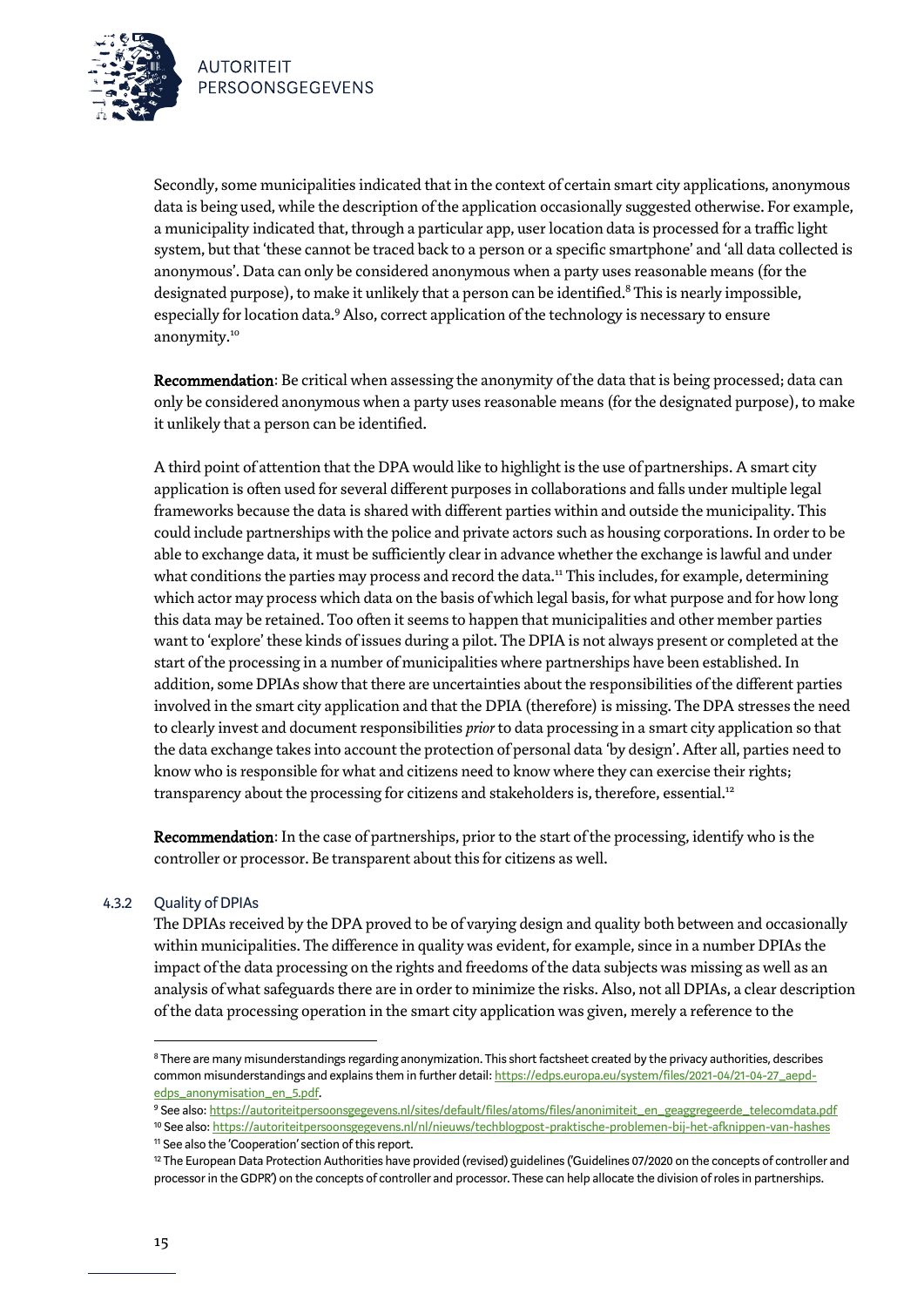

operation in the smart city application was provided. The European privacy authorities have established criteria that municipalities can use to assess whether a DPIA has been executed properly enough to comply with the GDPR.<sup>13</sup> In general, older DPIAs appeared to be of lesser quality than the more recent ones. Firstly, this can be explained because the GDPR has established clearer requirements for the content of DPIAs. In addition, the continued level of growth of 'privacy maturity' of municipalities has also played an important role in the quality of the DPIAs. A mature organization in which citizens' privacy is a wellknown and embedded concept and that has seriously taken this into account in the development process, greatly contributes to the quality of a DPIA and its application. See also chapter 8 of this report for more information about the organization of privacy in the municipality.

### 4.4 Prior Consultation

The DPA has learnt through different channels a number of smart city applications that are in start-up or pilot phases that have been associated with possible high (residual) risks. The DPA points out that a DPIA must be carried out prior to the processing of personal data. If, as a result of the DPIA, the municipality determines that there are high risks that cannot be limited to an acceptable level ('high residual risks'), a prior consultation should be submitted to the DPA as understood under the GDPR.<sup>14</sup> Until then, the processing of personal data (and, therefore, the smart city application) cannot start. The DPA has a maximum of 8 weeks to assess a prior consultation and possibly provide advice. <sup>15</sup> For complex processing operations, an extension of the time limit by 6 weeks is possible. If parties are bound by deadlines, for example, because the smart city application isto be deployed in scheduled events, it is important that parties identify the risks in a timely manner through a DPIA. The DPO can advisewhether a prior consultation should be submitted to the DPA.

Recommendation: Do not delay executing the DPIA, try to do so as early as possible in development of smart city applications. This is particularly important for scheduled events or other applications with deadlines. This will allow for the timely consideration of whether the processing may need to be submitted to the DPA for prior consultation. Involve the DPO as early as possible, so that they can provide advice in a timely manner.

<sup>&</sup>lt;sup>13</sup> Guidelines for data protection impact assessments and whether processing is likely to constitute a high risk as stated in Regulation 2016/679

<sup>&</sup>lt;sup>14</sup> The processing of police data is subject to a lower threshold when submitting for a prior consultation. Prior consultation is also mandatory if the nature of the processing, in particular using new technologies, mechanisms or procedures, poses a high risk to the rights and freedoms of the data subject (Article 33b(1)(a) of the Police Data Act). This may be of interest in partnerships involving the processing of police data.

<sup>15</sup> For more information, see[: https://autoriteitpersoonsgegevens.nl/nl/zelf-doen/data-protection-impact-assessment-dpia#hoe](https://autoriteitpersoonsgegevens.nl/nl/zelf-doen/data-protection-impact-assessment-dpia#hoe-beoordeel-ik-of-er-een-restrisico-is-6808)[beoordeel-ik-of-er-een-restrisico-is-6808](https://autoriteitpersoonsgegevens.nl/nl/zelf-doen/data-protection-impact-assessment-dpia#hoe-beoordeel-ik-of-er-een-restrisico-is-6808)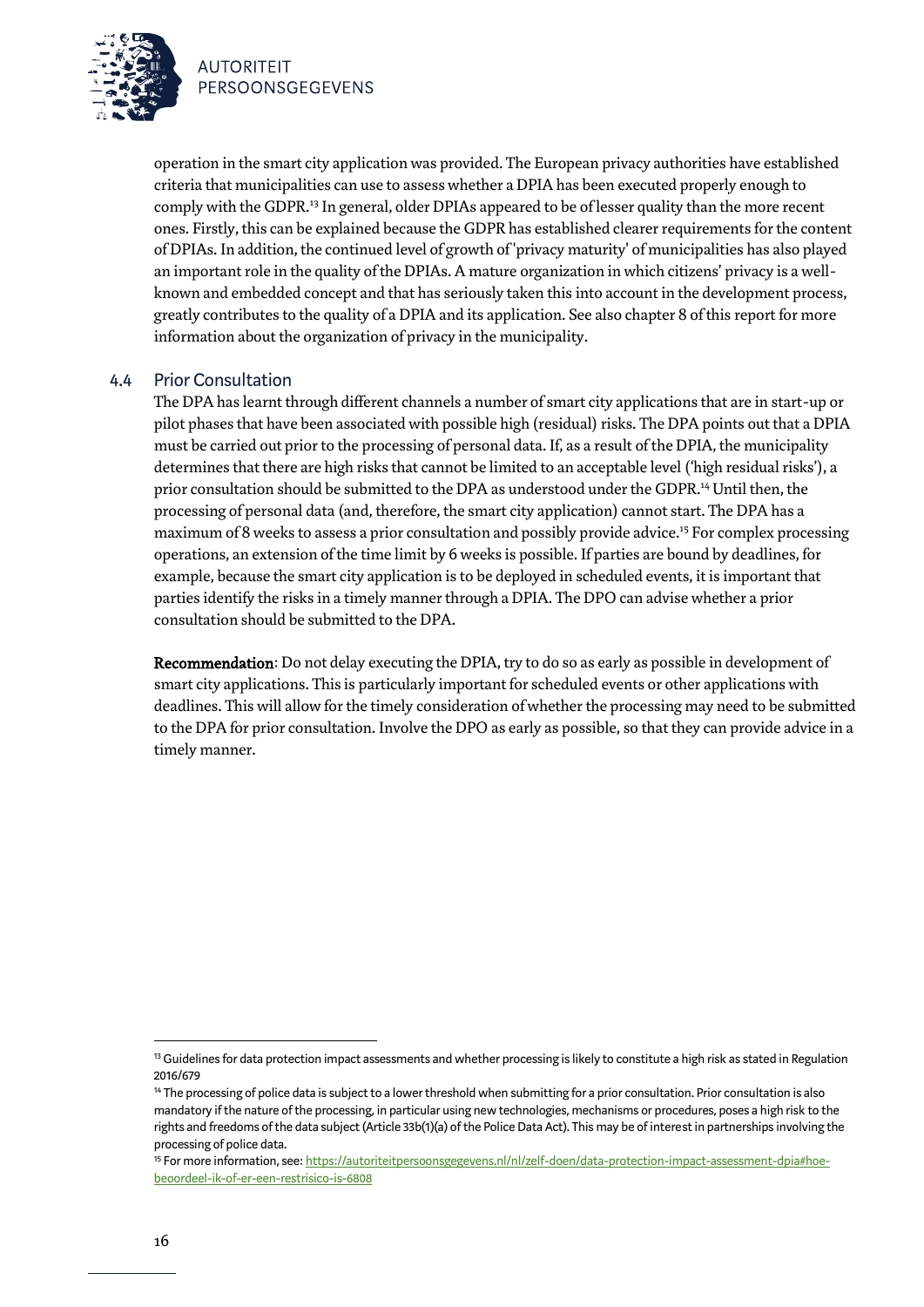



### When is there high residual risk?

The DPA is regularly asked what is considered to a high residual risk. There is no definite answer to this; the risks will have to be identified per data process. It is the responsibility of the controller, who has the knowledge regarding the context of the case, to classify the risks. Those risks should be mitigated by organizing the processing operation in such a way that the risks are minimized through reasonable means and measures have been taken to reduce both the likelihood of, and the impact of, a breach of the right to personal data protection. A description of the procedure when a risk does occur in practice (and, for example, results in a data breach) must also be included. With the help of a number of guidelines, it is possible to assess whether the risks still qualify as 'high' after these measures. The controller will have to assess whether these are still high residual risks.

In practice, processing operations with a high residual risk are (large-scale) processing operations which are already subject to the DPIA obligation because the risks are inherent to the process and are, therefore, generally assessed as high. Think, for example,when the data or technology used has such large inherent risks that the effects will also be large or unforeseeable. Especially in the case of government processing operations, which concern a large group of people, the effects will quickly be large. A residual risk is also present if the opportunities or effects are foreseeable, but insufficient measures are in place to address them. A possible residual risk is, for example, the risk of false positives in the deployment of algorithmic systems and the stigmatizing consequences that this may have when using a particular technology.

### 4.5 Publication of DPIAs

Accountability should be provided not only to the DPA, but more importantly, to the citizens whose personal data is collected (transparency) and to other interested parties. The DPA, therefore, welcomes the disclosure of (parts of) the DPIA on smart city applications, precisely because smart city applications are used in public spaces. As a municipality by providing more insight into the personal data that will be processed, the technology that will be used, the possible risks of the processing and the measuresthat will be taken to do so, can contribute to growing confidence in the applications used. If desired, the disclosure of the DPIA may omit possible sensitive information that may affect, for example, the security of the processing. In practice, we see that most DPIAs are often not made public. It is advisable not only to consider the publication of DPIAs on an ad hoc basis, but, also, to develop policies or balancing frameworks regarding this. This also applies to DPIAs not related to smart city applications.

Recommendation: Publish as many DPIAs as possible of smart city applications and develop policies on the publication of DPIAs.

### 4.6 Involvement of Citizens

The GDPR states that, when implementing a DPIA, "where appropriate, the controller shall seek the views of the data subject or their representatives on the intended processing".<sup>16</sup> During the research, the DPA therefore asked the municipalities whether they involved citizens and if they did, how did they involve

<sup>16</sup> Article 35(9) GDPR.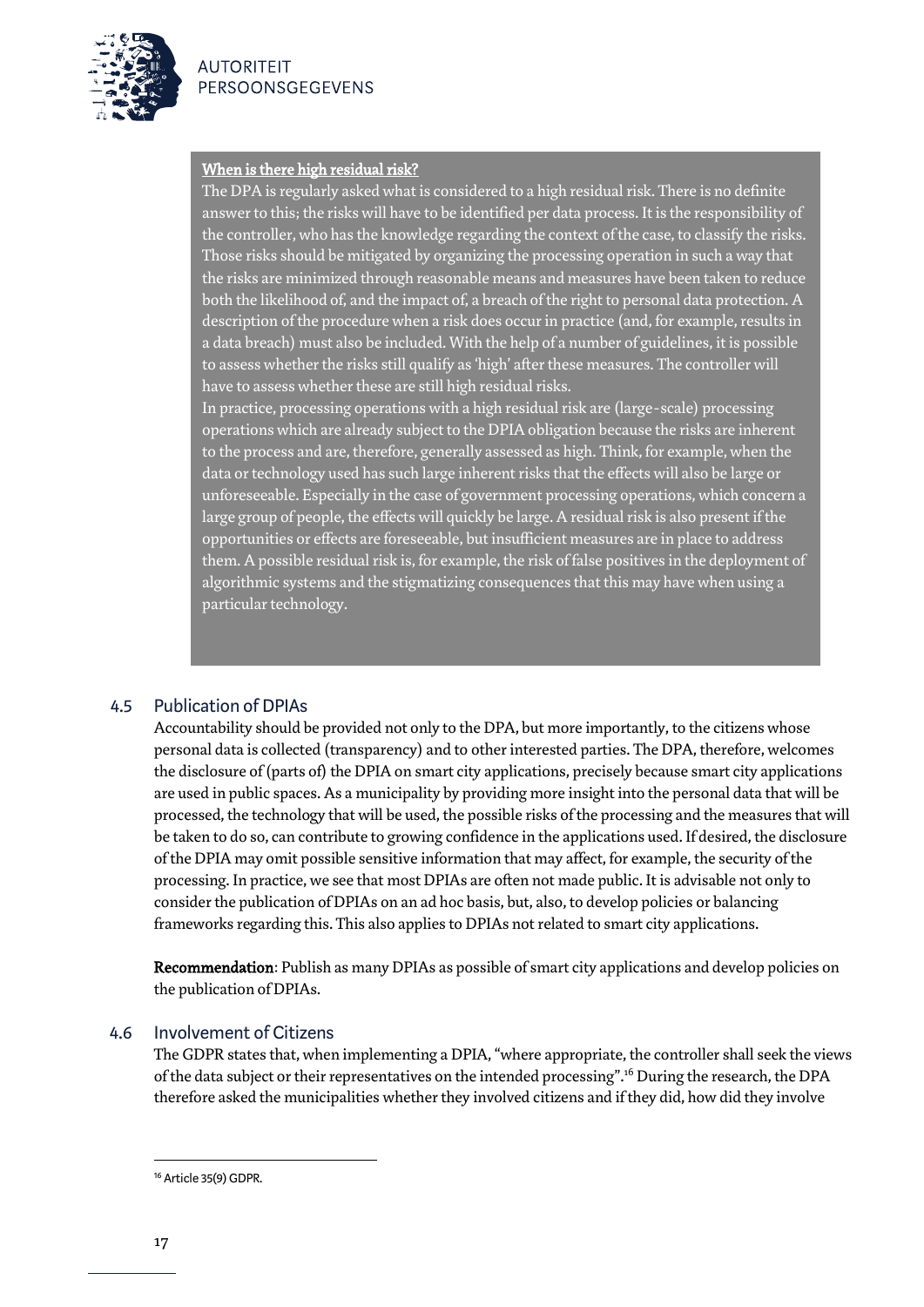

citizens in the development of smart city applications. The research has shown that municipalities often do not involve citizens in the development of smart city applications.

The DPA believes that citizens are more likely to be involved when the legislation provides a less clear framework regarding the violation of the rights and freedoms of data subjects, for example, because the law does not specifically determine which data may be processed and what safeguards should be applied. When the data processing of a smart city application is based on laws and regulations that are less foreseeable, while the level of breach by the citizen can be perceived as high or poses high risks to citizens' rights and freedoms, it will be more likely to involve citizens. Especially in smart city applications, it seems intuitive to involve citizens. Due to the (municipal) laws and regulations, municipalities have broad tasks, therefore, not every use of a smart city application can be expected in advance.<sup>17</sup> Moreover, for example, the tracking of human behavior through the use of smart city applications could be considered as intrusive and may even lead to a *chilling effect*, where people start to behave differently or refuse or even fear using public space.

With complex, innovative smart city applications, it seems almost impossible to understand the possible breaches of the rights and freedoms of all the various individuals whose personal data are being processed. In order to identify these risks in the context of the mandatory DPIA, the opinion of the citizens concerned is of great value. The GDPR provides a very suitable starting point for municipalities to make citizens part of the smart city they live in. In view of the fact that Article 35(9) GDPR relates to the DPIA, it is recommended to include in the DPIA whether and how the municipality asks the data subject for their opinion. This will make it possible to raise awareness of the implementation and to account for the extent to which citizens (and other stakeholders) have been asked for their views. A good example is a municipality that has included in the DPIA as a standard question whether the data subjects (or their representatives) have been asked to give their perspective on the processing activities (including justification of the choice) and how follow-up was given to the input (and a justification if this has not been done).

Recommendation: Pay attention in the DPIA to whether data subjects have been asked for their views and how these opinions have been followed up. The higher the possible risks are, the more unclear the legal basis is, or the higher the degree of perceived infringement, the more likely it will be to involve citizens.

<sup>17</sup> It could even lead to the conclusion that processing does not meet the legality criteria (see the chapter 'Legality').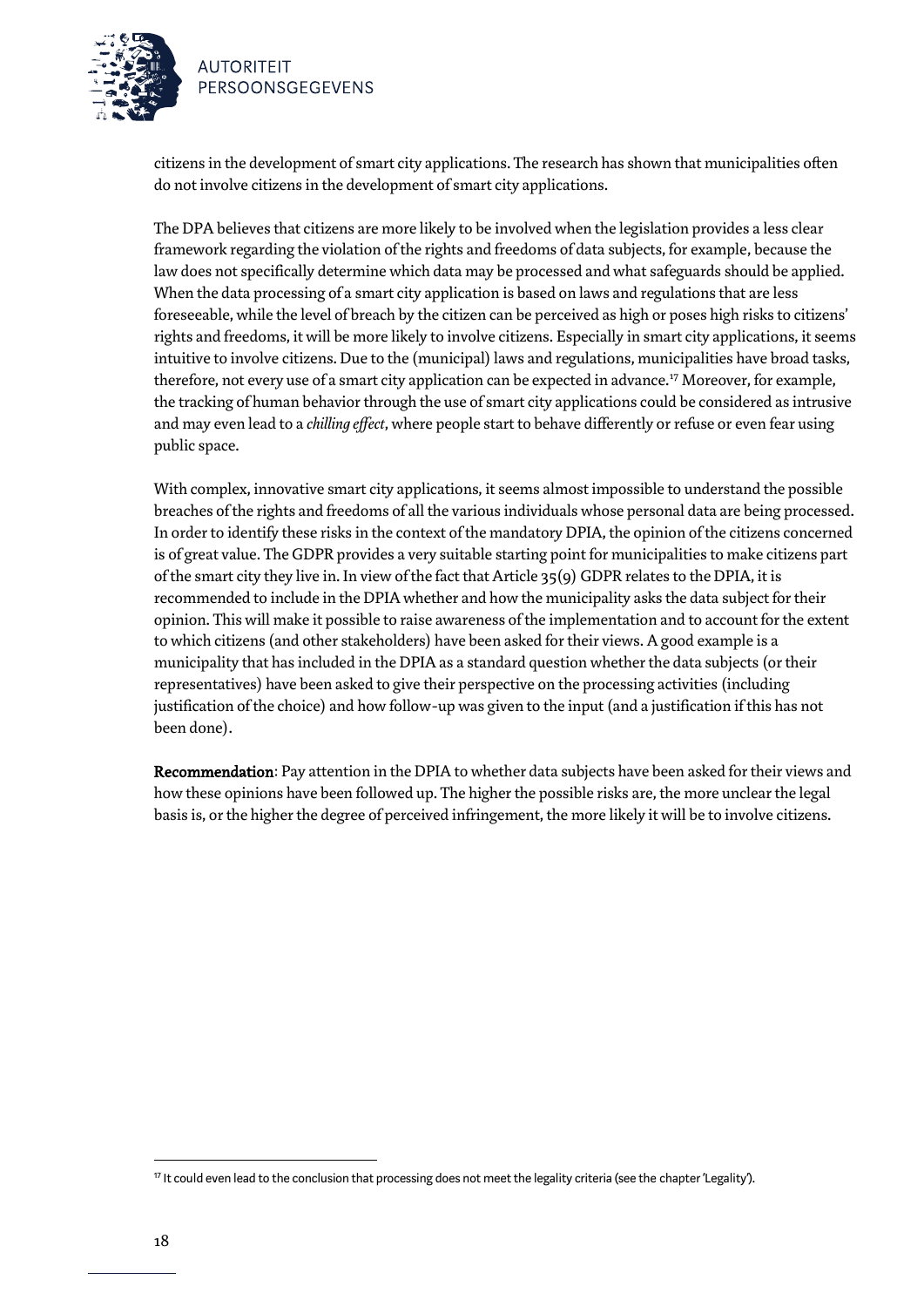



# 5. Reflection: Participatory DPIAs and administrative law mechanisms in Smart Cities

*Authors: Athena Christofi†, Jonas Breuer\*, Olia Kanevskaia†, Ellen Wauters† Organization: † CiTiP, KU Leuven; \* SMIT, Vrije Universiteit Brussel Functions: Researchers, Smart-city Privacy: Enhancing Collaborative Transparency in the Regulatory Ecosystem (SPECTRE) Project<sup>18</sup>*

We warmly welcome this report and the opportunity it provides to understand smart city practices in the Netherlands and reflect on the future. The challenges cities face in becoming smart are similar throughout Europe and the attention and recommendations of the DPA can facilitate learning beyond the Netherlands.

In the following paragraphs we reflect on two issues emerging from the report that we find particularly worthwhile for smart cities and data protection in the EU.

### *Participatory DPIAs*

We welcome the emphasis on the role of citizens in the development of smart-city applications. Citizen participation has a fruitful tradition in other domains and shows promising potential for assessing impacts of data processing in public space. We hope that this emphasis brings together relevant authorities, cities and umbrella associations to collaboratively develop best practices tailored for DPIA methodologies. Guidance is much needed.

Considering the richness of fundamental rights in the European legal tradition, assessing risks of a processing operation to individuals' rights through DPIAs could be a powerful legal tool to enable what is often described as ethical smart-city development. To account for the plurality and complexity of rights at stake, DPIAs should include multi-perspective risk exploration, and become participatory: Article 35(9) GDPR enables -if not requires- this. Participation in DPIAs is important because rights are not static their meaning and reasons justifying their limitations are evolving with socio-technological change. Citizens may also perceive risks to their rights differently: in a smart city, one might fear being observed or nudged in public space. Couldn't this amount to a curtailment of privacy, or freedoms of expression and association? Citizens' perceptions are vital to enable municipalities to anticipate and address risks. Citizens involvement can also provide further democratic legitimation for decisions of city officials and councils: such legitimation is particularly important when legal bases and processing purposes are unclear.

Still, municipalities often do not - or are not able to - directly involve citizens in complex discussions about technologies, risks and rights despite the potential of Article 35(9).

They face important challenges. How to operationalise diverse input of those affected by smart-city applications? How to assess concrete risks of an application before its implementation or development? Participation may take additional time and money, and may disturb development processes and the goal

<sup>18</sup> Project funded Research Foundation – Flanders (FWO S006318N). This reflection gives the views of the authors and does not present the position of the research centres/universities or the funding organisation.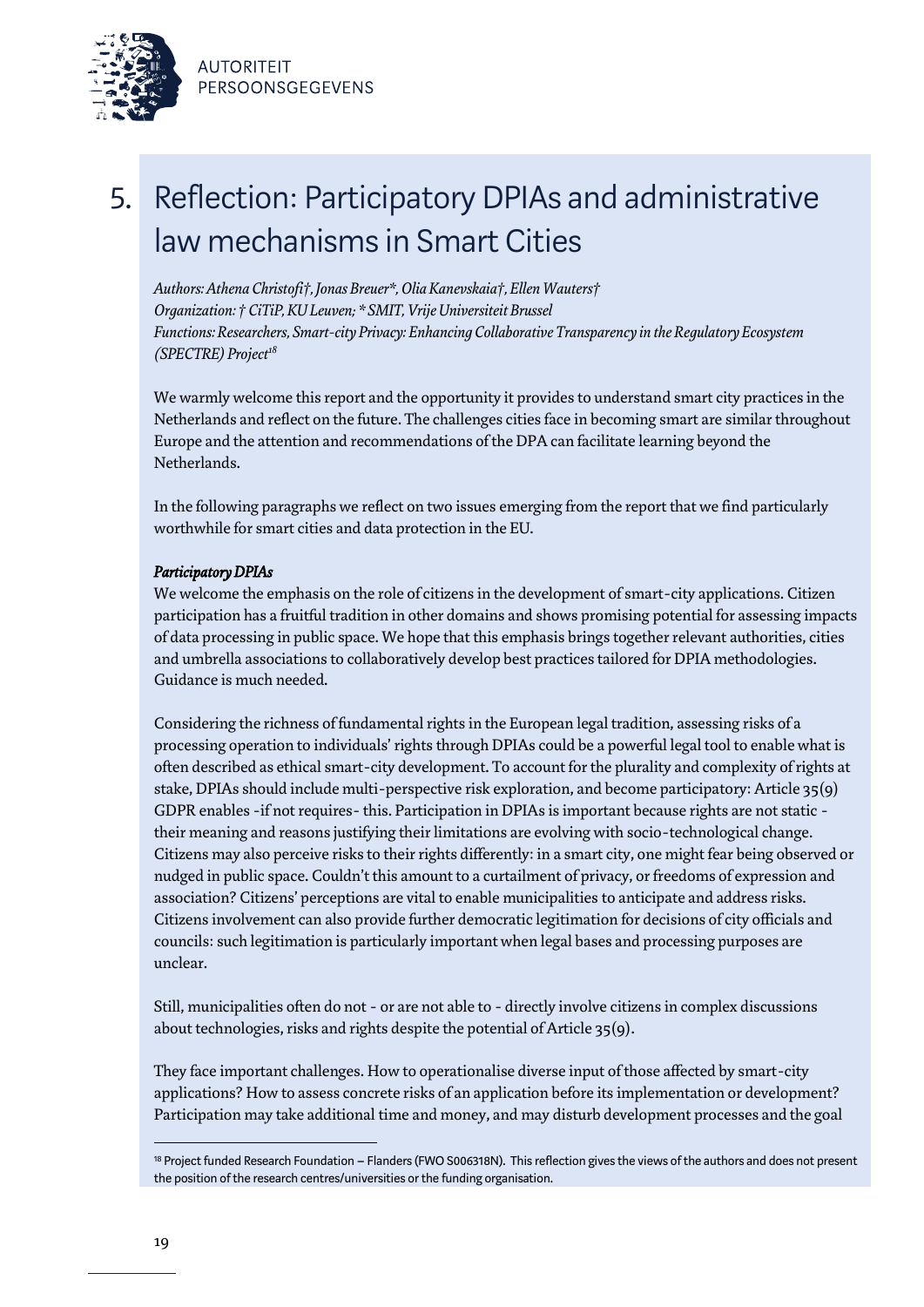

PERSOONSGEGEVENS

to provide innovative solutions. Also, representativeness is as crucial as it is challenging. How to sample a group that mirrors the heterogeneity of affected individuals/groups? How to discuss complex topics with groups that have no prior knowledge (or language skills)? And, if participation cannot be representative, is it even useful? We are convinced it is, and note that Article 35(9) also enables the involvement of '*representatives'* of data subjects. Civil society groups, public bodies and entities with mandates to represent certain groups do exist in cities and may represent citizens who may have no interest in being involved. Methods and tools to facilitate public participation are abundant but remain separated from DPIAs due to, e.g., abstract legal provisions, vague guidelines, compliance-oriented controllers, the complexity of technologies. We hope that the DPA's attention in this report will launch efforts to answer the many open questions, as a lot more is still needed to realise participatory DPIAs in (smart) cities: clear guidelines, support and incentives for different actors involved.

#### *Leveraging administrative law*

Supporting data protection with administrative law measures could also enhance the protection of citizens' rights. The initiative to register sensors in public spaces is a positive step in this direction. The report rightly notes that it can improve transparency over data processing in the city. But also, it may enable a more strategic risk assessment that could be desirable and necessary to support long-term decision-making. Smart cities are nowadays a patchwork of different projects, and proportionality and risks are examined within the boundaries of specific projects. Little attention is given to possible impacts from the combined effects of the different interventions that slowly aggregate in public space and urban governance (Edwards, 2016, 52-53). Yet, perhaps the most difficult questions concern projects' accumulation. How much privacy loss is acceptable for the urban dweller? At which point could datafication transform the city into an alien environment for digitally illiterate citizens? Administrative law could create participatory processes requiring the mapping and strategic assessment of impacts inspiration may be drawn from environmental law, which includes processes aimed to assess cumulative impacts. Administrative law could also institutionalize the involvement of democratically-elected city councils, by requiring them to discuss and approve the purchase and use of data processing technologies in smart cities (Galič, 2019, 353).

More attention should also be given to public procurement's role in smart cities. As technologies are designed and deployed by private vendors, the relationship between them and municipalities should ensure that control and accountability for protecting citizens' rights primarily rest with the latter. There are evident links between public procurement and data protection, but operationalizing them is difficult. Procurement is tailored for objectives like open competition and sound procedural management, so inserting participation and fundamental rights considerations in highly bureaucratic processes can be challenging (Mulligan and Bamberger, 2019). Is/should there be space for participation and public hearings during the procurement process? What are the necessary requirements to introduce in tendering documents and contracts to protect citizens' rights? Smart-city tailored data protection standards could possibly facilitate the selection of suitable partners, yet certification and codes of conduct under the GDPR are at their infancy. While procurement could be used strategically for a rights-respectful city, the aforementioned raise pertinent questions that deserve more attention by smart city research and practice.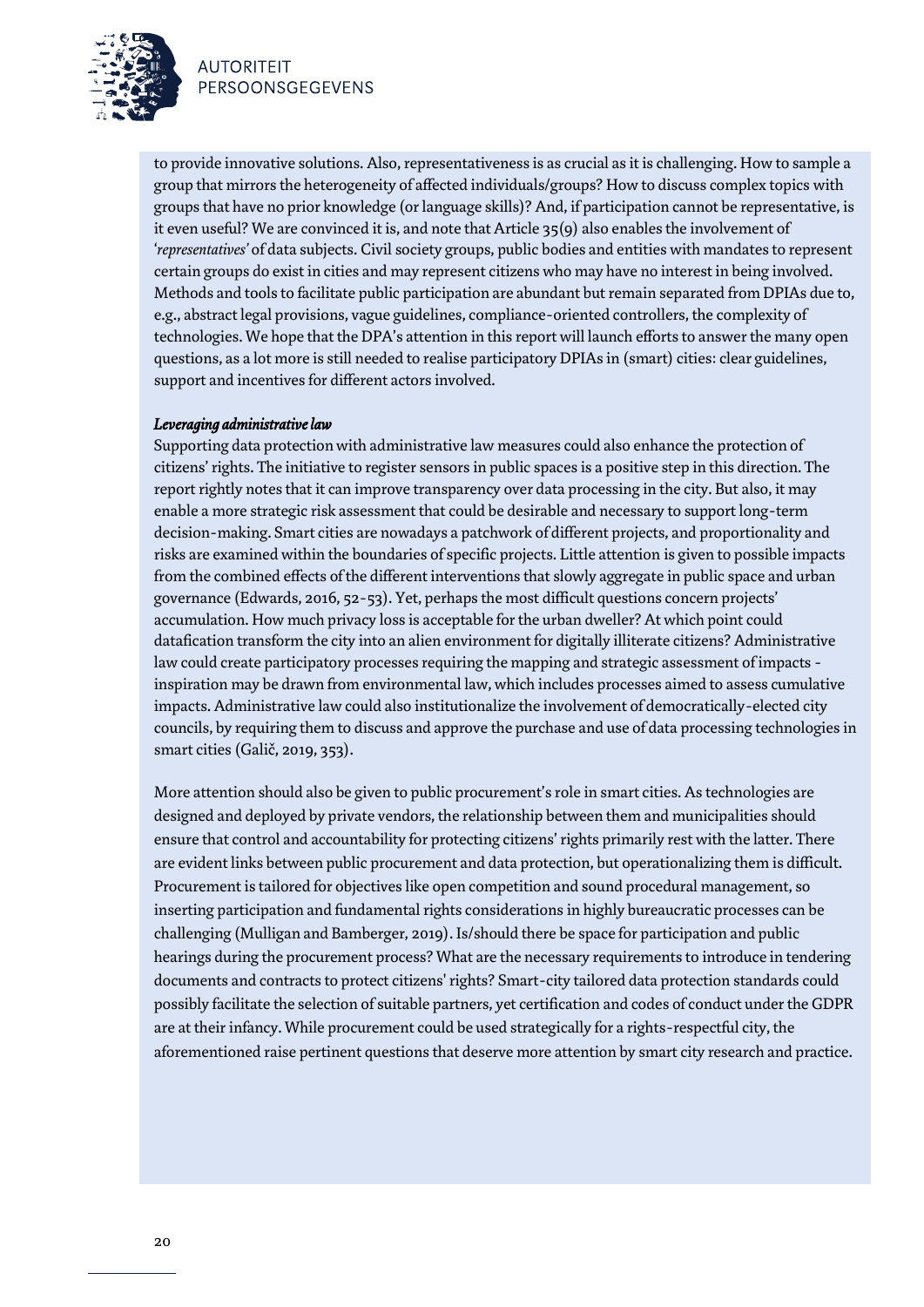

#### *Recommendations*

We would like to conclude with three final recommendations for cities. First, leverage Article 35(9) GDPR. While guidance is still needed and DPAs could have a more active role in (co)developing such guidance, cities could only learn by doing. Second, it is important to educate city councils about the possible challenges of smart cities for fundamental rights, and how these may be addressed, for instance through training and workshops. Increasing council members' digital literacy can lead to better decision-making and more democratic control over smart cities. Third, we recommend cities to increase cooperation between the data protection and procurement departments, e.g. by establishing regular consultations or the co-drafting and -negotiation of contracts.

#### **References**

Lilian Edwards, 'Privacy, Security and Data Protection in Smart Cities: A Critical EU Law Perspective, 2 Eur. Data Prot. L. Rev. 28 (2016)

Maša Galič, Surveillance and privacy in smart cities and living labs: Conceptualising privacy for public space. Optima Grafische Communicatie (2019) [<https://pure.uvt.nl/ws/portalfiles/portal/31748824/Galic\\_Surveillance\\_19\\_11\\_2019.pdf>](https://pure.uvt.nl/ws/portalfiles/portal/31748824/Galic_Surveillance_19_11_2019.pdf)

Deirdre K. Mulligan and Kenneth A. Bamberger, 'Procurement As Policy: Administrative Process for Machine Learning' Berkeley Technology Law Journal, Vol. 34, 2019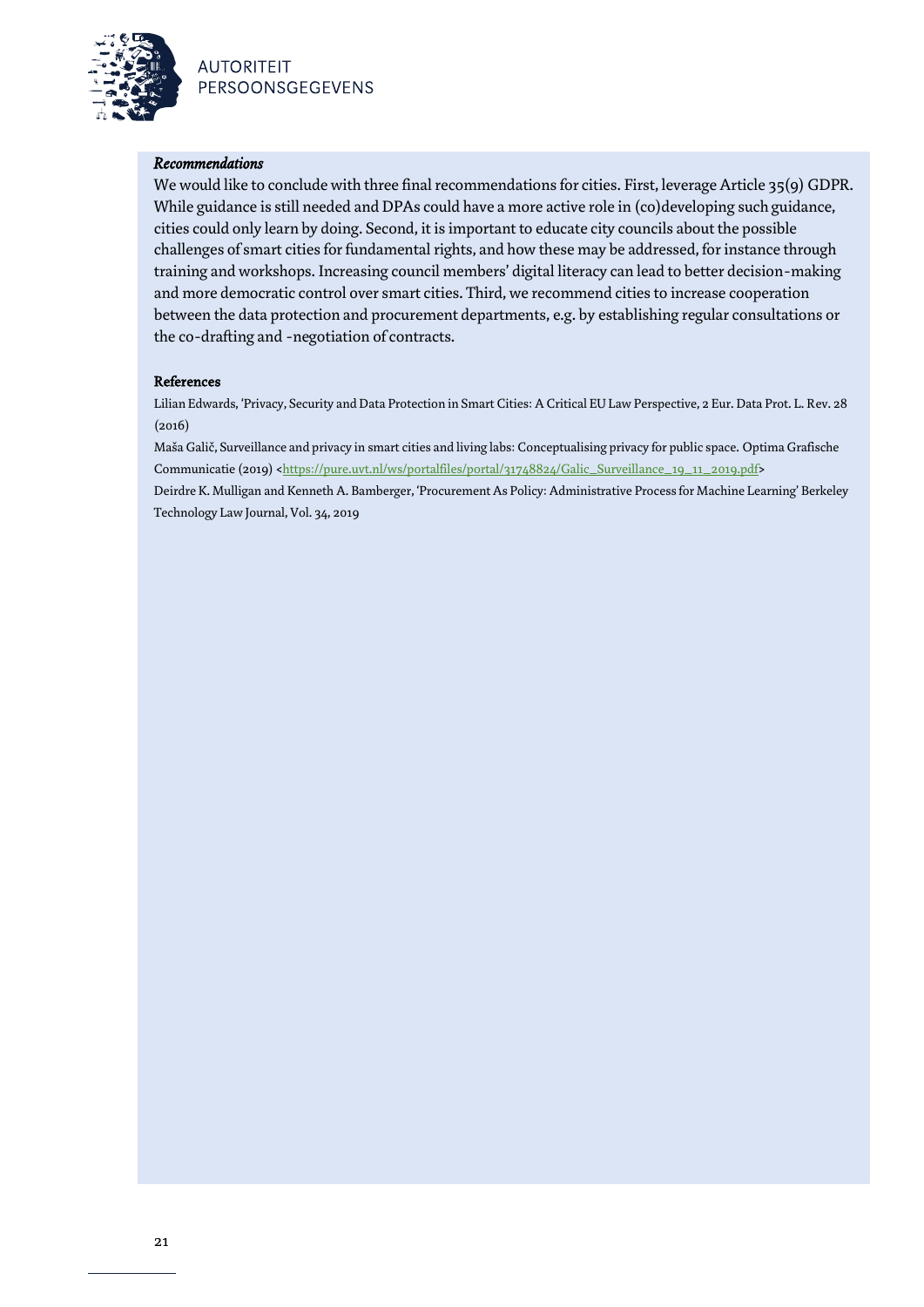

### 6. Getting a Grip on Smart Cities

Digitalization of society is more than just the protection of personal data, which often focuses on the rights of the individual. Smart cities also call attention to social and democratic values such as data ownership and fundamental rights. These values touch upon the collective and long-term developments and effects of smart city applications. Data protection should therefore not be seen as an isolated element in digitalization and smart cities, but as part of a wider playing field where other, occasionally conflicting, interests also play a role. The use of technical possibilities should be part of a broader discussion within municipalities where the inclusion of these social and democratic values is essential. Therefore, the DPA payed attention not only to the GDPR, but also to policy-making around smart cities, ethics, the role of politicians and citizens as well as sensor registers.

### 6.1 Smart City Policies

The Dutch smart city has come to a turning point where it should grow from a patchwork of small-scale projects to a broader vision of how technology and data should be utilized in the public space. Developing policies around digitalization and smart cities, using the frameworks of the GDPR, is crucial.

Through policies municipalities can define their core principles, such as the protection of personal data, thereby creating frameworks that will determine the future development of all smart city applications rather than having to specify the procedure per project or development. Through the use of standard frameworks, conflicting choices made in different smart city applications can be avoided which is an occurrence that is not rare in practice. Moreover, it demonstrates accountability towards citizens about the principles/values that the municipality applies, such as the protection of personal data.

The research has shown that mainly the larger municipalities indicate that they have policy documents regarding digitalization/the digital city. Also, they regularly refer to the 'Principles for the Digital Society' published by the VNG, which has been signed by all municipalities.<sup>19</sup> Smaller municipalities, on the other hand, often do not have a specific policy regarding smart cities.

Principles and policies do not always provide sufficient guidance for practice. Further development of these principles is therefore necessary in order to be able to apply them effectively. An example of this is the application of privacy by design by municipalities: it is important not only for a municipality to apply *it*, but above all to develop *how* it applies it to matters such as retention periods, security technologies (including anonymization), and the rights of data subjects. Therefore, we encourage 'leaders' to (continue to) play a role in further elaborating and sharing knowledge about this topic, so that smaller municipalities can also benefit from this.

Recommendation: Define policies and principles around smart cities/digitalization that respect the frameworks of the GDPR and implement them through concrete instructions for the workplace. Make use of existing knowledge and experience so that it can be shared with other municipalities.

### 6.2 Ethics and Smart Cities

Laws and regulations are often described as 'tangible ethics'. However, ethics cannot be replaced by a set of laws and regulations. This became clear in the municipalities the DPA researched. Many municipalities call for an ethical framework that is broader than the applicable laws and regulations such as the GDPR,

<sup>19</sup> <https://vng.nl/artikelen/principes-voor-de-digitale-samenleving>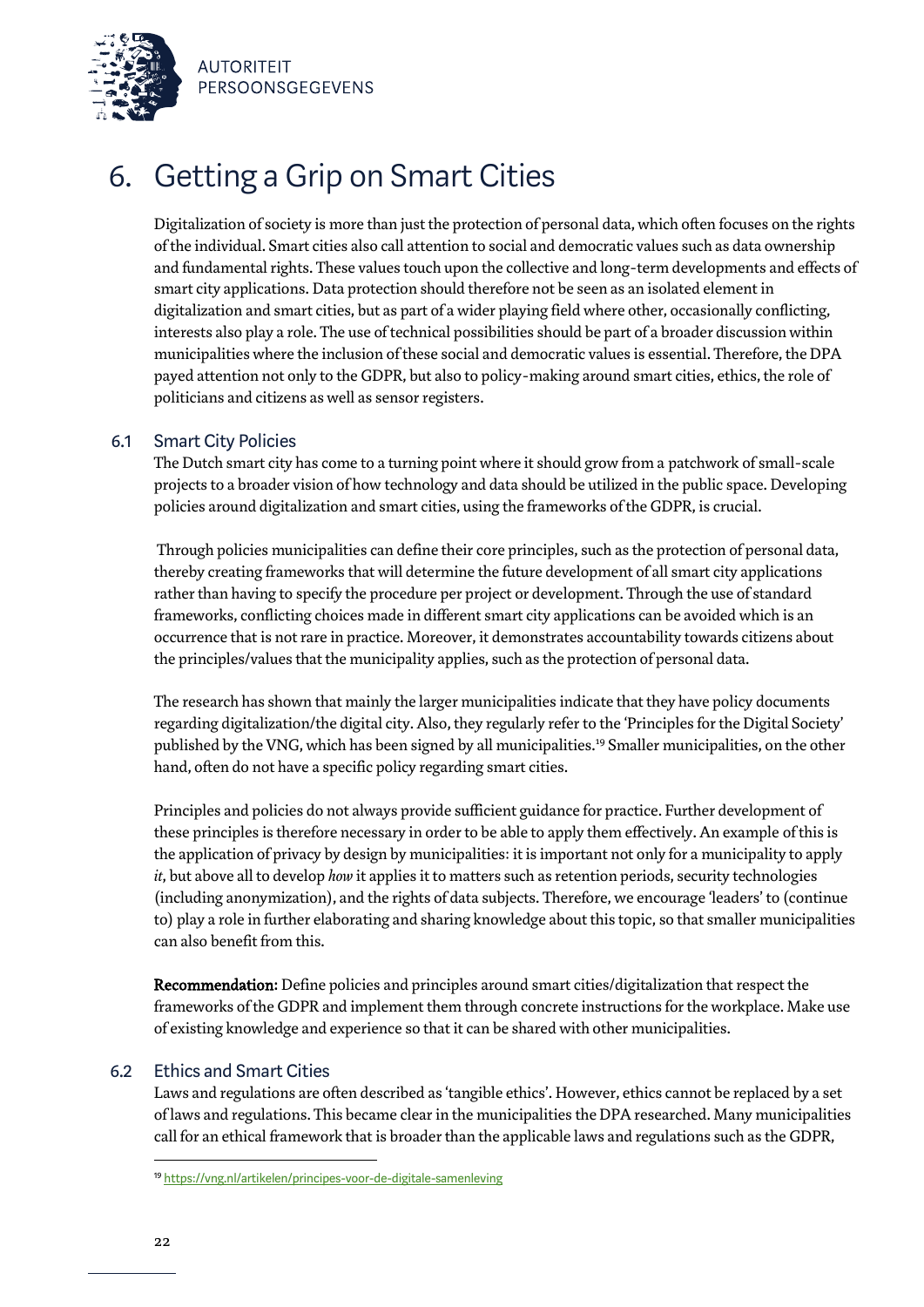

which focuses mainly on the rights and freedoms of the individual. In many cases, this need is reinforced by citizens and municipal councils who want to know not only whether new projects comply with legal frameworks, but also whether it is appropriate to use technology in this way and at this place. Part of this 'is it right' question is addressed by the GDPR and its accountability obligations. When these obligations are completely and properly fulfilled and followed up, then an important part of the ethical questions are already addressed and the ethical considerations are clarified. The need for a comprehensive ethical framework is understandable, but when processing personal data in smart city projects, the municipality should start with a suitable and high-quality DPIA where a part of these questions are already addressed. Needless to say, this can be complemented in later stages by an ethical framework that addresses themes that are not covered by the DPIA, and the DPA encourages this. The GDPR also requires, in several respects, that not only the right to data protection should be considered but also other fundamental rights.<sup>20</sup>

The DPA has observed that councilors and municipalities want to conduct a dialogue about the ethical questions regarding smart cities. Conducting a broad dialogue such asthat is advisable. A broad dialogue with a wide range of stakeholders could address questions about the technical, legal, organizational, and ethical aspects of the use of technology by and within a municipality. Also, questions about transparency towards citizens and about the inclusion of citizens in developments can be a part of that discussion. This may result in a framework or vision of the municipality on digitalization in general, and smart cities in particular. Some municipalities are already working with ethical frameworks or have an ethics committee that is involved early in the developments in this area. In municipalities where this is present, it is considered to be valuable and the municipal council is also seen as a place where questions about ethics should be asked and discussed. The DPA considers this to be a positive development.

Recommendation: Ethics cannot be replaced by adopted laws and regulations. Therefore, start by executing a DPIA in order to address questions regarding data protection. For questions that are broader than the GDPR, an ethical framework can be developed and applied.

### 6.3 A Democratic Smart City

The public space must be at service of society as a whole. The deployment of smart city applications should therefore focus on citizens. This calls for ways of involving citizens, giving insight into and a degree of control over the technology and data collected and used in public spaces. Smart city applications appear to be to a large extent technology- and data-driven in The Netherlands, and mainly for municipal and private interests, such as maintaining public order and commercial purposes. Only in a number of cases are municipal smart city applications focused on engaging the citizen, facilitating the needs of residents or strengthening the democratic system. There is a danger that *Dataism*, the belief that data is a solution to all problems, might hinder data sharing that respects the rights and freedoms of the individual and thus, make responsible and sustainable innovation impossible. In order to ensure that the deployment of smart city applications is implemented more democratically where citizens also have a (indirect) say, the DPA calls upon the municipal council and board. The DPA sees this as an important task for the municipal council and board, as well as for civil servants to involve citizens and residents of smart cities in the deployment and decision-making of smart city applications.

 $^{20}$  For example, in the context of the DPI[A,](https://ec.europa.eu/newsroom/article29/item-detail.cfm?item_id=611236) the EDPB guidelines determine: "(...) the reference to "the rights and freedoms" of data subjects primarily concerns the rights to data protection and privacy but may also involve other fundamental rights such as freedom of speech, freedom of thought, freedom of movement, prohibition of discrimination, right to liberty, conscience and religion."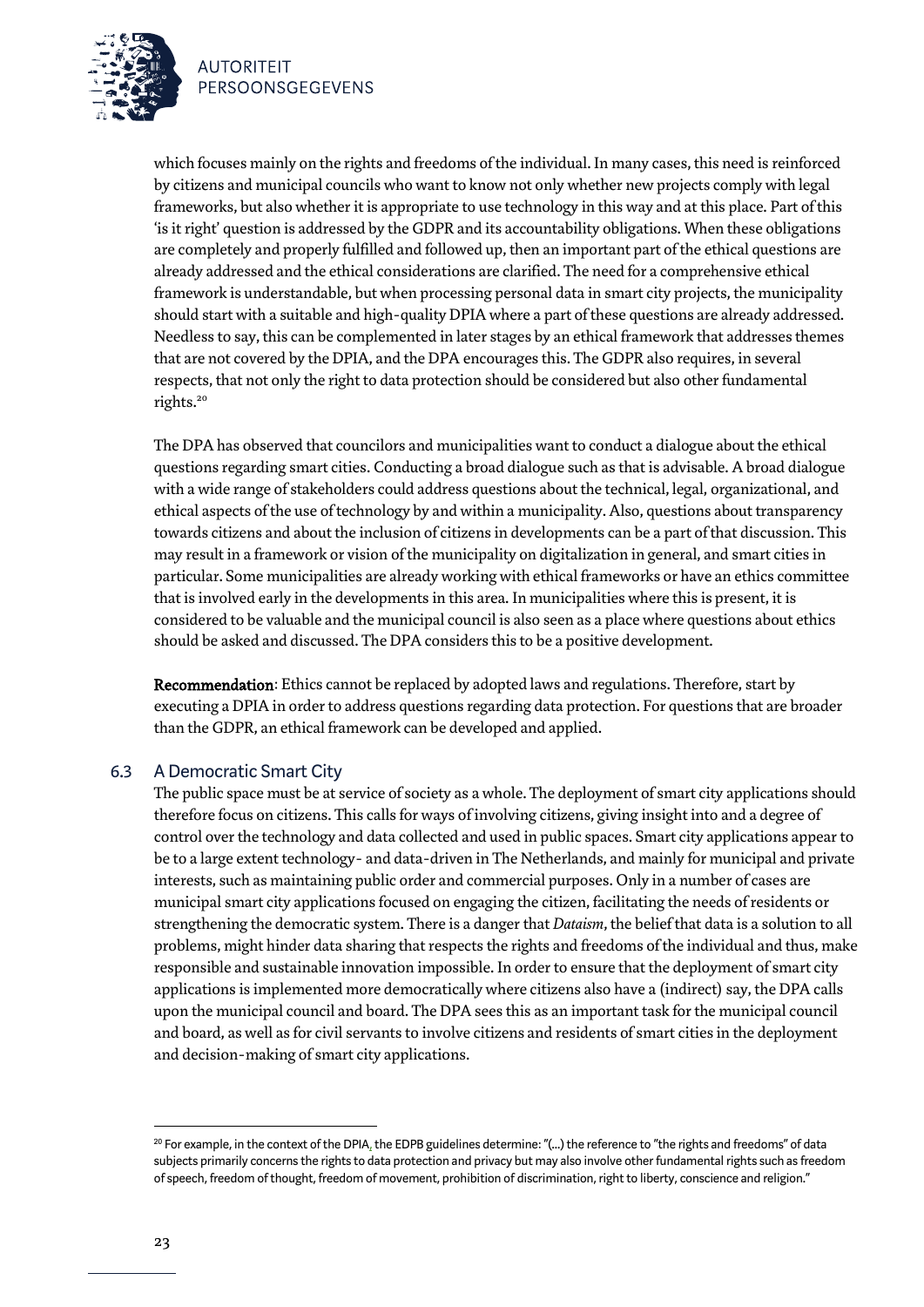

### 6.3.1 Role of the Municipal Council and Board

Municipal councils play a crucial role in the development of, and debate around, smart cities. They have the role of supervising the Board of Mayors and Councilors. The municipal council is the democratically elected representation of citizens in a municipality who deserve explanation, transparency, and the possibility to influence the board. The DPA believes that the municipal council can play an important monitoring role in smart city and digitalization aspects. For example, the municipal council can ask questions about the realization of policy objectives of a pilot, the options for alternative, "nontechnological" solutions, and the needed safeguards for a smart city application.

We notice that smart cities are not on the agenda yet in all municipal councils. Digitalization and its social impact are rarely the subject of discussion.<sup>21</sup> The lack of knowledge among councilors does not help. When municipal councils are not sufficiently aware of the specificities regarding smart cities and its relationship with the GDPR, then they are not in position to ask the right questions. In addition, this may inadvertently lead to motions from municipal councils that cannot be properly implemented because they appear to be in conflict with laws and regulations or ethical frameworks or policies of the municipality. In some municipalities, we see councilors taking initiatives to educate their municipal councils about issues related to privacy, ethics and the more technical side of smart cities. Also, in a few cases, there is good collaboration between the municipal council and the DPO. These are developments that the DPA welcomes.

The DPA advises municipal councils and political parties to gain more knowledge about the digital world, in order to strengthen their capacity for effective control and enable them to ask good questions about new initiatives. In the end, more substantive discussions will take place, which benefits the considerations taken about smart cities. A framework like the one created by the Rathenau Institute can be a tool to discuss not only data protection, but also ethical and societal aspects in the council.<sup>22</sup> Due to its supervisory role, the DPO can also play an informative role in informing the council about specific data protection issues. The board, municipal councils and DPOs, can also make use of the input of civil rights movements, since they also think critically about these issues, so that the rights and freedoms of citizens are carefully considered in a good and timely manner. This will make it easier to consider problems more in depth and ask critical questions about the current plans.

A municipality should not only talk *about* citizens, but also *with* citizens. Especially when smart city applications continue to affect the rights of citizens, it is important, and in some cases even obligatory, to involve them in the discussion so that their perspective can be taken into account in development and risk analysis. <sup>23</sup> Moreover, the municipal council could ask citizens about their views on particular smart city applications, if the municipality has not already.

Recommendation: Ensure that the municipal council is more informed about the deployment and process of smart city applications by the municipality, so that there is more debate on the topic. There should be adequate knowledge about digitalization and technology within the municipal council. If necessary, the municipal council can be informed by experts, such as the DPO, civil rights movements and (municipal) experts.

<sup>21</sup> Raad weten met digitalisering, pg. 18 et seq.

<sup>22</sup> Raad weten met digitalisering.

<sup>&</sup>lt;sup>23</sup> See also the section 'Citizens and Solutions' of this report.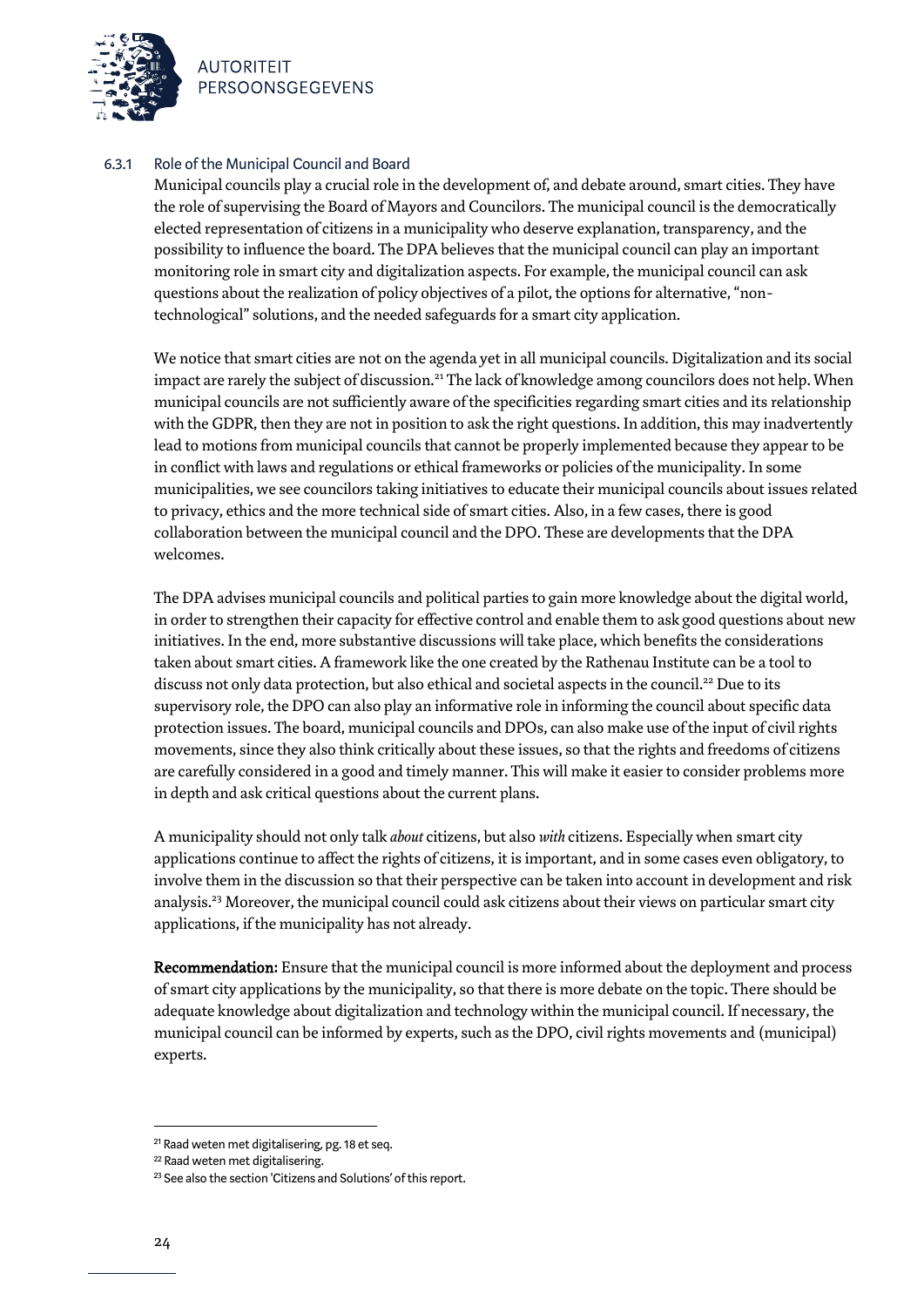



In addition to the monitoring role of the municipal council, the DPA also researched the role of councilors. In practice, we see that not every municipality has a councilor who deals with digitalization and smart cities. The responsible councilor will therefore differ per executed application. This is not a problem in itself, but the effect may be that digitalization and the deployment of smart city applications from different sectors are addressed with a limited perspective, despite that the effects are cross-sectoral. Therefore, it can have added value to make a councilor specifically responsible for digitalization. In the municipalities where this is the case and that the DPA has spoken to for the purpose of this research, this is perceived to have a positive impact on the management of digitalization developments. This councilor preferably has knowledge of the subject and can help determine the frameworks of the municipality in relation to digitalization issues, including smart cities. By have a specifically appointed councilor, the municipal council has a (specialized) point of contact and this councilor can gain an overview and ensure that the entire municipal organization works with the same principles. Even when they touch upon the 'classical' domains such as the environment, mobility, and safety, that are the responsibility of other councilors and the mayor.

Recommendation: Explore the possibility of appointing a specific councilor who deals with digitalization or make agreements about who within the board oversees cross-sectoral digitalization issues.

### 6.3.2 Involvement of Citizens

Data is only a facet of reality. In order to gain a real understanding of a public space, it is always necessary to keep an eye on the underlying cultural, political, and social aspects. Solutions to certain (social) problems can be found elsewhere and do not only need to be found in data and technology. Technology is also not neutral; data is generated and displayed on the basis of choices made by people. These choices can be, for example, which data is collected, which locations are used, and how the data is visualized. The real knowledge of a public space lies with its users: the citizen. Therefore, when determining the desirability, possibilities, and risks of collecting data in and about a public space, it is important in many cases to ask for their opinion at an early stage (such as when performing a DPIA). While doing this, special attention should be paid to the diversity of the citizens involved.

The fact that citizens are more often not involved in the decision-making and development of smart city applications is partly due to the fact that many smart city applications are top-down solutions, where the municipality determines how technology is used for certain problems and not the citizens. Citizens are involved more when municipalities choose to develop smart city applications through a 'bottom-up' approach (i.e. more initiation and influence from the citizens). A notable observation in this context is that projects revolving around new technology are in many cases given priority to projects that promote transparency or strengthen the democratic process. For example, projects that make sensors and data comprehensible, give citizens a role in the process or strengthen the democratic process. The growth of initiatives to facilitate this is clearly falling behind, despite the fact that these projects would give back power to the citizen and actually make the city smart.

When citizens are involved by municipalities, there is no clear form or approach to it. Some municipalities indicate that citizens are already indirectly involved, for example, through the elected representatives of the municipal council. None of the municipalities that were a part of this research have worked out when citizens will be or will not be involved in initiatives. This is mainly determined on an ad hoc basis. Wellknown forms of involvement have been mentioned by a number of municipalities, such as citizen panels, residents' evenings and information sessions. In addition, more and more municipalities seem to explore opportunities for online civic participation, where citizens are able to provide input about (intended)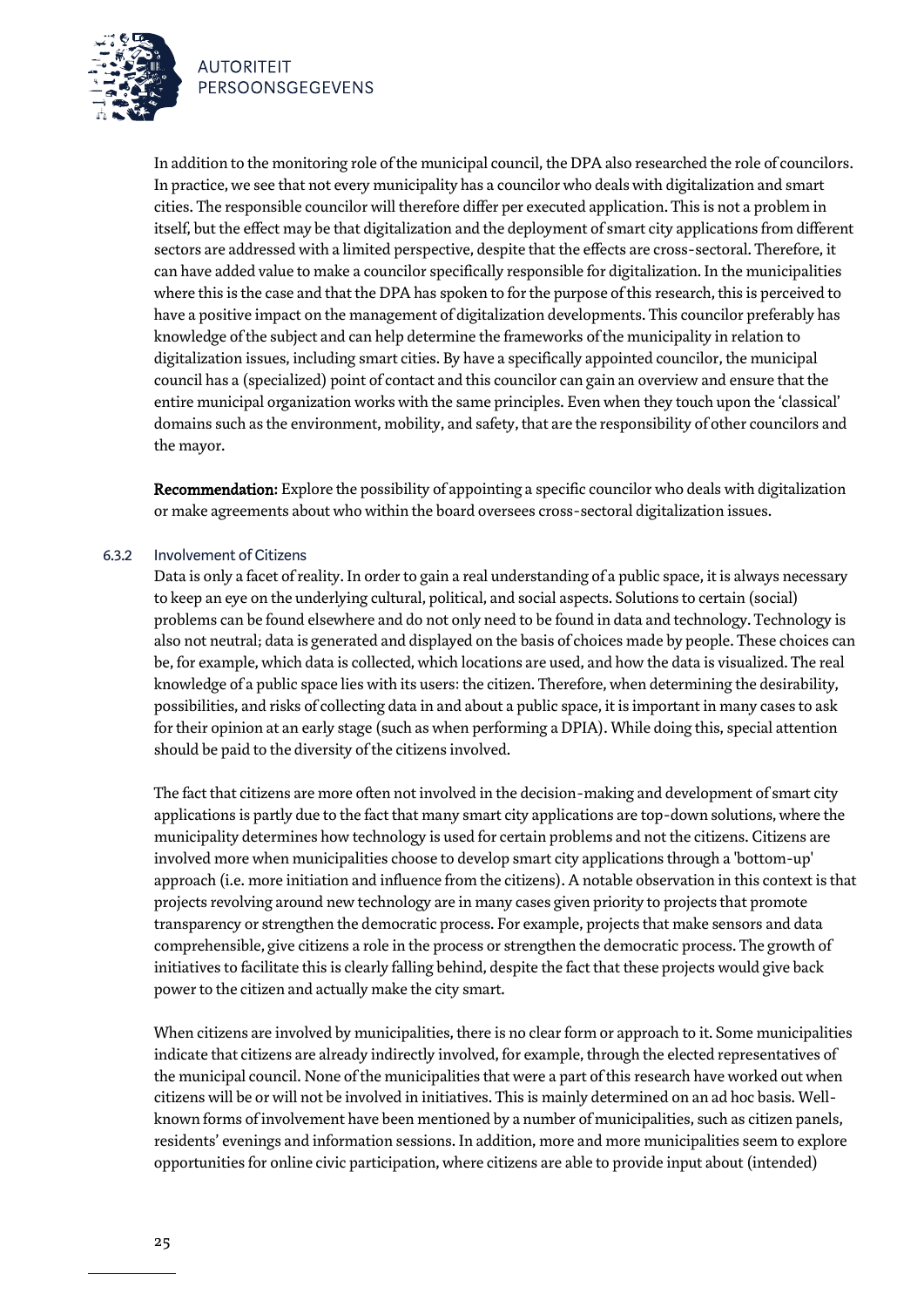



municipal developments through online channels. Although these tend to involve developments other than specific smart city applications. In general, municipalities that involve citizens seem to have positive experiences with this process since the support of smart city applications grows. Some municipalities indicate that they want to involve citizens, but are still struggling with how to execute this in practice. When citizens are asked for their opinion, municipalities tend not ask citizens about privacy issues regarding smart city applications. Municipalities that involve citizens on privacy issues indicate that representation of the questioned group is an important point that still needs improvement.

In addition, it is not always necessary to actively involve citizens, for example, when the risks associated with certain smart city applications are limited. However, when personal data is processed in a public space, it usually means that there is large-scale processing which has its associated risks. Since citizens do not have a choice when it comes to these types of processing operations and cannot always foresee the consequences, the involvement of citizens in smart city applicationsshould, therefore, be necessary in most cases. What the most appropriate form of engagement is needs to be carefully assessed.<sup>24</sup> When citizens are asked for their opinion about an intended process, it is interesting to question them not only about their individual perspective, but also, as a representative of (a part of) society. Due to the fact that smart city applications concern the public space, the perspective of all groups, including that of minorities, should be taken into account in order to involve a broader range of society in the development of a smart city.

Recommendation: Consider in which cases, when and how citizens will be involved in the development of smart city applications. Consider in particular the role of citizens in determining the desirability, possibilities and risks of collecting data in and about public spaces. Explicitly address the privacy aspect of smart city applications.

### 6.4 Regulation by Municipalities and Sensor Registers

In addition to municipalities, private parties can also use sensors to collect (personal) data in public spaces. The use of data processing by private parties in the public space is subject to strict requirements and is in many cases prohibited. The processing of personal data in the public area is primarily the responsibility of, or must have been made possible by, the (legislative) government. A private party like a company usually has no authority there.<sup>25</sup>

When sensors are present in a public space, a citizen will primarily address the municipality that manages and controls the public space. Even though municipalities are not the controller of these sensors as understood under the GDPR, they cannot remain on the sidelines as the authority of the public space. Certainly not if the use of sensors is contrary to municipal policies and principles. At the moment, we see that municipalities do not properly map the processing of personal data by private parties in the public space. The DPA, therefore, sees this as a task for municipalities to examine how to control these sensors and other applications of private parties that process personal data, either through regulation or not. It is important for municipalities to maintain a grip on the sensors in public spaces and its associated data collection in order to be able to govern them and to provide transparency.

A number of municipalities work with sensor registers. In those (public) registers kept by the municipality, citizens can consult which sensors or other applications (such as cameras) are used in public

<sup>&</sup>lt;sup>24</sup> The so-called 'participation ladder' could help provide an answer to this question.

<sup>25</sup> However, this does not mean that personal data may never be processed by private parties in a public space. See also: [https://autoriteitpersoonsgegevens.nl/nl/onderwerpen/internet-telefoon-tv-en-post/internet-en-telecom#faq.](https://autoriteitpersoonsgegevens.nl/nl/onderwerpen/internet-telefoon-tv-en-post/internet-en-telecom#faq)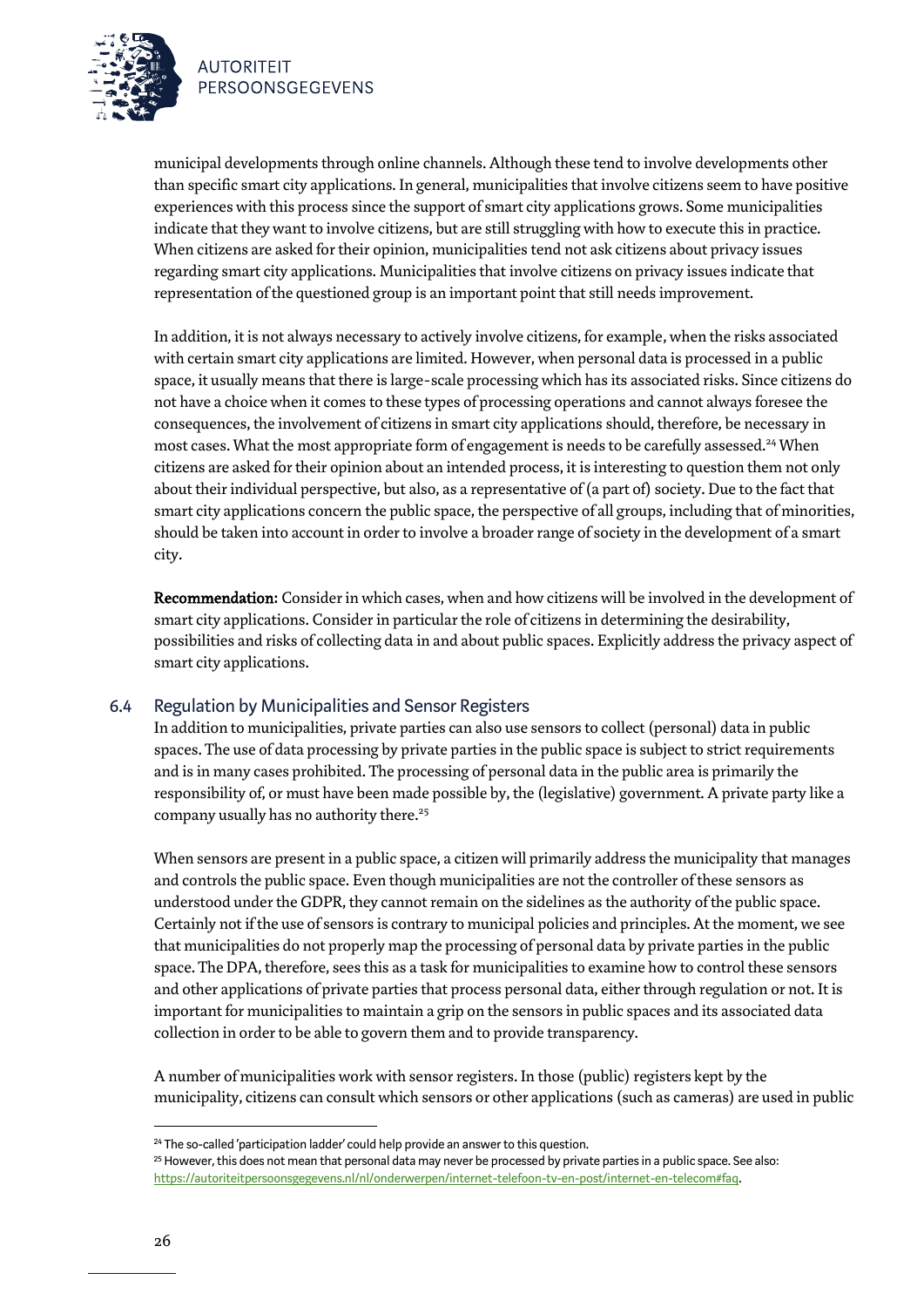

areas. This concerns not only sensors and other applications of the municipality, but also private parties. The DPA welcomes these initiatives. A sensor register can be a tool to increase transparency, involve citizens, hold actors accountable, and control developments both within the public and private domains of public space. Until now, these registers are kept mainly on the basis of voluntary cooperation. Municipalities indicate that they lack (legal) possibilities to understand which sensors and applications are in the public space, who is responsible for it and what these sensors do exactly and what data they process. The municipality of Amsterdam intends to introduce a notification obligation for sensors in the  $APV<sup>26</sup>$  and the municipality of Utrecht has a policy that requires that all cameras in the public space to be registered.<sup>27</sup> A first step in this respect could be the introduction of a register so that citizens can be informed about these sensors. Whether or not these are linked to observable characteristics that make sensors recognizable.

A second step could be to examine, in the long term, whether it is possible and desirable to attach conditions to the use of sensors and collection of data in public spaces, for example, through a licensing system. Municipalities can then impose conditions on private parties, such as mandatory use of open source technology, requirements on how to inform the public, for example, through the use of signs, the storage of data in the EU or the Netherlands, etc. It is advisable (with regards to the VNG) to further explore whether, for example in the Municipal Act, there should be an explicit possibility of being able to create rules regarding the placement of sensors in public spaces by private parties. Moreover, the question remains whether the collection of data by private parties is permitted under the GDPR or is even desirable; a licensing system does not exempt parties from complying with the GDPR. Municipalities can gain a better understanding of the collection of data in public spaces by linking conditions and applying further restrictions if they are breaching the GDPR and/or municipal policy.

Recommendation: Research what ways municipalities can gain an insight into the sensors that are placed in public space by third parties if these process personal data. Share information about these sensors with citizens, and if possible, through a central location such as a sensor register. Consider (together with other municipalities) the possibility and desirability for municipalities to establish conditions that must be fulfilled prior to the use of sensors in a public space, so that citizens can continue to move freely in the public space.

<sup>26</sup> <https://bekendmakingen.amsterdam.nl/bekendmakingen/publicatie/inspraak/inspraak-sensoren/>

<sup>27</sup> <https://www.utrecht.nl/bestuur-en-organisatie/privacy/cameras/>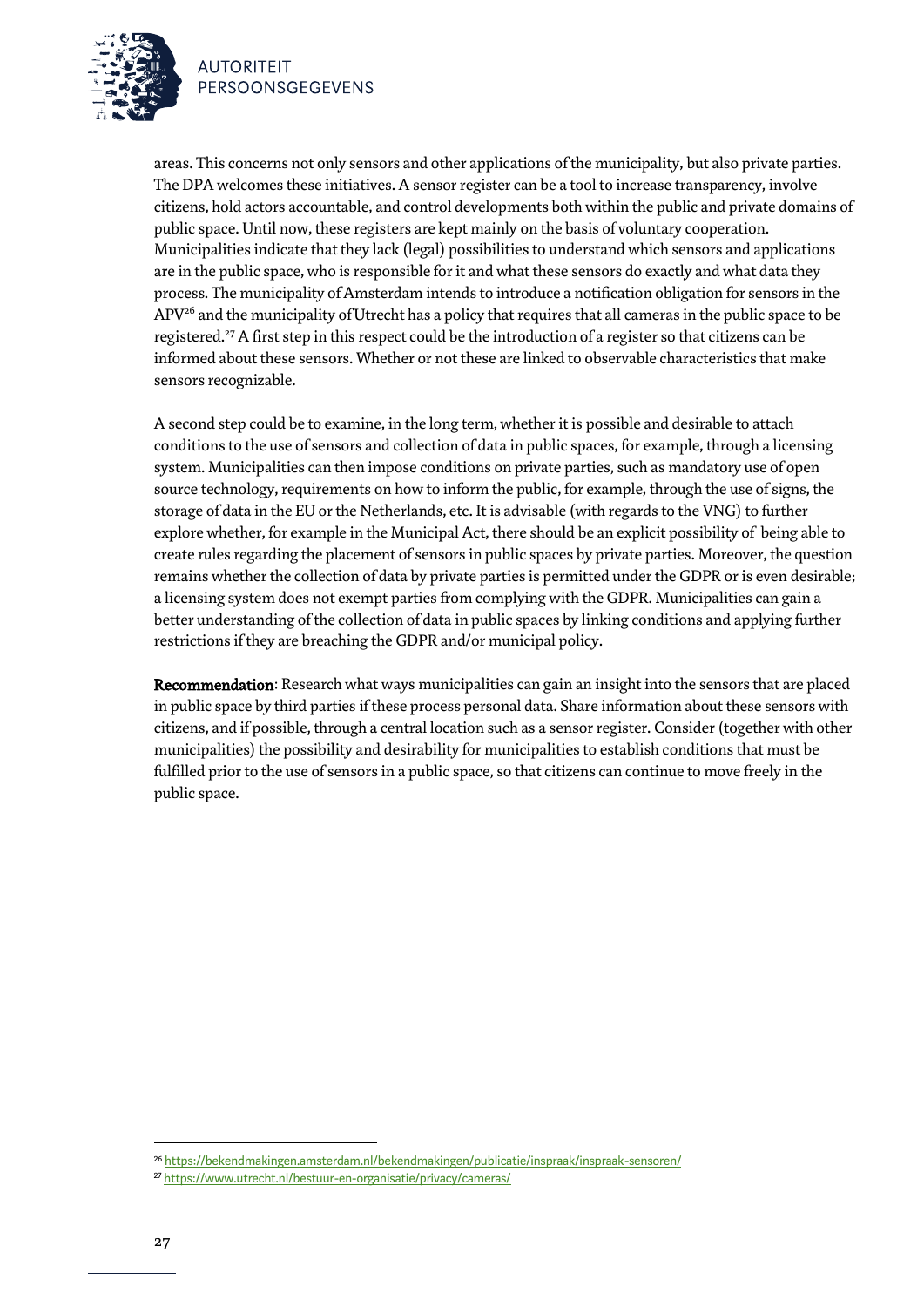



# 7. Reflection: Beyond Participation, Put Citizens at the Heart of Smart Cities

### *Author: Judith Veenkamp*

*Organization: Waag*

*Judith Veenkamp works for Waag, a Future Lab for Technology and Society, and leads the team that researches the role of citizens in innovation and digitalization. From groups of citizens who measure air quality themselves to patients and caregivers who design their own care solution.*

With th[e child benefits scandal](https://www.theguardian.com/world/2021/jan/14/dutch-government-faces-collapse-over-child-benefits-scandal) and its aftermath still fresh in our memory, no one will contradict you if you argue that technology should be developed and used on the basis of public values. The same applies to the technology used in the so-called Smart City. The technology and data used in Smart Cities are a means to address societal issues. Not only the design and development of the technology, but also the context in which these applications are subsequently used, is currently undergoing an intense debate. The ideas of Herman Tjeenk Willink in 'Groter denken, kleiner doen'<sup>28</sup> are being rediscovered and revived. The call for a new culture of governance where the position of the citizen in relation to the government is reshaped is increasingly becoming louder. This is also apparent from the `Adviesrapport [Betrokken bij het](https://www.rijksoverheid.nl/documenten/publicaties/2021/03/21/adviesrapport-betrokken-bij-klimaat) klimaat' (Advisory Report Involved with the Climate) of the advisory committee, Brenninkmeijer, and the publication of the report [`Grote opgaven in een be](https://www.pbl.nl/publicaties/grote-opgaven-in-een-beperkte-ruimte)perkte ruimte' (Big Challenges in a Limited Space) by PBL Netherlands Environmental Assessment Agency, where explicit attention is paid to the need to involve citizens. But we really need to take a step further: not only involve citizens, but make sure that citizens' initiatives from society get their rightful place to influence policies and direct Smart City applications.

Even though the public debate on technology in the city is shifting and the role of the citizen is regularly mentioned, the reflex of optimist tech solutionism remains strong, a belief that sees technology as the solution, without knowing exactly what for. This is why I was surprised by the fanaticism with which, at the beginning of the coronavirus crisis, camera cars were used by the municipality of Rotterdam to maintain the 1.5 meter rule in public space, without thinking carefully whether this means exceeded its purpose. There are blatant questions to be asked about the way the technology of a camera car determines whether or not the 1.5 meters is being adhered, but what is especially remarkable is that in a crisis situation, the possibility to speak to each other about the necessity of keeping distance is completely dismissed. A method that is many times more human and has a more direct effect than when the camera images are viewed live from a control room. In my opinion, proportionality/subsidiarity was missing here. The importance of this is discussed in this DPA report. Would this measure also have been used if residents had been able to think along about ways to incentivize or enforce compliance with the 1.5 measure?

Also in less acute crisis situations, such as the energy transition, housing, and the nitrogen crisis, innovation and technology are regarded with hope. Around me I see the same administrative reflex emerging around the concept of the *digital twin*. The *digital twin* is a digital representation of our living environment that runs on data collections and predictive models. With a digital twin, you can calculate and simulate the impact of certain interventions. Also here, the temptation is high to see the *digital twin* as the Holy Grail, causing goal and means to get confused. Private parties work together with governments to

<sup>&</sup>lt;sup>28</sup> Willink, Herman Tjeenk (2018). Groter denken, kleiner doen. Amsterdam: Prometheus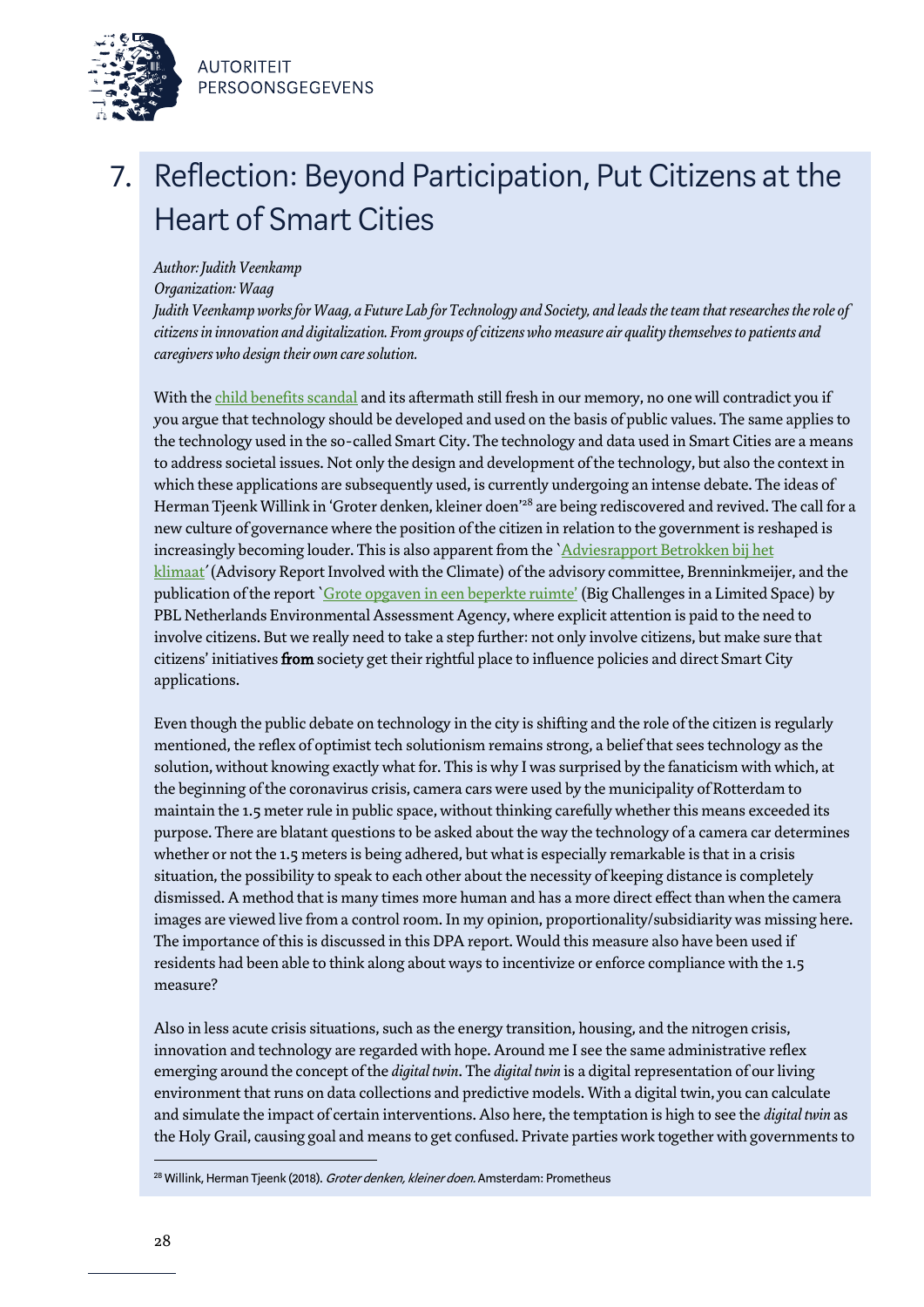

develop this instrument, practically a dashboard 2.0. First of all, it is good to keep in mind that this is always a representation of reality and, thus, not reality itself. The people who develop the technology, often working for private companies or the government, determine which data is or is not taken into account and write the algorithms that run the predictive models. Secondly, there is a real risk that also in this tech innovation, the citizen will ultimately act as the subject of discussion, rather than be a part of it. Not only do they have the right to know what relevant data is collected, they should also have an equal place at the table when the *Digital Twin* is developed and applied. There it will determine which data is collected, linked, and used and under what conditions. Then they can have a say, can co-design, and co-decide.

After more than a decade of experimentation and *pilots*, the Dutch smart city has come to a turning point. There is a need for a broad vision of the use of technology and data to shape, maintain and control public space. A vision where technology strengthens democracy rather than crumbles it, and effort is made to have *smart citizens* rather than *smart cities.* Residents are by definition experts with knowledge and experiences of their own neighborhood. By giving them an equal place at the drawing table from the very beginning of a Smart City application, they can play a valuable role in co-designing the technology and deploying their knowledge and expertise about their own neighborhood to take the Smart City application to a higher, more democratic level. Only through this way will it be possible to embed public values and build checks and balances so that technology does not harm the democratic system but instead strengthens it.

This report shows that some municipalities are working towards greater transparency with public sensor registers and processes in which technological applications in public space must be reported to the municipality by third parties. However, it seems that there is still a lot of work that needs to be done. Thus, it is very interesting to do the mandatory DPIA (Data Protection Impact Assessment) together with citizens. The DPIA then becomes a tool to start the process of having a timely conversation with the resident and/or users about a social issue and how technology can provide support. It is important that there is a competent process supervisor who can oversee this and who can create space for the citizen and protect it. The Data Protection Officer can play an important role in this.

But to truly create a new culture of governance where you as the government and citizen tackle issues together and determine the way forward with the help of technology, it will be necessary to show more ambition. Participation and "engagement of citizens" seem to be the magic words in the land of government. However, this is still often about the government who creates the frameworks that allows citizens to participate. The municipality devises where and when citizens' input is desired and organizes a participatory evening, design session or, if necessary, a citizen's consultation. The same applies to DPIAs in which citizens have a say. The residents are thanked, the municipality withdraws into its establishment and will brood over policies, programs and interventions. It is time for the municipality to look in the mirror and critically scrutinize its own way of working. Let go of your own system and go into the communities. As a municipality, join existing citizens' initiatives where there is already a lot of energy and expertise and where concrete societal issues are worked on wholeheartedly. Challenge yourself to let this be the starting point of the development and deployment of technology in public space. Only then will Smart City applications be created that are at service of society.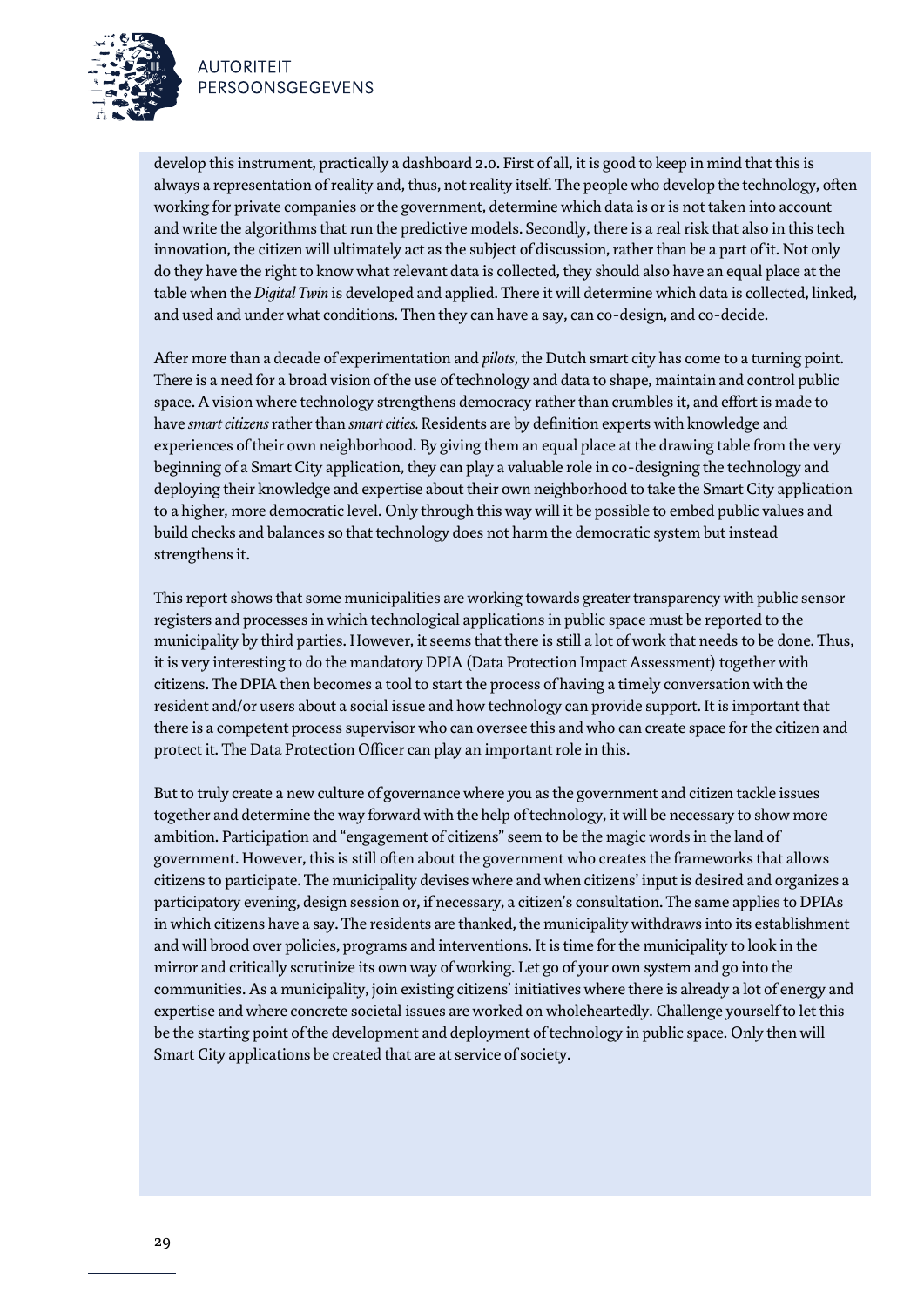



# 9. Organization of Privacy in the Municipality

The fundamental right to data protection cannot be just be understood in theoretical terms, but must also be implemented in practice. This requires a strong foundation of data protection in the municipal organization. A well-developed smart city therefore requires mature organization of privacy. A municipality that acts as a reliable and steadfast entity can optimally protect citizens' rights and take advantage of the opportunities that exist to democratize technology and data and to give power back to citizens. Therefore, in this chapter we also pay attention to the organization of privacy in the municipality.<sup>29</sup>

### 9.1 Privacy as the Basis

The design of the organization of privacy depends on the character and size of the municipality. In several municipalities, this organization is still under construction and in different stages of maturity. Many municipalities still do not organize enough privacy in the execution of their work. The function and role of the DPO is not always sufficiently addressed and too often the obligations under the GDPR are seen as a legal obligation that seems to have little effect in practice. Privacy must be at the heart of the organization, especially in a public organization such as a municipality where a lot of citizens´ personal data is processed.

Organizing privacy requires municipalities to free up enough people and resources. These conditions are far from being met by all municipalities. Good positioning of people in the organization is also important. For example, some municipalities have appointed decentralized privacy officers. This is beneficial to the municipality because decentralized knowledge of practice is often necessary to provide a good assessment of specific issues. Especially when smart city applications arise from decentralized organizational components, such as traffic or enforcement.

In addition, it is necessary that the discussion about the importance of the right to data protection is held within the organization (in a timely manner). Too often, data protection is seen as a right that hinders other interests, such as security. This creates uncalled for polarization, because the right to data protection is not an absolute right that goes beyond other rights, nor does it apply to, for example, the right to security. We have seen that the excuse that 'nothing can be done because of the GDPR' usually comes back when data protection has not been taken into account from the beginning of discussion. It is by involving aspects regarding data protection at an early stage that polarization can be avoided.

Recommendation: Provide sufficient personnel and resources to organize privacy within the municipality, so that data protection is given sufficient attention in the organization and can be included in the process in a timely manner.

### 9.2 Data Protection Officer (DPO)

The GDPR mandates that a municipality must appoint a DPO and has ascribed to this position a set of tasks, independence and protection in order for the DPO to be able to perform their function. The DPO plays a key role in the organization of privacy within a municipality. The role and position of the DPO are

<sup>&</sup>lt;sup>29</sup> In the context of this study, the DPA did not explicitly question the organization of privacy within municipalities, but asked a number of questions regarding this topic in the interviews. The findings of this report were made on the basis of external signals and contacts the DPA maintains with stakeholders, municipalities and DPOs.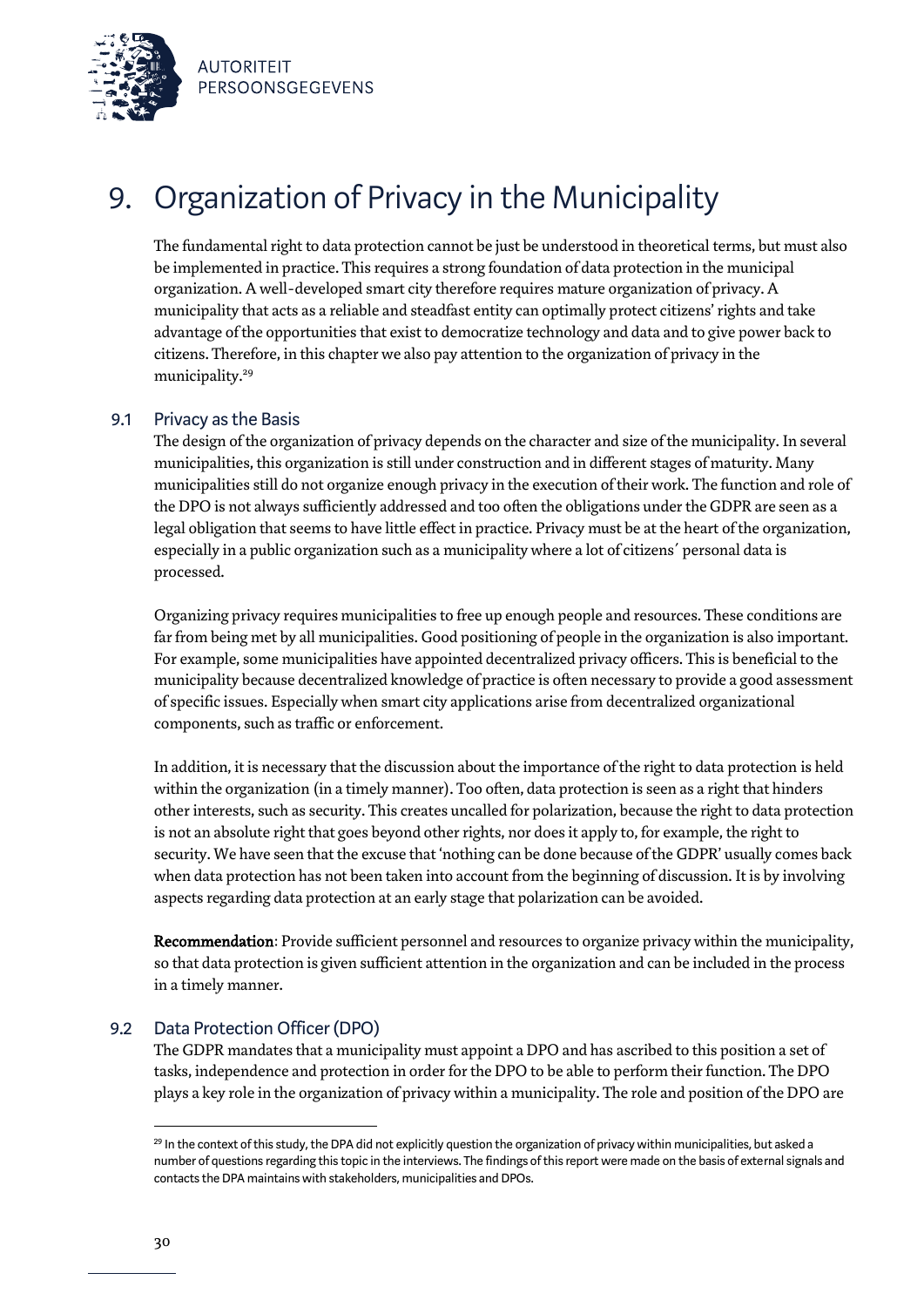

taken into account in the supervision of the DPA in the context of responsibility and accountability. The DPO cannot be dismissed or punished for the performance of their duties. Protecting the municipality from missteps and protecting the citizen is an important task for a municipal DPO. A board that relies on its own organization must take the role and position of the DPO seriously and give sufficient resources and capacity to fulfil this.

A misunderstanding that is still common in practice is that the DPO is responsible for the drafting of and compliancewith the GDPR. That is not the case: the Board of Majors and Councilors is responsible for this. The DPO provides advice regarding compliance with the GDPR within the frameworks of the organization and municipal practice. The DPO advises how processing can take place lawfully, fairly, and transparently, in accordance with the principles of *privacy by design*. Therefore, the DPO should be involved in the development of applications and policies in a timely manner. The DPO also functions as an internal supervisor who is aware of GDPR-related developments and can identify possible problems because they have an overview of ongoing development and bring these to the attention of the responsible person. The DPO should therefore also have access to the board. The DPA also observes that the DPO is often held responsible for carrying out DPIAs, but this is not its role; the DPO provides advice. The DPO can also be an important source of information for the municipal council in its decision-making.

In practice, the DPA sees a varying picture regarding the role of the municipal DPO. The performance of this role depends on the size of the municipality and the associated nature of work and processing. Therefore, it may be that municipalities where the number of processing operations are limited can achieve the proper implementation of this function by means of a part-time DPO. However, we note that the number of processing operations in municipal practice is growing and many municipalities still struggle to integrate and comply with all GDPR obligations in its organization. The DPA would like to emphasize that the DPOs play an important role in managing the development of, among other things, smart city applications, but do not always have the means, resources, or ability to from the municipality. The reason for this can differ from organizations that are still developing into a mature organization and, therefore, do not make the best use of the DPO or burden it with wrong tasks, to municipalities that do not fully use the DPO or do not allow for proper execution of the role. This is an important cause for concern for the DPA.<sup>30</sup>

Recommendation: Make sure that the DPO can fulfill their function independently and in accordance of all the requirements. The DPO is not responsible for policies and should not be positioned as such in the organization. Access to the board is essential in order for the function to be executed properly. Ensure that the DPO has and is able to gain knowledge of processes and municipal practice in order to be able to provide optimal advice and supervision. The DPA has made recommendations regarding the positioning of the DPO. 31

### 9.3 Cooperation

Municipalities have a challenging and comprehensive set of tasks. No municipality indicates that it can carry out all its tasks completely independently. Many municipalities outsource tasks or work together with other municipalities in cooperation. With regards to smart cities, technological developments are going very fast. It is almost impossible for municipalities to be fully informed and stay fully informed of all of these technological developments. This often involves cooperation with other, including private actors,

<sup>30</sup> <https://autoriteitpersoonsgegevens.nl/nl/nieuws/ap-verzwaart-toezicht-op-gemeente>

<sup>&</sup>lt;sup>31</sup> See also the DPA's recommendations regarding the positioning of the DPO[: https://autoriteitpersoonsgegevens.nl/nl/nieuws/ap](https://autoriteitpersoonsgegevens.nl/nl/nieuws/ap-publiceert-uitgangspunten-voor-inrichten-sterk-intern-toezicht)[publiceert-uitgangspunten-voor-inrichten-sterk-intern-toezicht](https://autoriteitpersoonsgegevens.nl/nl/nieuws/ap-publiceert-uitgangspunten-voor-inrichten-sterk-intern-toezicht)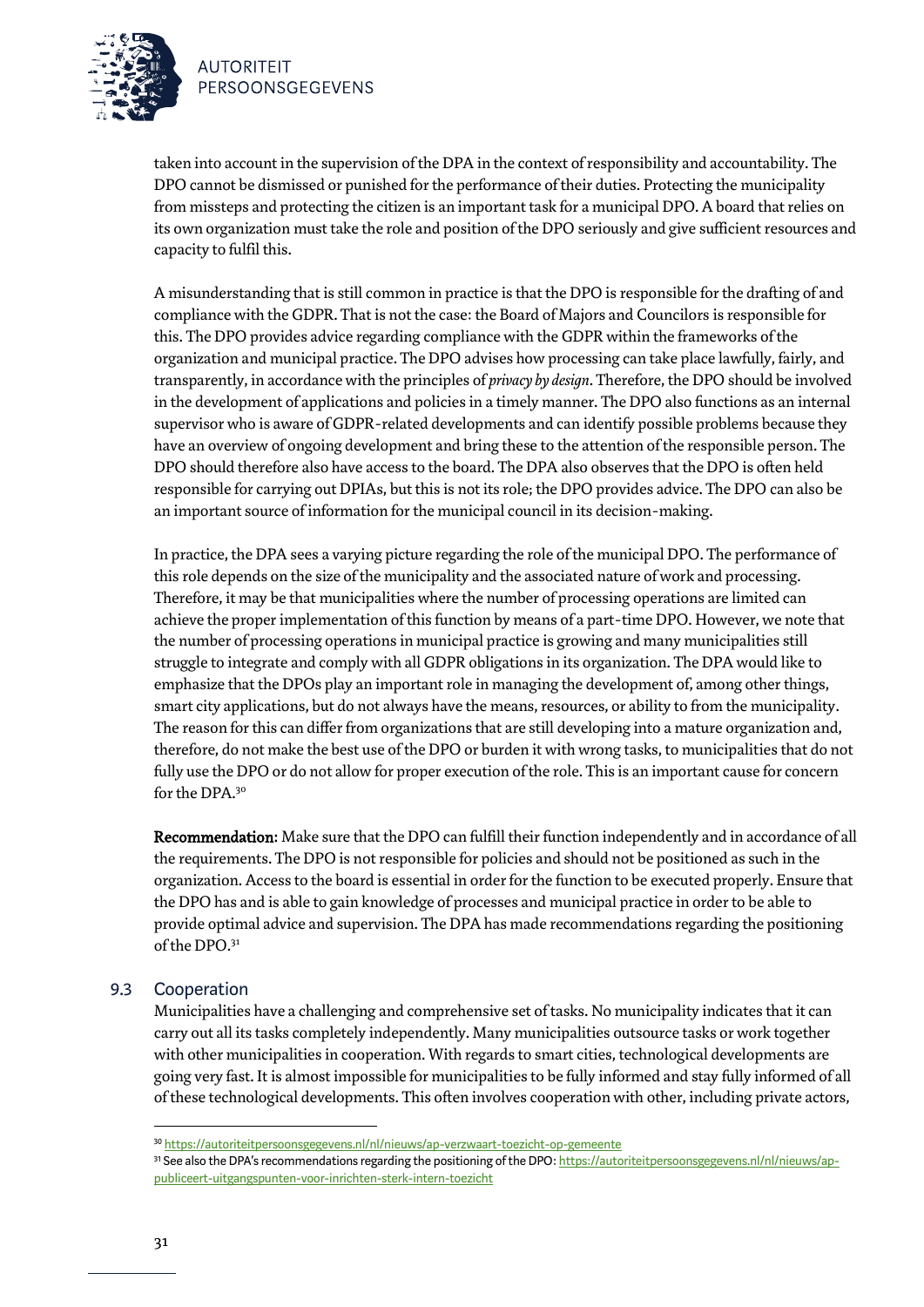

who, for example, develop a smart city application on behalf of a municipality or together with academic and educational institutions, citizens, or other governmental institutions (such as ministries, regional associations, provinces, police, etc.). Cooperation can take many different forms, such as general policymaking for smart cities, knowledge sharing and the joint development and implementation of smart city applications.

Cooperation and the sharing of knowledge offers many opportunities. Municipalities often encounter the same questions in the context of smart city applications. For example, when answering legal issues (e.g. about the legal basis or risks), policy questions (e.g. which smart city applications are effective in addressing a particular problem and how can citizens be involved) and implementation issues (e.g. formulating purchasing conditions). In addition, joint purchasing pathways could, for example, help to establish a stronger position vis-à-vis influential market players. In particular, smaller municipalities with fewer resources can benefit greatly from support from other larger municipalities, academic organizations, or umbrella organizations such as the VNG. The DPA welcomes these forms of cooperation.

However, working together on the development of smart cities should not turn into negligence. The municipality is and will continue to be responsible for the smart city applications it uses, including those used in a collaborative relationship. Municipalities should therefore always reflect critically on the propagated solutions offered by smart city applications to determine whether they are appropriate for the municipality concerned. A smart city application in one municipality does not necessarily have to be successful in another municipality if it does not meet the specific objectives and problems in the municipality. This may even be contrary to the GDPR (see also the chapters Purpose Limitations and Necessity). It is therefore essential that municipalities continue to think about the problem that the application would contribute it and not about the solution provided.

There is a lack of critical reflection within the municipal organizations, for example, in the case of contracting or issuing of permits. Simply indicating that a contractor must comply with the laws and regulations, and thus with the GDPR, is of course necessary, but given certain specific activities, occasionally additional measures are required. Especially when the contractor starts processing data on behalf of the municipality, the GDPR has additional requirements. Therefore, municipalities are advised to introduce more in-depth requirements and safeguards in both procurement and permit procedures. We illustrate this in the context of smart cities, namely *Mobility as a Service* (MaaS) in the next chapter.

Recommendation: Seek cooperation to address common issues around smart cities. Let 'leaders' take a leading role in this. At the same time, remain critical of the deployment of smart city applications, even if they are widely shared and applied; a smart city application in one municipality does not necessarily have to be successful in the other municipality when it does not meet the specific goals and problems of the municipality.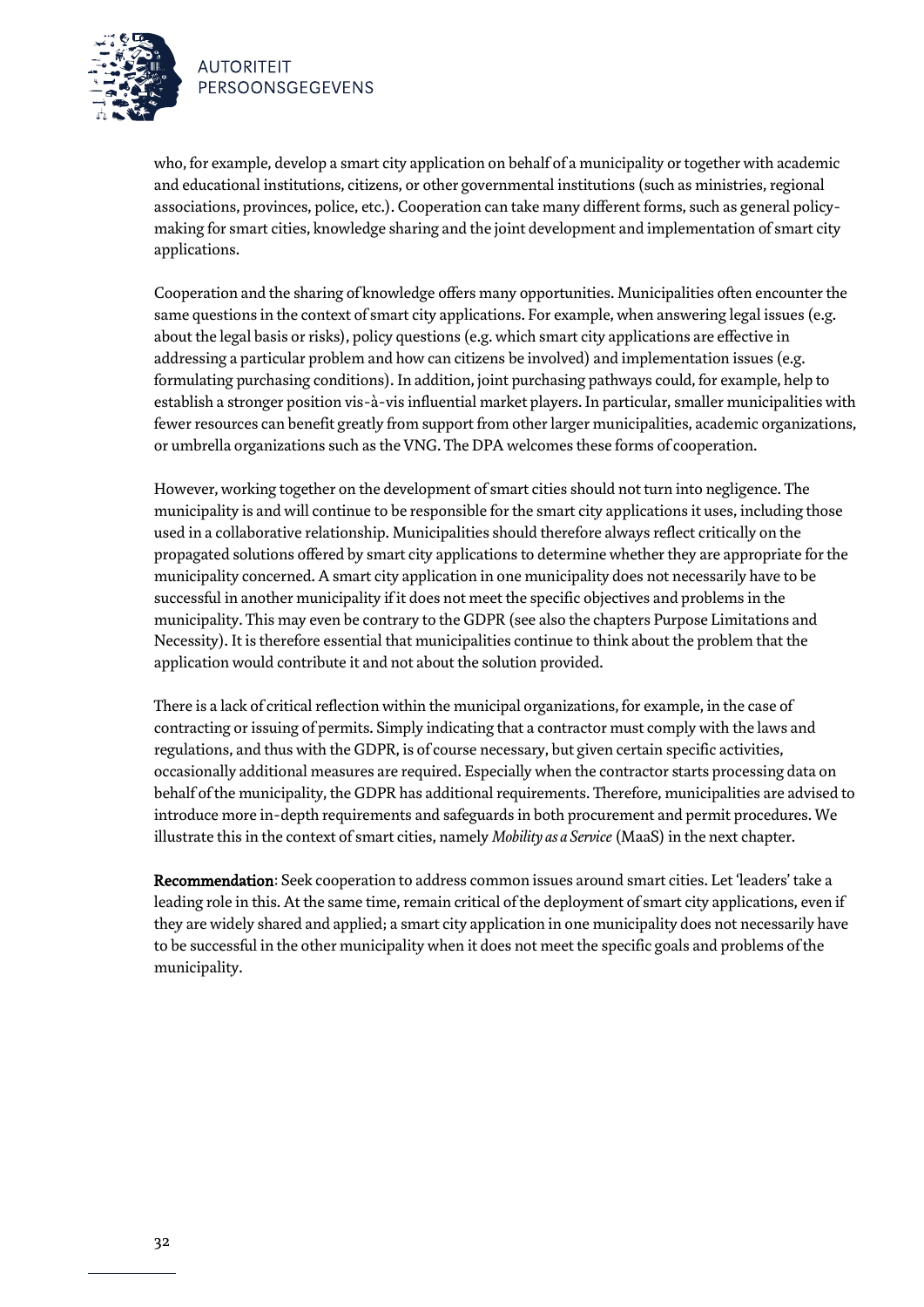

### 10. Development in Practice: MaaS

Traffic and mobility within and around a municipality are important points of interest for municipalities, which translates into projects that are characterized as smart city applications in many municipalities. Municipalities are seeking, individually and in cooperation, opportunities to make mobility more sustainable, a better use of capacity, but also, sufficiently flexible to meet the needs of the inhabitants. These mobility projects are covered by the term *Mobility as a Service* (MaaS). In order to do this, mobility services that are offered through a platform are used. These services are very diverse and try to respond to the customer's needs, such as a reserving a shared vehicle, or an app offering several types of transport in a single package. In addition, there is a desire not to build cities fill with roads and parking facilities. Therefore, research has also been carried out on the use of digital means. MaaS is therefore being researched by many municipalities because it makes it possible to optimize the use of transport. MaaS often has several parties that participate. For transport questions regarding greater distances between municipalities, these projects often require data to match supply and demand. Especially if the transport demand cannot be fulfilled by one provider, but by, for example, a combination of bus, tram and/or train. In addition, municipalities, often united through regional connections, are responsible for public transport concessions in that region. Data collected by concessionaires on transport can therefore be useful for MaaS. Municipalities also often play a role in issuing licensesto providers of shared transport such as shared scooters and shared bicycles. The movement of people is remarkably useful to identify people. Misuse of such data thus entails risks to the protection of personal data.

Therefore, it is advisable to explicitly consider when issuing a licensewhether and how a MaaS provider processes personal data, for example, by assessing a provider's accountability documentation. When, for example, a provider is unclear about the purpose and necessity of processing in a privacy statement, it is not sufficiently accessible to data subjects, has an unclear privacy statement or has not taken measures to give effect to the right of removal, a municipality should take this into account when deciding to issue a permit. Next to, for example, the physical security of users of these services, the protection of personal data of users should also be an important element in the assessment.

Requirements for the protection of personal data are also necessary with regard to concessions and contracts. These procedures occasionally require an exchange of data between the parties. Information can also be exchanged with the municipality itself. These requirements are often met by referring to commonly used industry standards. Standards that have come from outside the EU or are less recent are not always the most privacy-friendly. Even though the GDPR requires solutions that meet the requirements of privacy by design. Insufficient attention to these aspects may result in excessive processing of personal data and is, therefore, contrary to the GDPR. Critical analysis is desirable here too.

On occasion, municipalities encourage citizens to use or install technology, whether or not this is subsidized by the municipality. This raises questions about data protection. We mention only one aspect here, namelywhen municipalities are determining their choice of supplier, have they considered whether the product or service that is processing personal data actually complies with current laws and regulations that are in force in Europe. In the interviews, one municipality indicated that it would carry out a basic check on the processing of personal data before entering into a relationship with that party or using or promoting the services of that party within the municipality.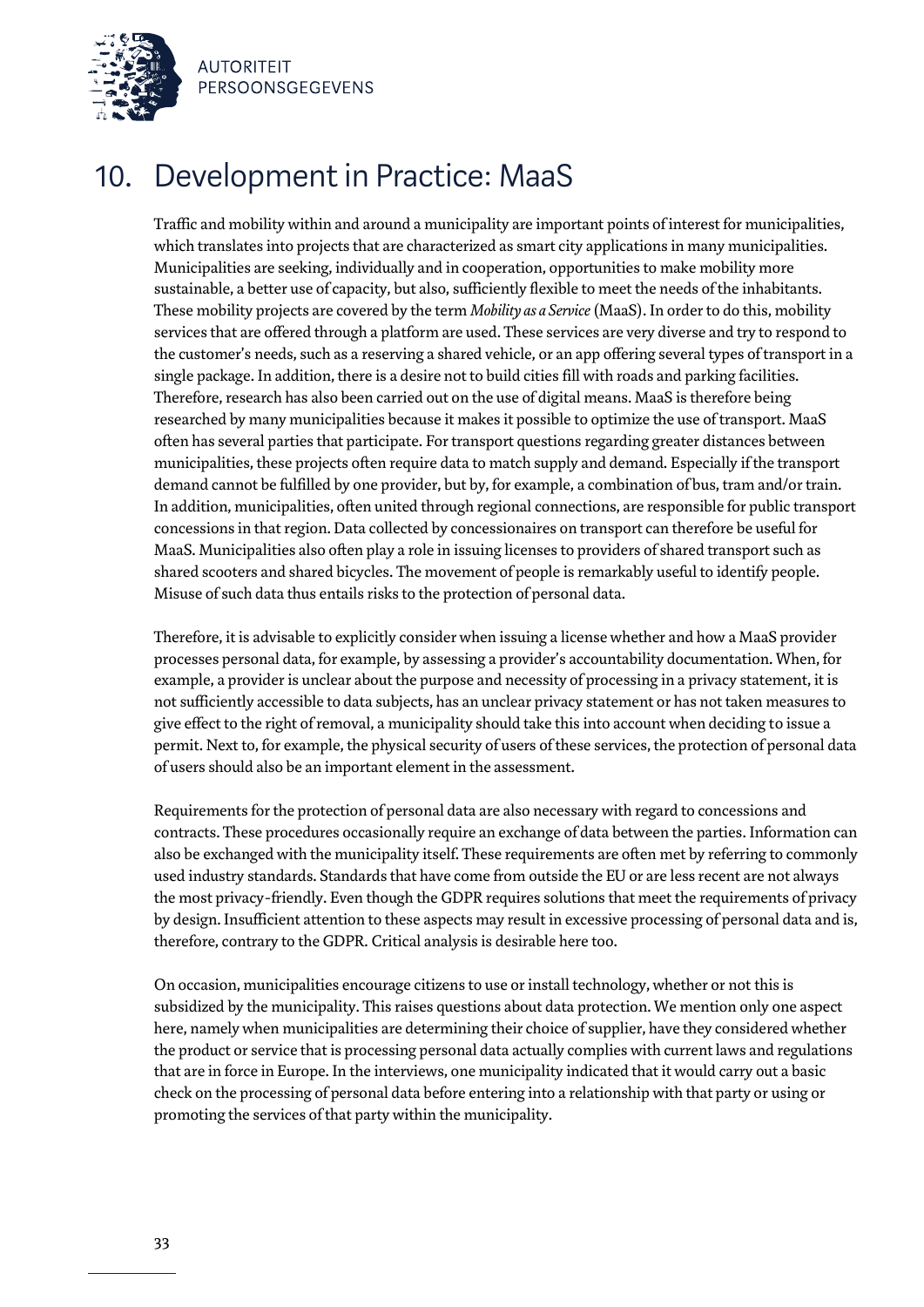

Consideration should also be given to whether the agreements and requirements agreed on in the permits and contracts are still up-to-date and relevant. Technology and its associated risks are constantly changing and developing. Permits and contracts often apply for a longer period of time, and during the periodic evaluation of these agreements, it should also be considered whether they still comply with the GDPR.

Recommendation: When drawing up the program of requirements for contracts, or the conditions applicable to a license, explicitly include requirements regarding the processing of personal data. Periodically determine whether the agreed requirements are met, and whether the requirements themselves are still in line with the GDPR.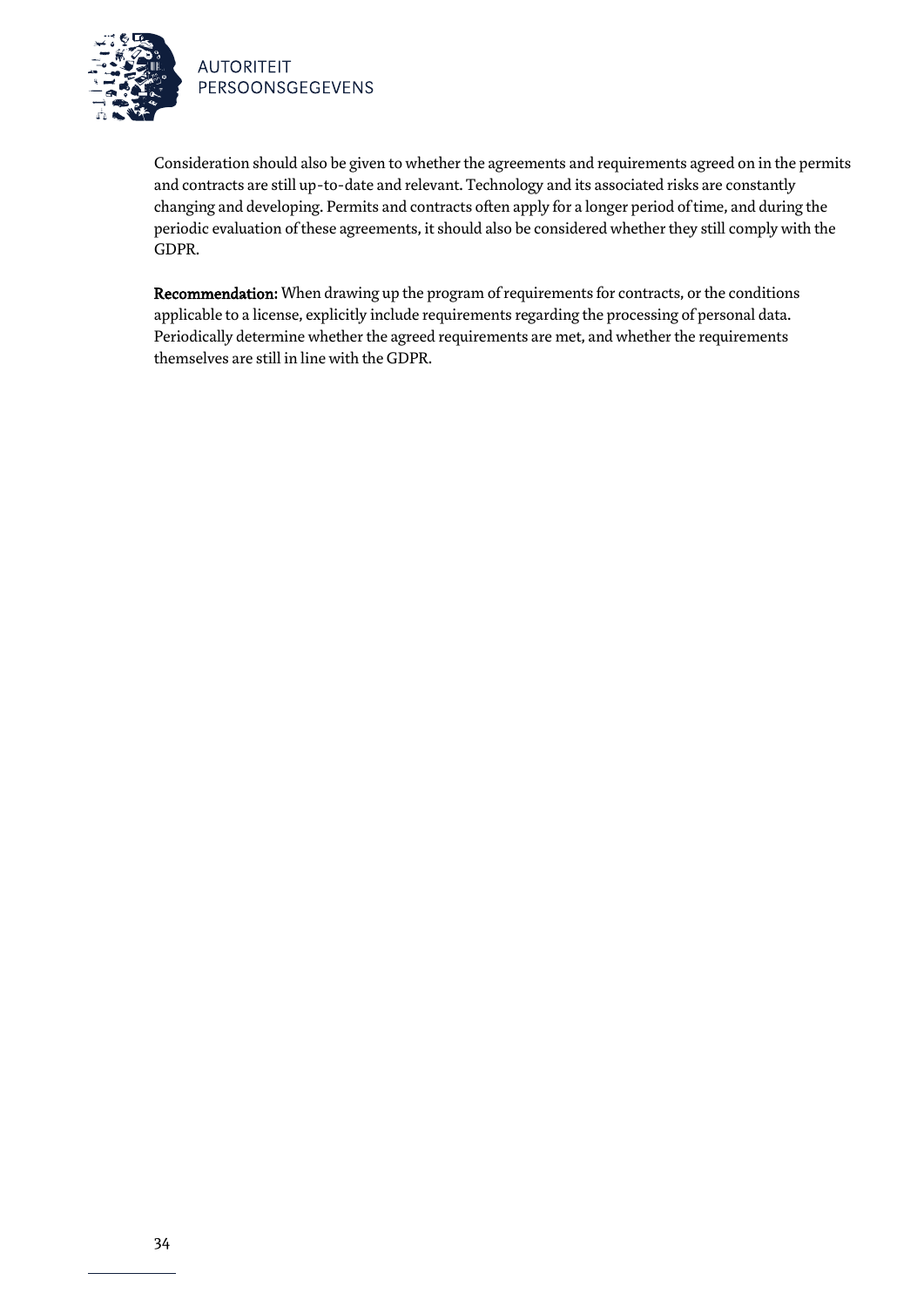

### 11. Recommendations

### 11.1 Basic principles of the GDPR for Smart Cities

- Before you start any smart city application, determine whether personal data is being processed and whether that processing of personal data is lawful. Without lawful data processing, smart city applications cannot be developed or applied.
- Determine which goal(s) the smart city application will contribute to. Make these objectives as concrete and measurable as possible to determine the effectiveness of the smart city application. General purposes such as 'safety' or 'liability' must be specified. Also, identify the next steps if a smart city application fails or unwanted side effects occur.
- Prior to the deployment of smart city applications, check if there are alternative solutions that process less or no personal data to achieve the same goal. Think from the perspective of the problem and not from the provided solution.

### 11.2 DPIAs

- Keep DPIAs up-to-date to demonstrate the current risks of the processing. Incomplete action points in an outdated DPIA or failure to document technical adjustments to the processing do not comply with the accountability obligation. Have policies that mandate that DPIAs are periodically reviewed or updated.
- Do not delay executing a DPIA, do so as early as possible when developing smart city applications. This is particularly important for scheduled events or other applications with deadlines. This will allow for the timely determination of whether the processing may need to be submitted to the DPA for prior consultation. Involve the DPO as early as possible, so that they can provide advice in a timely manner.
- Publish as many DPIAs of smart city applications as possible and develop policies on the publication of DPIAs.
- In the DPIA pay attention to whether data subjects have been asked for their opinions and how these opinions have been followed up. The higher the possible risks, the more unclear the legal basis or the higher the degree of perceived infringement, the more likely it will be to have to involve citizens.
- Smart city applications that are in the pilot phase must also meet the requirements of the GDPR if personal data is processed. Therefore, in pilot and trial projects, check whether these projects are GDPR compliant and, if necessary, carry out a DPIA.
- Be critical when assessing the anonymity of the data being processed; data can only be considered anonymous when a party uses reasonable means (for the designated purpose), to make it unlikely that a person can be identified.
- In the case of partnerships, prior to the start of the processing, identify who is the controller and processor. Be transparent to citizens about this as well.

### 11.3 Getting a Grip on Smart Cities

Define policies and principles around smart cities/digitalization that respect the frameworks of the GDPR and work out them in concrete instructions for the workplace. Make use of existing knowledge and experience so that they can be shared with other municipalities.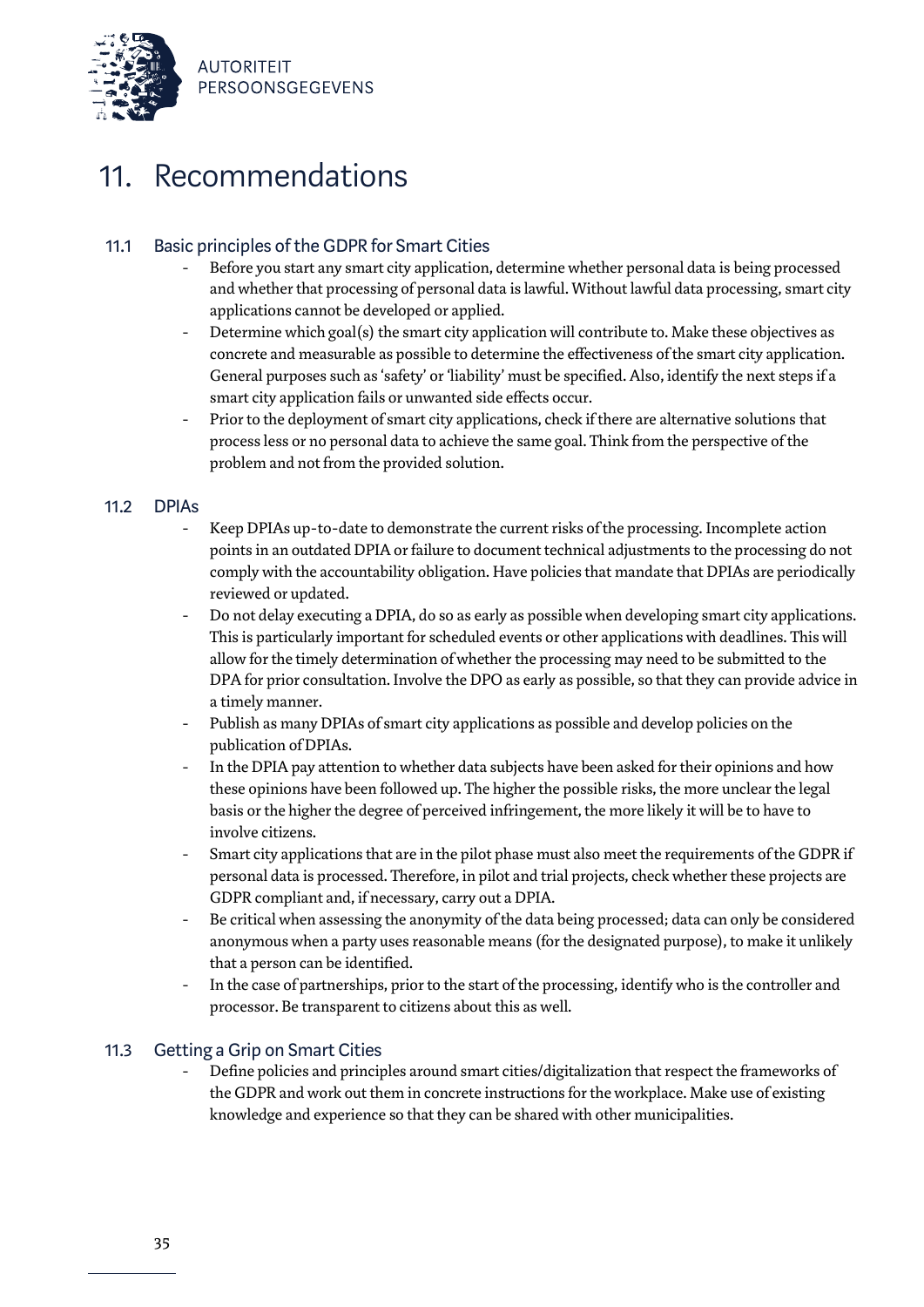

- Ethics cannot be replaced by adopted laws and regulations. Therefore, start by executing a DPIA to address data protection issues. For questions that go beyond the GDPR, an ethical framework can be developed and applied.
- Ensure that the city council is more informed about the deployment and process of smart city applications used by the municipality, so that there is more debate around this topic. Ensure that there is sufficient knowledge about digitalization and technology within the city council. If necessary, the municipal council can be informed by experts, such as the DPOs, civil rights movements and (municipal) experts.
- Explore the possibility of appointing a specific councilor who deals with digitalization or make agreements about who within the board oversees cross-sectoral digitalization issues.
- Consider in which cases, when and how citizens will be involved in the development of smart city applications. Consider in particular the role of citizens in determining the desirability, possibilities, and risks of collecting data in and about public spaces. Explicitly address the privacy aspect of smart city applications.
- Research what ways municipalities can gain an insight into the sensors that are placed in public space by third partiesif these process personal data. Share information about these sensors with citizens, and if possible, through a central location such as a sensor register. Consider (together with other municipalities) the possibility and desirability for municipalities to establish conditionsthat must be fulfilled prior to the use of sensors in a public space, so that citizens can continue to move freely in the public space.

### 11.4 Organization of Privacy in the Municipality

- Provide sufficient personnel and resources to organize privacy within the municipality, so that data protection is given sufficient attention in the organization and can be included in the process in a timely manner.
- Make sure that the DPO can fulfill their function independently and in accordance of all the requirements. The DPO is not responsible for policies and should not be positioned as such in the organization. Access to the board is essential in order for the function to be executed properly. Ensure that the DPO has and is able to gain knowledge of processes and municipal practice in order to be able to provide optimal advice and supervision. The DPA has made recommendations regarding the positioning of the DPO.<sup>32</sup>
- Seek cooperation to address common issues around smart cities. Let 'leaders' take a leading role in this. At the same time, remain critical of the deployment of smart city applications, even if they are widely shared and applied; a smart city application in one municipality does not necessarily have to be successful in the other municipality when it does not meet the specific goals and problems of the municipality.

### 11.5 Mobility as a Service (MaaS)

When drawing up the program of requirements for contracts, or the conditions applicable to a license, explicitly include requirements regarding the processing of personal data. Periodically determine whether the agreed requirements are met, and whether the requirements themselves are still in line with the GDPR.

<sup>32</sup> See also the DPA's recommendations regarding the positioning of the DPO[: https://autoriteitpersoonsgegevens.nl/nl/nieuws/ap](https://autoriteitpersoonsgegevens.nl/nl/nieuws/ap-publiceert-uitgangspunten-voor-inrichten-sterk-intern-toezicht)[publiceert-uitgangspunten-voor-inrichten-sterk-intern-toezicht](https://autoriteitpersoonsgegevens.nl/nl/nieuws/ap-publiceert-uitgangspunten-voor-inrichten-sterk-intern-toezicht)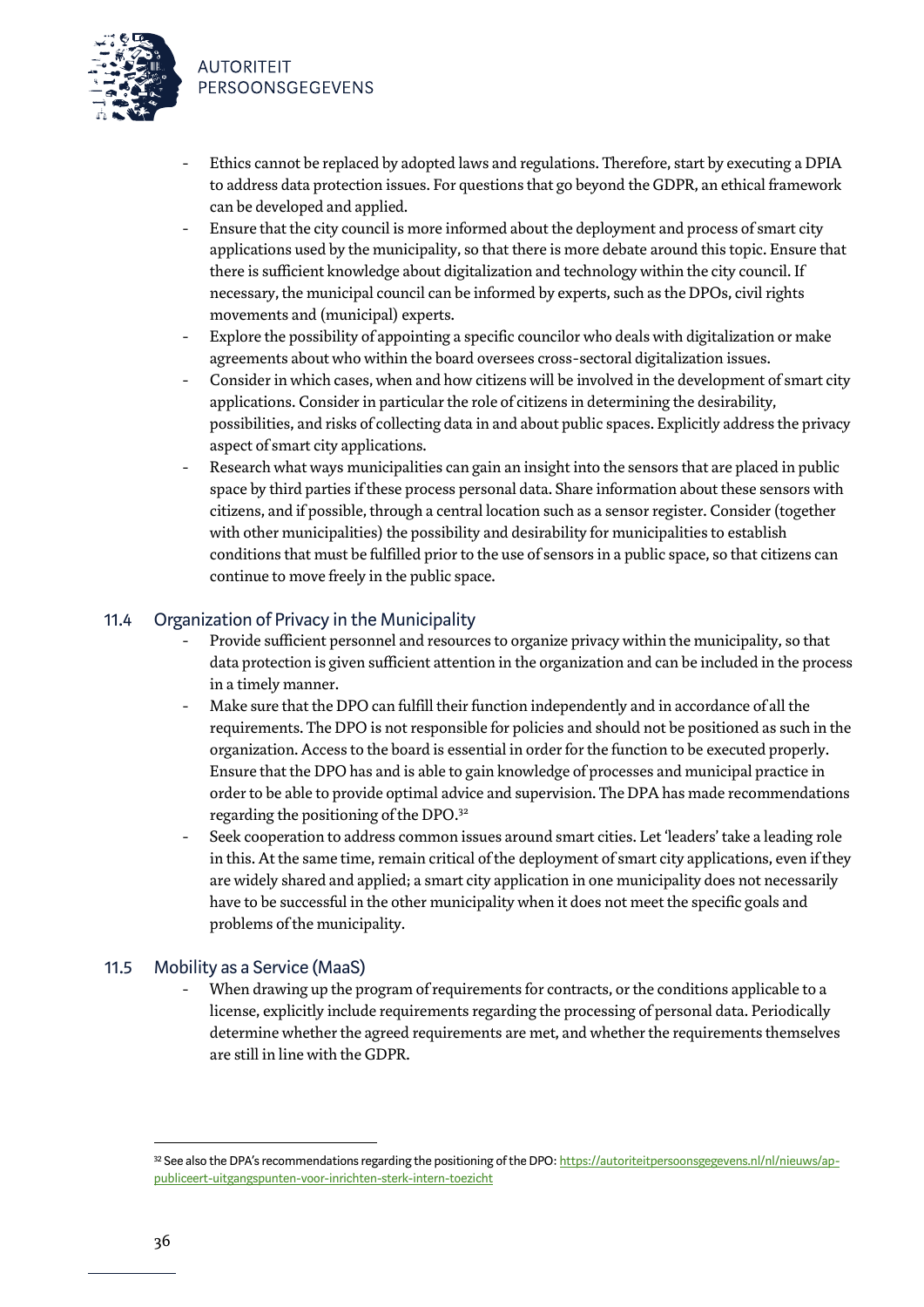

## 12. Annex: List of Definitions

### Smart city application

The collection and processing of (personal) data about or in public space through the use of sensors, technology or other applications to gain insight into, or gain analytical capabilities about, public space, or to enable the control of public space. For example, Wi-Fi and Bluetooth tracking, deployment of (mobile or body) cameras, or sensors that collect data on traffic applications or sound.

### GDPR

The General Data Protection Regulation (GDPR) is the main rules for the handling of personal data in The Netherlands. Previously, this wasthe Personal Data Protection Act (Wbp). The GDPR has been in force since 25<sup>th</sup> of May, 2018. Since this date, the same privacy laws have been applicable all throughout the European Union.

### UAVG

The GDPR is directly applicable in The Netherlands. The parts of the GDPR that allow for national choices regarding the implementation of the GDPR are filled in by the GDPR Implemention Act (UAVG).

### Personal data

The General Data Protection Regulation (GDPR) indicates that personal data is any information relating to an identified or identifiable natural person. This can be information that is either directly about someone, or can be traced back to a person.

### Processing of personal data

When personal data is processed this can be, for example, the collection, recording, organization, structuring, storage, adaptation or alteration, retrieval, consultation, use, disclosure by transmission, dissemination or otherwise making available, combination, restriction, erasure or destruction of data.

### **Controller**

A natural or legal person, public authority, agency or other body which, alone or jointly with others, determines the purposes and means of the processing of personal data. In municipal practice, the board of the mayor and the councilors are the controller under the GDPR. In specific cases involving security situations, it may also be that the Mayor is a controller.

### Processor

A natural or legal person, public authority, agency or other body which processes personal data for the purposes of the controller.

### Data Protection Officer (DPO)

A Data Protection Officer (DPO) is an independent internal supervisor who monitors GDPR compliance of the controller. The controller is responsible for drafting and implementing the privacy policy. The DPO monitors compliance and advises on the risks posed by existing processing operations and new products and services. The DPO also ensures that the rights of the data subject can be exercised effectively. The DPO can provide advice on the DPIA and act as the point of contact for the supervisory authority. The municipality must provide the DPO with means and access to all information and councilors. The DPO shall not receive instructions or be punished or discharged for the performance of its duties.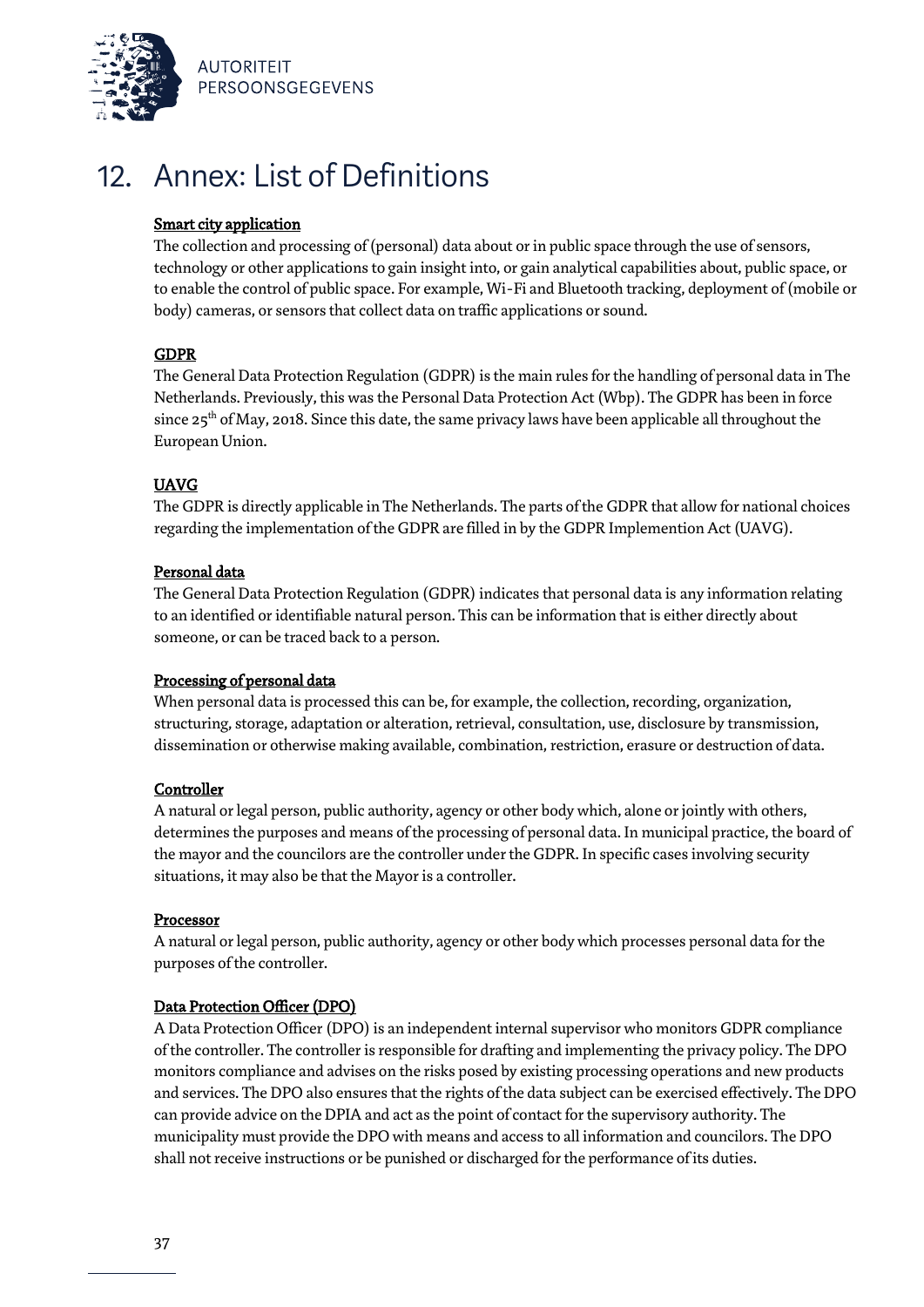

### DPIA

Under the GDPR, organizations may be required to carry out a Data Protection Impact Assessment (DPIA). This is a tool used to identify the privacy risks of a data processing operation in advance. And can then be used to take measures to reduce the risks.

### Prior consultation

If a DPIA shows that an intended process poses a high risk and insufficient measures can be taken to mitigate the risks, then the DPA must be consulted before the start of the processing. This is called a prior consultation. In the prior consultation, the DPA advises on how the risks associated with your intended processing might be mitigated. If these measures are carried out, processing may start. It might also be the case that the DPA advises to completely refrain from using the intended process.

### MaaS

Mobility as a Service (MaaS) are mobility services that are offered through a (digital) platform. For example, private vehicles that can be reserved through a smartphone app, but also digital platforms, where multiple types of transport are offered in a single package, fall under the term MaaS.

### **Accountability**

Under the GDPR, a municipality must be held accountable for the processing of personal data. This means that a municipality must fulfil a set of obligations in order to make this possible which are known as the accountability obligations. Examples of these obligations include, having a register of processing operations, executing a DPIA, and being transparent about the processing of personal data.

### EDPB

The Dutch DPA is a member of the European Data Protection Board (EDPB). This is an independent body where all EU national privacy regulators cooperate. The EDPB ensures that privacy legislation is consistently applied in the EU. For example, by publishing opinions, decisions, and guidelines that provide explanation about the GDPR.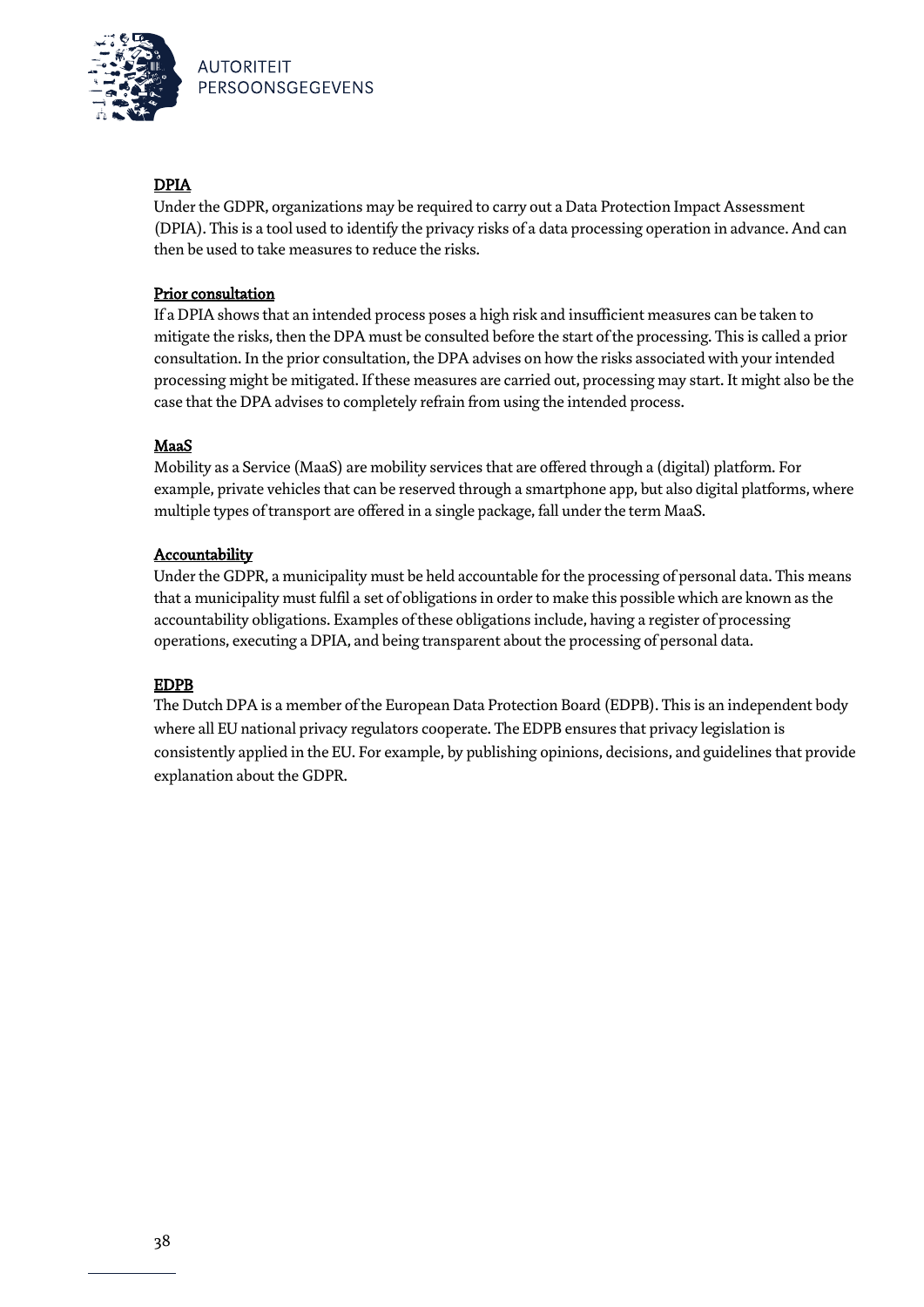

# 13. Annex: Municipality Questionnaire

### 1. Overview of smart city applications

First, we request that you provide an overview of all smart city applications starting from 1 January, 2015, in particular the smart city applications where your municipality processes personal data and acts as data controller. We would like to ask you to provide in your overview at least the following data regarding the smart city applications:

- Name of the application;
- Start date:
- End date (if applicable);
- Subject (e.g. mobility, safety, etc.);
- Description of the application, including, at least in general terms, a description of:
	- o The purpose of the application;
	- o The (personal) data processed;
	- (Technical) information regarding the means of obtaining and processing the data.
- DPIA executed yes/no (if yes: please send it along with this questionnaire).

### 2. Questionnaire

In addition, we ask you to answer the following questions:

- 1. At what moment do you involve your Data Protection Officer (DPO) in the development and deployment of smart city applications?
- 2. To what extent do you involve ethical questions and dilemmas in your smart city applications?
- 3. Does your municipality have specific policies regarding smart city applications? (If yes: please send us a copy)
- 4. Are there other parties such as knowledge centers, resident groups, expert groups, etc. involved in the development of smart city applications? If so, which ones, and what role have they played?
- 5. Are you aware of other smart city applications in your municipality where you are not the (only) controller? Can you give examples of this and indicate who (else) is controller for these applications?
- 6. Are there smart city applications where you work together with other municipalities? If so, how does this cooperation take place?
- 7. In your role aslegislator, has your municipality regulated or plan to regulate the use of sensors, cameras or other technological data collection methods in the public space?

### 3. DPIAs

Finally, we request that you to send the DPIA(s) for the smart city applications where your municipality was controller and where a DPIA was mandatory, starting from 1 January 2015. Any personal data in the DPIA(s) you can delete.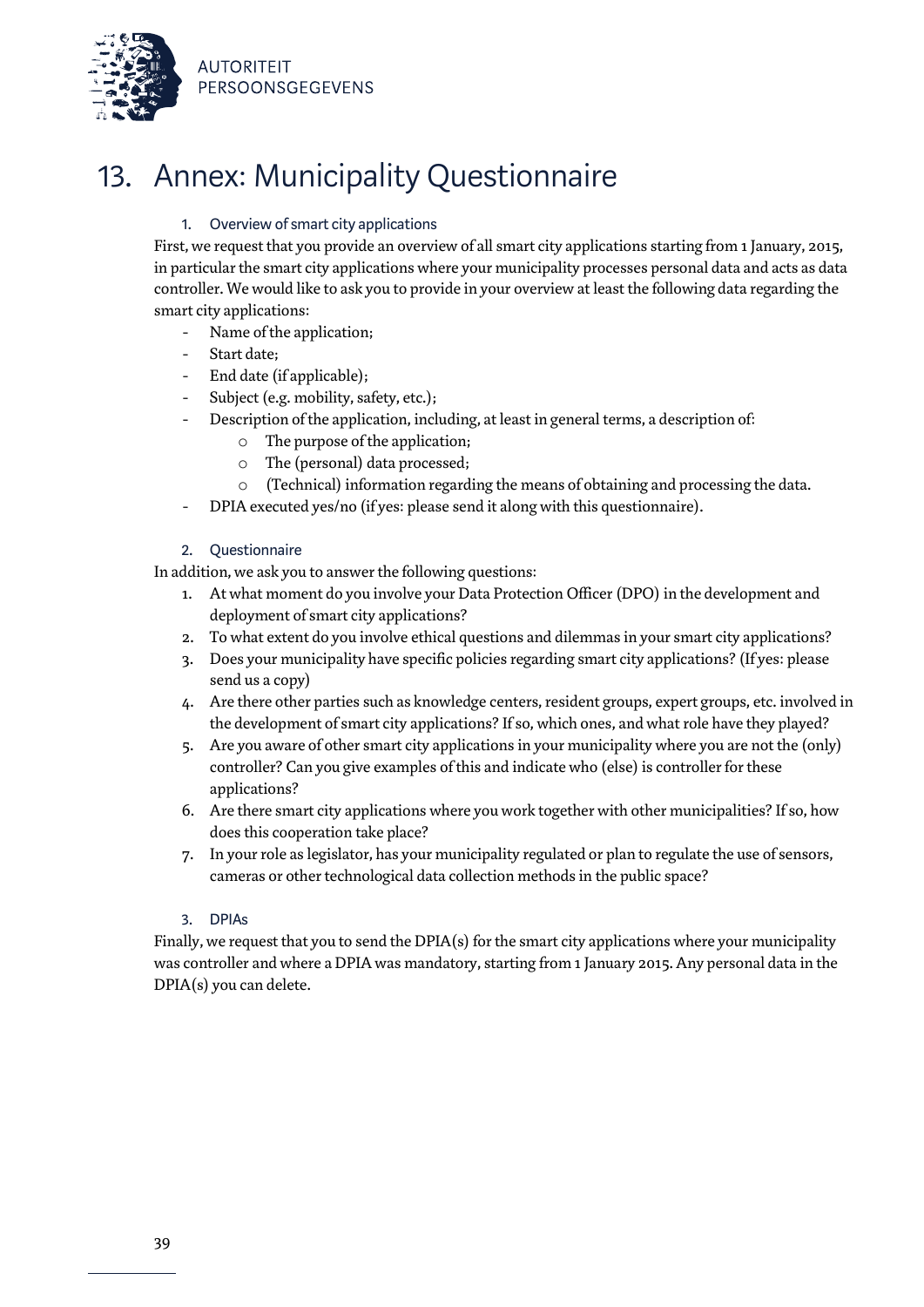

# 14. Concluding Remarks

Technology is becoming intertwined with our cities, and therefore, also with our lives. With this report, the Dutch DPA hopes to promote a holistic approach to the Dutch smart city with attention to the GDPR. This report cannot answer all of the questions, that is the task of the controller, but provides guidance in the search for responsible innovation in public space. Even though there are many concerns about the level of knowledge and focus on data protection, there are also positive developments where things are headed in the right direction. Here data protection is often seen as a challenge by developers, which fits our Dutch knowledge economy. We therefore call upon municipalities to take responsibility and develop applications within responsible frameworks. There must also be room for reflection on the desirability and significance of smart city applications in society. Also, dare not to do things occasionally. This is a complex task, but ultimately, it results in sustainable innovation that improves the public space for all citizens without the need for citizens to give up their fundamental rights. In this regard, it is important to involve citizens in the development; they have indispensable knowledge about their living environment that can contribute to the sustainable development of public space. We hope that this report will lead to a constructive dialogue about the application of technology and data in our public space. The reflections in this report are a first step towards this. We thank the writers for their independent reflection and contribution to the discussion about sustainable development of the Dutch smart city.

### *On behalf of the researchers:*

- Anna Maj Drenth
- Gerald Hopster
- Arjan Kapteijn
- Celina Romijn
- Maxine Moleman
- Krijn Wijnands